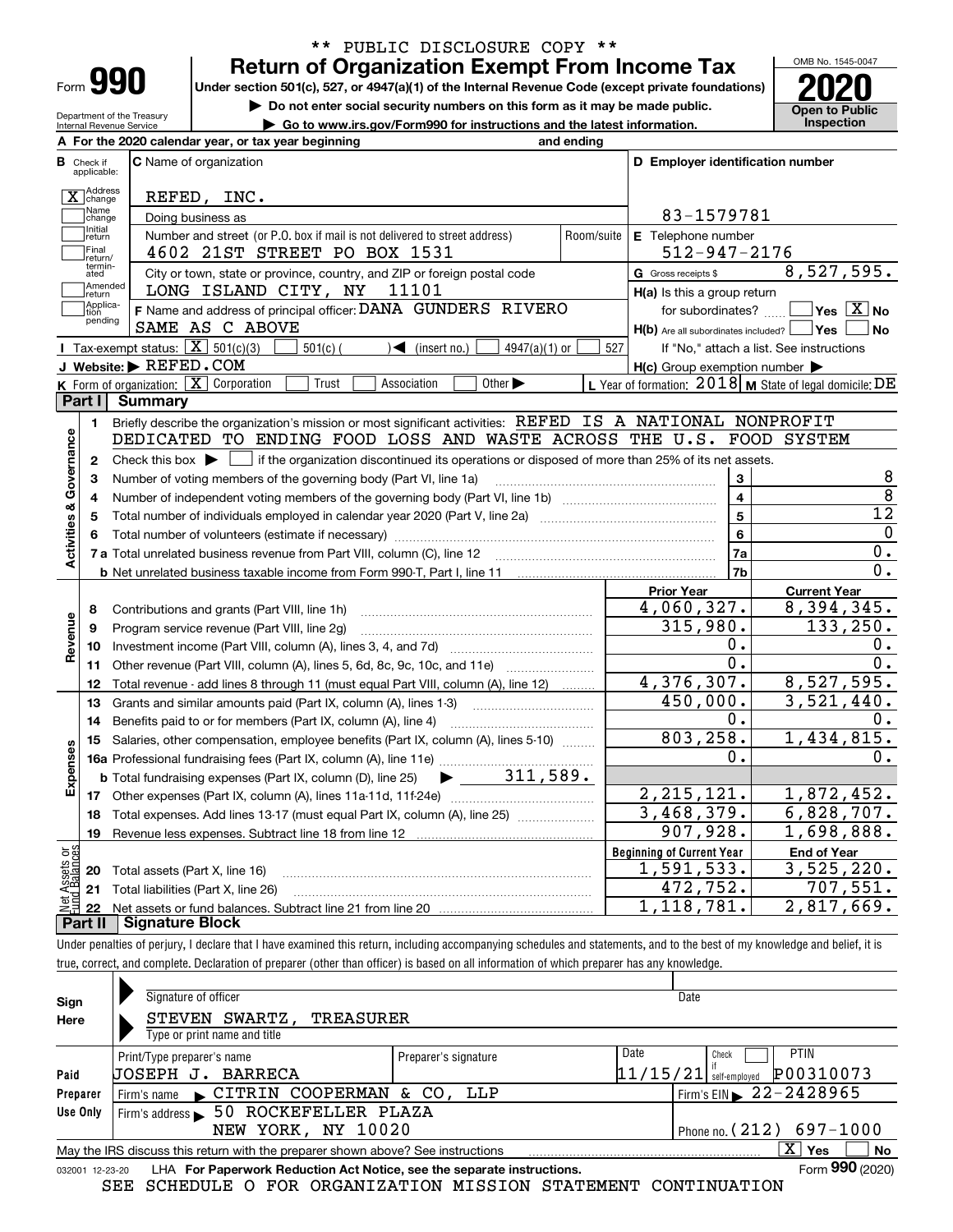|              | 83-1579781<br>REFED, INC.<br>Page 2<br>Form 990 (2020)                                                                                            |
|--------------|---------------------------------------------------------------------------------------------------------------------------------------------------|
|              | <b>Part III   Statement of Program Service Accomplishments</b>                                                                                    |
|              | $\overline{\mathbf{x}}$                                                                                                                           |
| 1            | Briefly describe the organization's mission:                                                                                                      |
|              | REFED IS A NATIONAL NONPROFIT DEDICATED TO ENDING FOOD LOSS AND WASTE                                                                             |
|              | ACROSS THE U.S. FOOD SYSTEM BY ADVANCING DATA-DRIVEN SOLUTIONS.<br><b>OUR</b>                                                                     |
|              | VISION IS A SUSTAINABLE, RESILIENT, AND INCLUSIVE FOOD SYSTEM THAT                                                                                |
|              | OPTIMIZES ENVIRONMENTAL RESOURCES, MINIMIZES CLIMATE IMPACTS,<br><b>AND</b>                                                                       |
| $\mathbf{2}$ | Did the organization undertake any significant program services during the year which were not listed on the                                      |
|              | ∣ X ∣γes<br>prior Form 990 or 990-EZ?<br>  No                                                                                                     |
|              | If "Yes," describe these new services on Schedule O.                                                                                              |
| 3            | $Yes \ \boxed{X}$ No<br>Did the organization cease conducting, or make significant changes in how it conducts, any program services?              |
|              | If "Yes," describe these changes on Schedule O.                                                                                                   |
| 4            | Describe the organization's program service accomplishments for each of its three largest program services, as measured by expenses.              |
|              | Section 501(c)(3) and 501(c)(4) organizations are required to report the amount of grants and allocations to others, the total expenses, and      |
|              | revenue, if any, for each program service reported.                                                                                               |
| 4a           | 3,511,440.<br>3,773,781. including grants of \$<br>3,611,400.<br>) (Revenue \$<br>(Code:<br>(Expenses \$                                          |
|              | COVID-19 RESPONSE PROGRAM SERVICE ACCOMPLISHMENTS -<br>IN RESPONSE TO THE                                                                         |
|              | COVID-19 PANDEMIC AND RESULTING SHOCKS TO OUR FOOD SYSTEM, REFED RAISED                                                                           |
|              | AND DISTRIBUTED \$3.5 MILLION TO FRONTLINE ORGANIZATIONS HELPING TO                                                                               |
|              | COMBAT PERVASIVE AND RAPIDLY INCREASED FOOD INSECURITY, PROVIDE                                                                                   |
|              | CREATIVE SOLUTIONS WHERE SUPPLY CHAIN BOTTLENECKS LIMITED ACCESS,<br>AND                                                                          |
|              | ENABLED THE RESCUE AND REDISTRIBUTION OF 91.6 MILLION POUNDS OF FOOD                                                                              |
|              | THAT WOULD HAVE OTHERWISE BEEN WASTED. REFED'S GRANTEES SERVED OVER 8                                                                             |
|              | MILLION INDIVIDUALS AND CREATED OR RETAINED 2,500 JOBS DURING AN                                                                                  |
|              | ECONOMIC DOWNTURN.                                                                                                                                |
|              |                                                                                                                                                   |
|              |                                                                                                                                                   |
|              | 1,706,041.<br>2, 200, 000.                                                                                                                        |
| 4b           | including grants of \$<br>(Expenses \$<br>(Revenue \$<br>(Code:<br>INSIGHTS PROGRAM SERVICE ACCOMPLISHMENTS<br>COMPLETED<br>SIGNIFICANT<br>DATA & |

DATA ANALYSIS AND WEB TOOL DEVELOPMENT FOR THE INSIGHTS ENGINE (LAUNCHED FEB 2021). THIS INCLUDED ECONOMIC, STAKEHOLDER, COST-BENEFIT, AND IMPACT ANALYSIS OF APPROXIMATELY 75 SOLUTIONS, OF WHICH 42 HAD SUFFICIENT DATA TO MODEL. REFED DEVELOPED AND PREPARED TO PUBLICLY RELEASE NEW WEB TOOLS THAT WOULD SHARE THIS ANALYSIS AND ENABLE USERS TO INTERACT WITH THE DATA, EXPLORING BOTH THE PROBLEM OF FOOD WASTE AND THE SOLUTIONS TO IT. FOUR NEW WEB TOOLS WERE DEVELOPED, INCLUDING THE FOOD WASTE MONITOR, SOLUTIONS DATABASE, SOLUTION PROVIDER DIRECTORY, AND IMPACT CALCULATOR.

**4c** (Code: (Code: ) (Expenses \$  $476$  ,  $314$  a including grants of \$ ) (Revenue \$  $148$  ,  $250$  a ) CAPITAL, INNOVATION, & ENGAGEMENT PROGRAM SERVICE ACCOMPLISHMENTS - INCREASED AWARENESS, EDUCATION, AND ENGAGEMENT OF CAPITAL PROVIDERS, SOLUTIONS PROVIDERS, AND FOOD BUSINESSES, LEADING TO AN INCREASE IN FUNDING FOR AND ADOPTION OF FOOD WASTE SOLUTIONS. REFED REGULARLY EDUCATES AND INFLUENCES FOOD BUSINESSES AND INVESTORS IN THEIR JOURNEYS TO UNDERSTAND THE BENEFITS OF SUPPORTING AND ADOPTING FOOD WASTE SOLUTIONS. THIS INCLUDES SUPPORTING MULTIPLE INNOVATION BASED INITIATIVES WITH CORPORATE SPONSORS, WORKING DIRECTLY WITH SOLUTIONS PROVIDERS, AND SERVING AS A MARKET MAKER TO ELEVATE THE SECTOR AS A WHOLE TO ATTRACT GREATER INVESTMENT AND INNOVATION.

| 4d | Other program services (Describe on Schedule O.) |                        |                        |                 |
|----|--------------------------------------------------|------------------------|------------------------|-----------------|
|    | (Expenses \$                                     | including grants of \$ | 10,000.<br>(Revenue \$ | 750,000         |
| 4е | Total program service expenses                   | 5,956,136.             |                        |                 |
|    |                                                  |                        |                        | Form 990 (2020) |

032002 12-23-20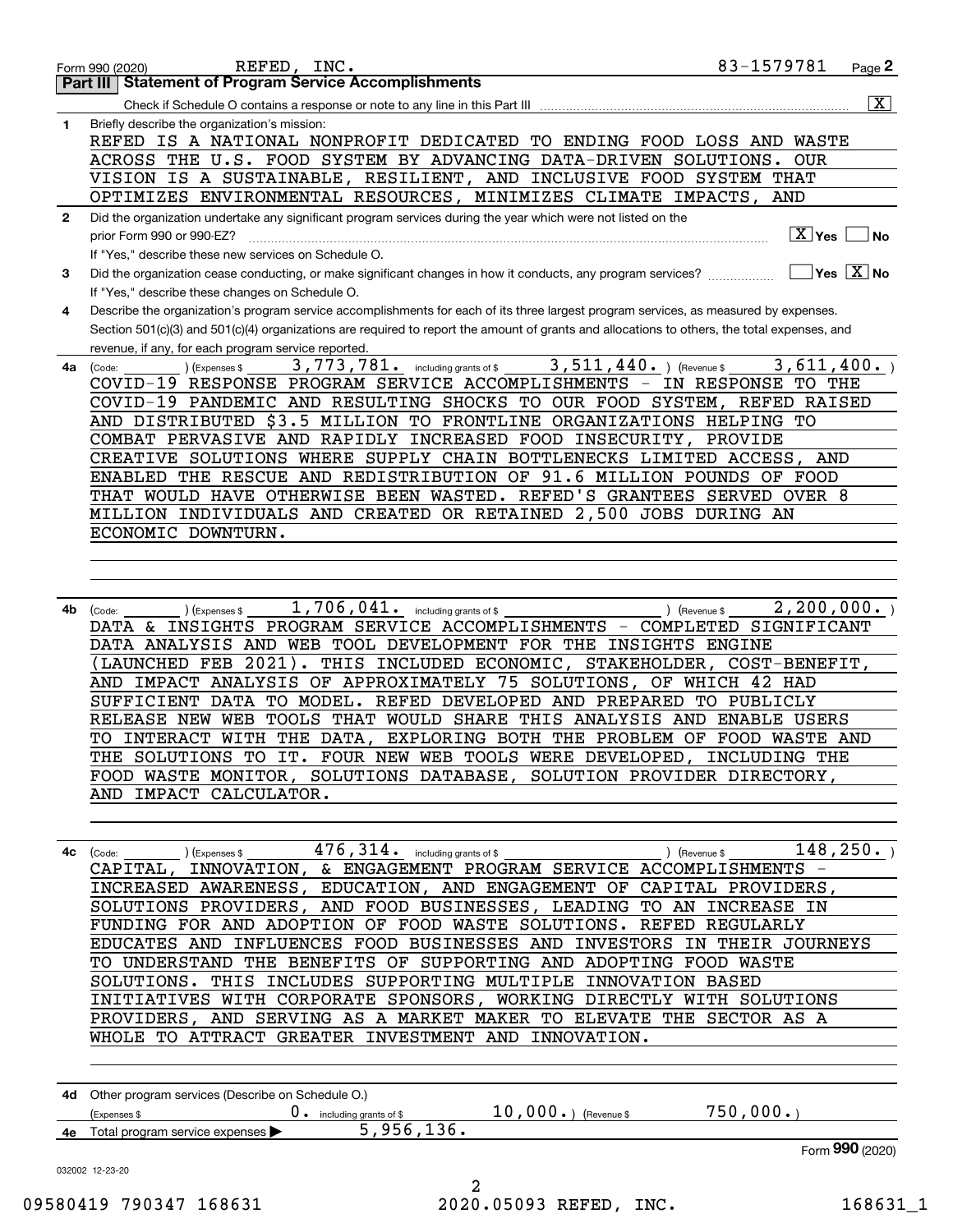|     | REFED, INC.<br>83-1579781<br>Form 990 (2020)                                                                                          |                         |             | Page $3$                |
|-----|---------------------------------------------------------------------------------------------------------------------------------------|-------------------------|-------------|-------------------------|
|     | <b>Part IV   Checklist of Required Schedules</b>                                                                                      |                         |             |                         |
|     |                                                                                                                                       |                         | Yes         | No                      |
| 1   | Is the organization described in section $501(c)(3)$ or $4947(a)(1)$ (other than a private foundation)?                               |                         |             |                         |
|     |                                                                                                                                       | 1                       | х           |                         |
| 2   |                                                                                                                                       | $\overline{\mathbf{2}}$ | $\mathbf X$ |                         |
| 3   | Did the organization engage in direct or indirect political campaign activities on behalf of or in opposition to candidates for       |                         |             |                         |
|     |                                                                                                                                       | 3                       |             | x                       |
| 4   | Section 501(c)(3) organizations. Did the organization engage in lobbying activities, or have a section 501(h) election in effect      |                         |             |                         |
|     |                                                                                                                                       | 4                       |             | x                       |
| 5   | Is the organization a section 501(c)(4), 501(c)(5), or 501(c)(6) organization that receives membership dues, assessments, or          |                         |             |                         |
|     |                                                                                                                                       | 5                       |             | x                       |
| 6   | Did the organization maintain any donor advised funds or any similar funds or accounts for which donors have the right to             |                         |             |                         |
|     | provide advice on the distribution or investment of amounts in such funds or accounts? If "Yes," complete Schedule D, Part I          | 6                       |             | x                       |
| 7   | Did the organization receive or hold a conservation easement, including easements to preserve open space,                             |                         |             |                         |
|     |                                                                                                                                       | $\overline{7}$          |             | x                       |
| 8   | Did the organization maintain collections of works of art, historical treasures, or other similar assets? If "Yes," complete          |                         |             |                         |
|     |                                                                                                                                       | 8                       |             | x                       |
| 9   | Did the organization report an amount in Part X, line 21, for escrow or custodial account liability, serve as a custodian for         |                         |             |                         |
|     | amounts not listed in Part X; or provide credit counseling, debt management, credit repair, or debt negotiation services?             |                         |             |                         |
|     |                                                                                                                                       | 9                       |             | x                       |
| 10  | Did the organization, directly or through a related organization, hold assets in donor-restricted endowments                          |                         |             |                         |
|     |                                                                                                                                       | 10                      |             | х                       |
| 11  | If the organization's answer to any of the following questions is "Yes," then complete Schedule D, Parts VI, VII, VIII, IX, or X      |                         |             |                         |
|     | as applicable.                                                                                                                        |                         |             |                         |
|     | Did the organization report an amount for land, buildings, and equipment in Part X, line 10? If "Yes," complete Schedule D.           |                         |             |                         |
|     |                                                                                                                                       | 11a                     |             | x                       |
|     | <b>b</b> Did the organization report an amount for investments - other securities in Part X, line 12, that is 5% or more of its total |                         |             |                         |
|     |                                                                                                                                       | 11 <sub>b</sub>         |             | X.                      |
|     | c Did the organization report an amount for investments - program related in Part X, line 13, that is 5% or more of its total         |                         |             |                         |
|     |                                                                                                                                       | 11c                     |             | x                       |
|     | d Did the organization report an amount for other assets in Part X, line 15, that is 5% or more of its total assets reported in       |                         |             |                         |
|     |                                                                                                                                       | 11d                     |             | x                       |
|     |                                                                                                                                       | 11e                     | X           |                         |
| f   | Did the organization's separate or consolidated financial statements for the tax year include a footnote that addresses               |                         |             |                         |
|     | the organization's liability for uncertain tax positions under FIN 48 (ASC 740)? If "Yes," complete Schedule D, Part X                | 11f                     |             | X                       |
|     | 12a Did the organization obtain separate, independent audited financial statements for the tax year? If "Yes," complete               |                         |             |                         |
|     |                                                                                                                                       | 12a                     | х           |                         |
| b   | Was the organization included in consolidated, independent audited financial statements for the tax year?                             |                         |             |                         |
|     | If "Yes," and if the organization answered "No" to line 12a, then completing Schedule D, Parts XI and XII is optional manum           | 12 <sub>b</sub>         |             | X                       |
| 13  |                                                                                                                                       | 13                      |             | $\overline{\mathbf{x}}$ |
| 14a | Did the organization maintain an office, employees, or agents outside of the United States?                                           | 14a                     | X           |                         |
| b   | Did the organization have aggregate revenues or expenses of more than \$10,000 from grantmaking, fundraising, business,               |                         |             |                         |
|     | investment, and program service activities outside the United States, or aggregate foreign investments valued at \$100,000            |                         |             |                         |
|     |                                                                                                                                       | 14b                     |             | x                       |
| 15  | Did the organization report on Part IX, column (A), line 3, more than \$5,000 of grants or other assistance to or for any             |                         |             |                         |
|     |                                                                                                                                       | 15                      |             | x                       |
| 16  | Did the organization report on Part IX, column (A), line 3, more than \$5,000 of aggregate grants or other assistance to              |                         |             |                         |
|     |                                                                                                                                       | 16                      |             | X                       |
| 17  | Did the organization report a total of more than \$15,000 of expenses for professional fundraising services on Part IX,               |                         |             |                         |
|     |                                                                                                                                       | 17                      |             | X                       |
| 18  | Did the organization report more than \$15,000 total of fundraising event gross income and contributions on Part VIII, lines          |                         |             |                         |
|     |                                                                                                                                       | 18                      |             | x                       |
| 19  | Did the organization report more than \$15,000 of gross income from gaming activities on Part VIII, line 9a? If "Yes."                |                         |             |                         |
|     |                                                                                                                                       | 19                      |             | x                       |
|     |                                                                                                                                       | 20a                     |             | $\mathbf x$             |
| b   | If "Yes" to line 20a, did the organization attach a copy of its audited financial statements to this return?                          | 20 <sub>b</sub>         |             |                         |
| 21  | Did the organization report more than \$5,000 of grants or other assistance to any domestic organization or                           |                         |             |                         |
|     |                                                                                                                                       | 21                      | х           |                         |
|     | 032003 12-23-20                                                                                                                       |                         |             | Form 990 (2020)         |

3

|  | Form 990 (2020) |
|--|-----------------|
|  |                 |

REFED, INC.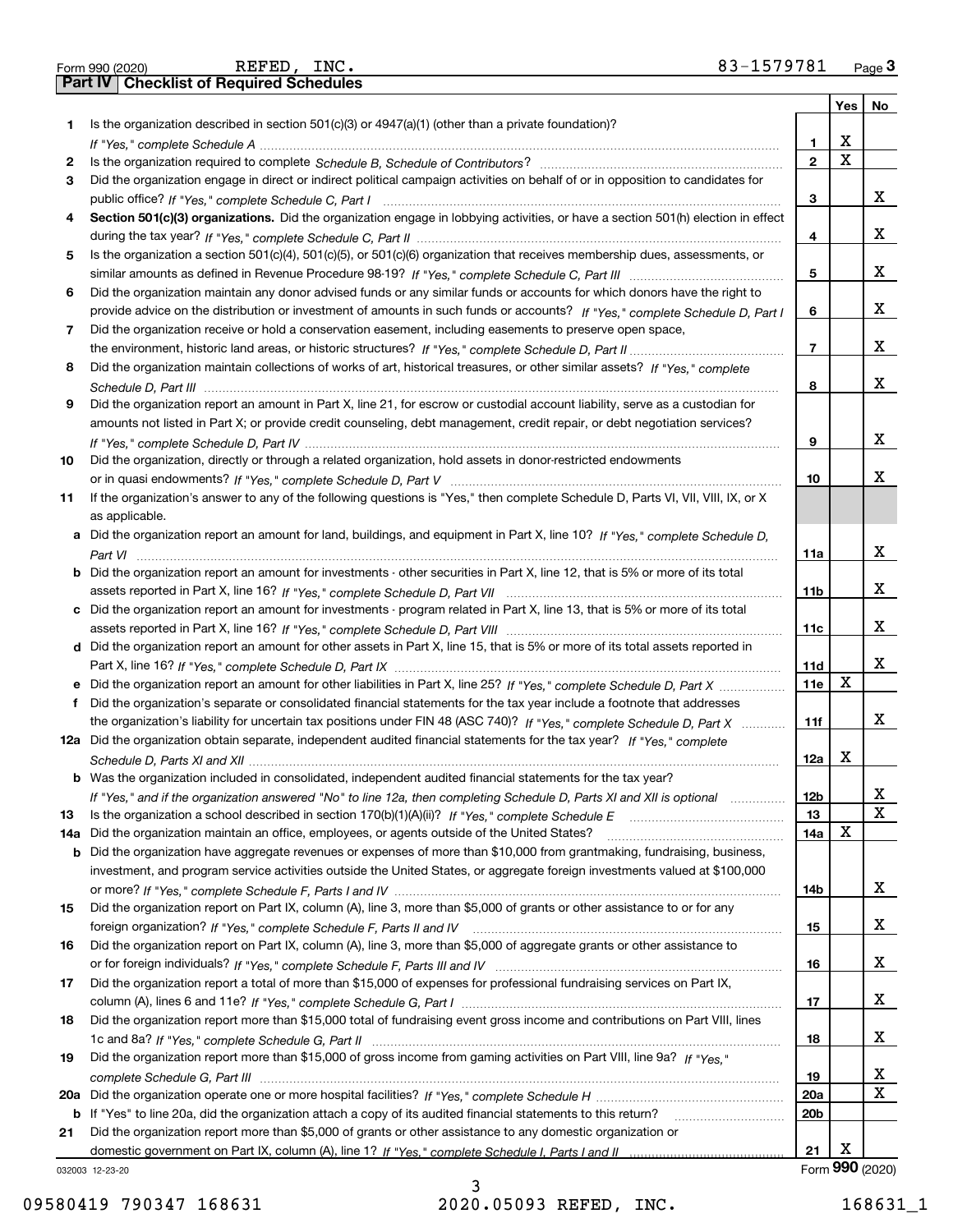|  | Form 990 (2020) |
|--|-----------------|
|  |                 |

*(continued)*

|        |                                                                                                                                                                                                                                                       |                 | Yes | No              |
|--------|-------------------------------------------------------------------------------------------------------------------------------------------------------------------------------------------------------------------------------------------------------|-----------------|-----|-----------------|
| 22     | Did the organization report more than \$5,000 of grants or other assistance to or for domestic individuals on                                                                                                                                         |                 |     |                 |
|        |                                                                                                                                                                                                                                                       | 22              |     | x               |
| 23     | Did the organization answer "Yes" to Part VII, Section A, line 3, 4, or 5 about compensation of the organization's current                                                                                                                            |                 |     |                 |
|        | and former officers, directors, trustees, key employees, and highest compensated employees? If "Yes," complete                                                                                                                                        |                 |     |                 |
|        |                                                                                                                                                                                                                                                       | 23              | x   |                 |
|        | 24a Did the organization have a tax-exempt bond issue with an outstanding principal amount of more than \$100,000 as of the                                                                                                                           |                 |     |                 |
|        | last day of the year, that was issued after December 31, 2002? If "Yes," answer lines 24b through 24d and complete                                                                                                                                    |                 |     |                 |
|        |                                                                                                                                                                                                                                                       | 24a             |     | x               |
|        |                                                                                                                                                                                                                                                       | 24 <sub>b</sub> |     |                 |
|        | c Did the organization maintain an escrow account other than a refunding escrow at any time during the year to defease                                                                                                                                |                 |     |                 |
|        |                                                                                                                                                                                                                                                       | 24c             |     |                 |
|        |                                                                                                                                                                                                                                                       | 24d             |     |                 |
|        | 25a Section 501(c)(3), 501(c)(4), and 501(c)(29) organizations. Did the organization engage in an excess benefit                                                                                                                                      |                 |     | x               |
|        |                                                                                                                                                                                                                                                       | 25a             |     |                 |
|        | b Is the organization aware that it engaged in an excess benefit transaction with a disqualified person in a prior year, and<br>that the transaction has not been reported on any of the organization's prior Forms 990 or 990-EZ? If "Yes," complete |                 |     |                 |
|        |                                                                                                                                                                                                                                                       | 25 <sub>b</sub> |     | x               |
| 26     | Schedule L. Part I<br>Did the organization report any amount on Part X, line 5 or 22, for receivables from or payables to any current                                                                                                                 |                 |     |                 |
|        | or former officer, director, trustee, key employee, creator or founder, substantial contributor, or 35%                                                                                                                                               |                 |     |                 |
|        | controlled entity or family member of any of these persons? If "Yes," complete Schedule L, Part II                                                                                                                                                    | 26              |     | x               |
| 27     | Did the organization provide a grant or other assistance to any current or former officer, director, trustee, key employee,                                                                                                                           |                 |     |                 |
|        | creator or founder, substantial contributor or employee thereof, a grant selection committee member, or to a 35% controlled                                                                                                                           |                 |     |                 |
|        | entity (including an employee thereof) or family member of any of these persons? If "Yes," complete Schedule L, Part III                                                                                                                              | 27              |     | x               |
| 28     | Was the organization a party to a business transaction with one of the following parties (see Schedule L, Part IV                                                                                                                                     |                 |     |                 |
|        | instructions, for applicable filing thresholds, conditions, and exceptions):                                                                                                                                                                          |                 |     |                 |
|        | a A current or former officer, director, trustee, key employee, creator or founder, or substantial contributor? If                                                                                                                                    |                 |     |                 |
|        |                                                                                                                                                                                                                                                       | 28a             |     | х               |
|        |                                                                                                                                                                                                                                                       | 28 <sub>b</sub> |     | X               |
|        | c A 35% controlled entity of one or more individuals and/or organizations described in lines 28a or 28b? If                                                                                                                                           |                 |     |                 |
|        |                                                                                                                                                                                                                                                       | 28c             |     | х               |
| 29     |                                                                                                                                                                                                                                                       | 29              |     | X               |
| 30     | Did the organization receive contributions of art, historical treasures, or other similar assets, or qualified conservation                                                                                                                           |                 |     |                 |
|        |                                                                                                                                                                                                                                                       | 30              |     | х               |
| 31     | Did the organization liquidate, terminate, or dissolve and cease operations? If "Yes," complete Schedule N, Part I                                                                                                                                    | 31              |     | X               |
| 32     | Did the organization sell, exchange, dispose of, or transfer more than 25% of its net assets? If "Yes," complete                                                                                                                                      |                 |     |                 |
|        |                                                                                                                                                                                                                                                       | 32              |     | х               |
| 33     | Did the organization own 100% of an entity disregarded as separate from the organization under Regulations                                                                                                                                            |                 |     |                 |
|        |                                                                                                                                                                                                                                                       | 33              |     | x               |
| 34     | Was the organization related to any tax-exempt or taxable entity? If "Yes," complete Schedule R, Part II, III, or IV, and                                                                                                                             |                 |     |                 |
|        |                                                                                                                                                                                                                                                       | 34              |     | X               |
|        | 35a Did the organization have a controlled entity within the meaning of section 512(b)(13)?                                                                                                                                                           | 35a             |     | х               |
|        | b If "Yes" to line 35a, did the organization receive any payment from or engage in any transaction with a controlled entity                                                                                                                           |                 |     |                 |
|        |                                                                                                                                                                                                                                                       | 35b             |     |                 |
| 36     | Section 501(c)(3) organizations. Did the organization make any transfers to an exempt non-charitable related organization?                                                                                                                            |                 |     |                 |
|        |                                                                                                                                                                                                                                                       | 36              |     | x               |
| 37     | Did the organization conduct more than 5% of its activities through an entity that is not a related organization                                                                                                                                      |                 |     |                 |
|        | and that is treated as a partnership for federal income tax purposes? If "Yes," complete Schedule R, Part VI                                                                                                                                          | 37              |     | x               |
| 38     | Did the organization complete Schedule O and provide explanations in Schedule O for Part VI, lines 11b and 19?                                                                                                                                        |                 |     |                 |
| Part V | Note: All Form 990 filers are required to complete Schedule O<br><b>Statements Regarding Other IRS Filings and Tax Compliance</b>                                                                                                                     | 38              | х   |                 |
|        |                                                                                                                                                                                                                                                       |                 |     |                 |
|        | Check if Schedule O contains a response or note to any line in this Part V                                                                                                                                                                            |                 |     |                 |
|        | 20                                                                                                                                                                                                                                                    |                 | Yes | No              |
|        | 1a Enter the number reported in Box 3 of Form 1096. Enter -0- if not applicable<br>1a<br>0                                                                                                                                                            |                 |     |                 |
| b      | Enter the number of Forms W-2G included in line 1a. Enter -0- if not applicable <i>manumumumum</i><br>1b<br>Did the organization comply with backup withholding rules for reportable payments to vendors and reportable gaming                        |                 |     |                 |
| c      | (gambling) winnings to prize winners?                                                                                                                                                                                                                 | 1c              | х   |                 |
|        |                                                                                                                                                                                                                                                       |                 |     | Form 990 (2020) |
|        | 032004 12-23-20                                                                                                                                                                                                                                       |                 |     |                 |

2020.05093 REFED, INC. 09580419 790347 168631 2020.05093 REFED, INC. 168631\_1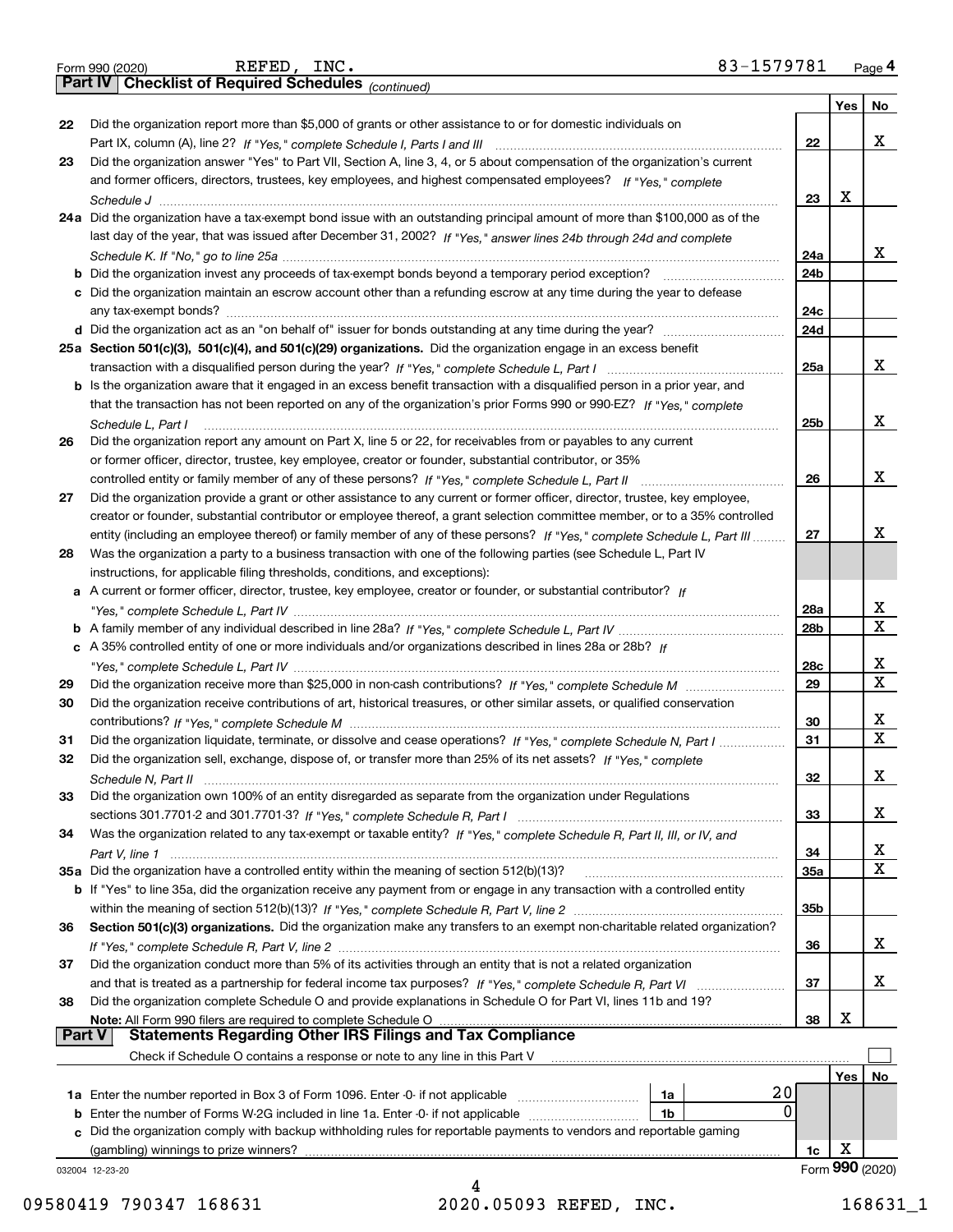|               | REFED, INC.<br>83-1579781<br>Form 990 (2020)                                                                                                                                               |                |         | <u>Page</u> 5 |  |  |
|---------------|--------------------------------------------------------------------------------------------------------------------------------------------------------------------------------------------|----------------|---------|---------------|--|--|
| <b>Part V</b> | Statements Regarding Other IRS Filings and Tax Compliance (continued)                                                                                                                      |                |         |               |  |  |
|               |                                                                                                                                                                                            |                | Yes $ $ | No            |  |  |
|               | 2a Enter the number of employees reported on Form W-3, Transmittal of Wage and Tax Statements,                                                                                             |                |         |               |  |  |
|               | 12<br>filed for the calendar year ending with or within the year covered by this return [111] [11] filed for the calendar year ending with or within the year covered by this return<br>2a |                | X       |               |  |  |
|               |                                                                                                                                                                                            |                |         |               |  |  |
|               |                                                                                                                                                                                            |                |         |               |  |  |
|               | 3a Did the organization have unrelated business gross income of \$1,000 or more during the year?                                                                                           | 3a             |         | x             |  |  |
|               |                                                                                                                                                                                            | 3b             |         |               |  |  |
|               | 4a At any time during the calendar year, did the organization have an interest in, or a signature or other authority over, a                                                               |                |         |               |  |  |
|               |                                                                                                                                                                                            | 4a             |         | х             |  |  |
|               | <b>b</b> If "Yes," enter the name of the foreign country $\blacktriangleright$                                                                                                             |                |         |               |  |  |
|               | See instructions for filing requirements for FinCEN Form 114, Report of Foreign Bank and Financial Accounts (FBAR).                                                                        |                |         |               |  |  |
|               | 5a Was the organization a party to a prohibited tax shelter transaction at any time during the tax year?                                                                                   | 5a             |         | X             |  |  |
| b             |                                                                                                                                                                                            | 5 <sub>b</sub> |         | х             |  |  |
|               |                                                                                                                                                                                            | 5с             |         |               |  |  |
|               | 6a Does the organization have annual gross receipts that are normally greater than \$100,000, and did the organization solicit                                                             |                |         |               |  |  |
|               |                                                                                                                                                                                            | 6a             |         | х             |  |  |
|               | <b>b</b> If "Yes," did the organization include with every solicitation an express statement that such contributions or gifts                                                              |                |         |               |  |  |
|               | were not tax deductible?                                                                                                                                                                   | 6b             |         |               |  |  |
| 7             | Organizations that may receive deductible contributions under section 170(c).                                                                                                              |                |         |               |  |  |
| а             | Did the organization receive a payment in excess of \$75 made partly as a contribution and partly for goods and services provided to the payor?                                            | 7a             |         | х             |  |  |
|               | <b>b</b> If "Yes," did the organization notify the donor of the value of the goods or services provided?                                                                                   | 7b             |         |               |  |  |
|               | c Did the organization sell, exchange, or otherwise dispose of tangible personal property for which it was required                                                                        |                |         |               |  |  |
|               |                                                                                                                                                                                            | 7с             |         | х             |  |  |
|               | 7d                                                                                                                                                                                         |                |         |               |  |  |
| е             | Did the organization receive any funds, directly or indirectly, to pay premiums on a personal benefit contract?                                                                            | 7e             |         | х             |  |  |
| f             | Did the organization, during the year, pay premiums, directly or indirectly, on a personal benefit contract?                                                                               | 7f             |         | x             |  |  |
| g             | If the organization received a contribution of qualified intellectual property, did the organization file Form 8899 as required?                                                           |                |         |               |  |  |
| h.            | If the organization received a contribution of cars, boats, airplanes, or other vehicles, did the organization file a Form 1098-C?                                                         |                |         |               |  |  |
| 8             | Sponsoring organizations maintaining donor advised funds. Did a donor advised fund maintained by the                                                                                       |                |         |               |  |  |
|               | sponsoring organization have excess business holdings at any time during the year?                                                                                                         | 8              |         |               |  |  |
| 9             | Sponsoring organizations maintaining donor advised funds.                                                                                                                                  |                |         |               |  |  |
| а             | Did the sponsoring organization make any taxable distributions under section 4966?                                                                                                         | 9а             |         |               |  |  |
|               | <b>b</b> Did the sponsoring organization make a distribution to a donor, donor advisor, or related person?                                                                                 | 9b             |         |               |  |  |
| 10            | Section 501(c)(7) organizations. Enter:                                                                                                                                                    |                |         |               |  |  |
|               | 10a                                                                                                                                                                                        |                |         |               |  |  |
|               | 10b <br>Gross receipts, included on Form 990, Part VIII, line 12, for public use of club facilities                                                                                        |                |         |               |  |  |
| 11            | Section 501(c)(12) organizations. Enter:                                                                                                                                                   |                |         |               |  |  |
|               | 11a                                                                                                                                                                                        |                |         |               |  |  |
|               | b Gross income from other sources (Do not net amounts due or paid to other sources against                                                                                                 |                |         |               |  |  |
|               | 11b                                                                                                                                                                                        |                |         |               |  |  |
|               | 12a Section 4947(a)(1) non-exempt charitable trusts. Is the organization filing Form 990 in lieu of Form 1041?                                                                             | 12a            |         |               |  |  |
|               | 12b<br><b>b</b> If "Yes," enter the amount of tax-exempt interest received or accrued during the year <i>manument</i>                                                                      |                |         |               |  |  |
| 13            | Section 501(c)(29) qualified nonprofit health insurance issuers.                                                                                                                           |                |         |               |  |  |
|               | a Is the organization licensed to issue qualified health plans in more than one state?                                                                                                     | 13а            |         |               |  |  |
|               | Note: See the instructions for additional information the organization must report on Schedule O.                                                                                          |                |         |               |  |  |
|               | <b>b</b> Enter the amount of reserves the organization is required to maintain by the states in which the                                                                                  |                |         |               |  |  |
|               | 13b                                                                                                                                                                                        |                |         |               |  |  |
|               | 13с                                                                                                                                                                                        |                |         |               |  |  |
| 14a           | Did the organization receive any payments for indoor tanning services during the tax year?                                                                                                 | 14a            |         | x             |  |  |
|               | <b>b</b> If "Yes," has it filed a Form 720 to report these payments? If "No," provide an explanation on Schedule O                                                                         | 14b            |         |               |  |  |
| 15            | Is the organization subject to the section 4960 tax on payment(s) of more than \$1,000,000 in remuneration or                                                                              |                |         |               |  |  |
|               |                                                                                                                                                                                            | 15             |         | x             |  |  |
|               | If "Yes," see instructions and file Form 4720, Schedule N.                                                                                                                                 |                |         |               |  |  |
| 16            | Is the organization an educational institution subject to the section 4968 excise tax on net investment income?                                                                            | 16             |         | х             |  |  |
|               | If "Yes," complete Form 4720, Schedule O.                                                                                                                                                  |                |         |               |  |  |

Form (2020) **990**

032005 12-23-20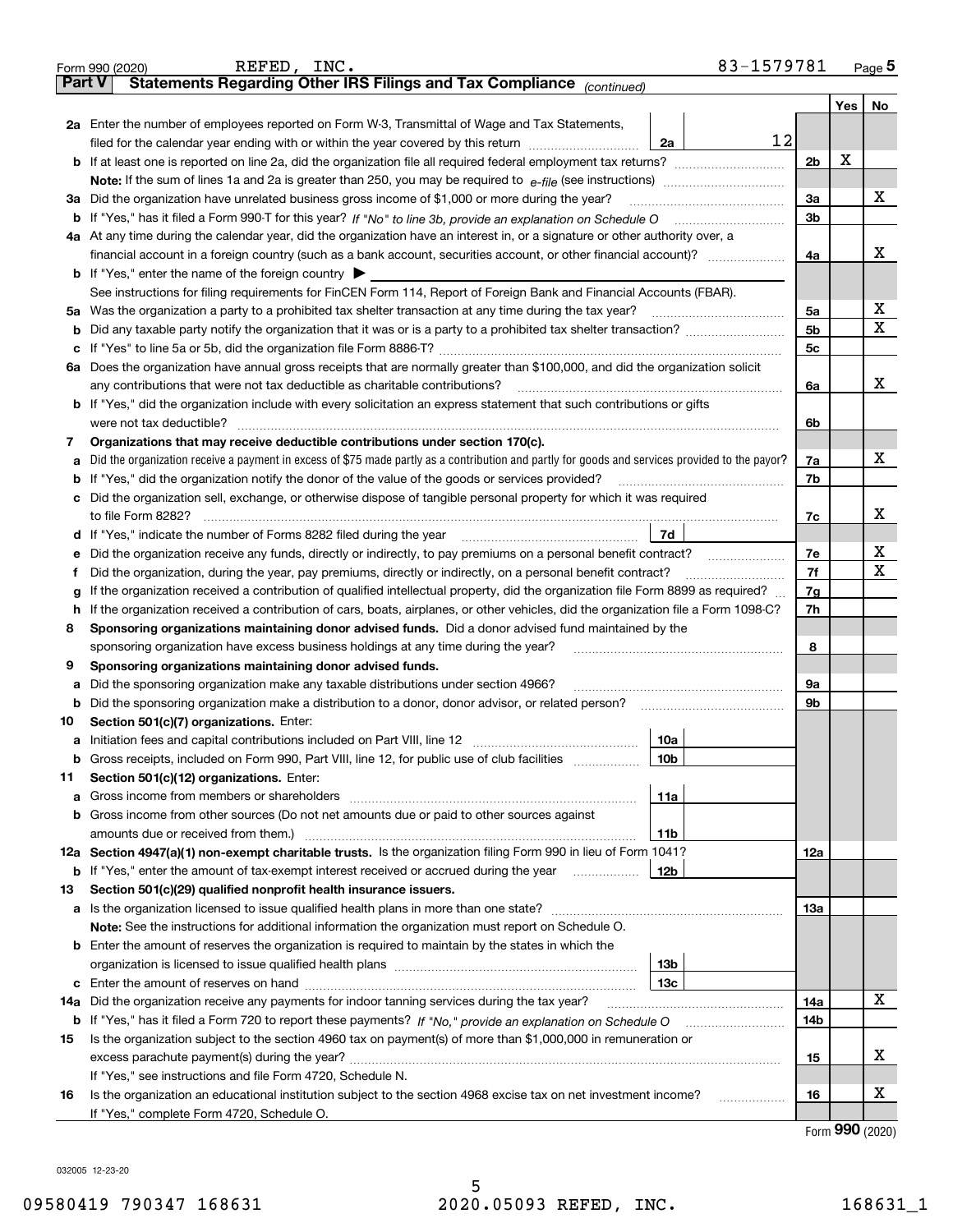|    | to line 8a, 8b, or 10b below, describe the circumstances, processes, or changes on Schedule O. See instructions.                                                                                                               |                 |                 |                         |
|----|--------------------------------------------------------------------------------------------------------------------------------------------------------------------------------------------------------------------------------|-----------------|-----------------|-------------------------|
|    |                                                                                                                                                                                                                                |                 |                 | $\overline{\mathbf{x}}$ |
|    | <b>Section A. Governing Body and Management</b>                                                                                                                                                                                |                 |                 |                         |
|    |                                                                                                                                                                                                                                |                 | Yes             | No                      |
|    | 8<br>1a Enter the number of voting members of the governing body at the end of the tax year<br>1a                                                                                                                              |                 |                 |                         |
|    | If there are material differences in voting rights among members of the governing body, or if the governing                                                                                                                    |                 |                 |                         |
|    | body delegated broad authority to an executive committee or similar committee, explain on Schedule O.                                                                                                                          |                 |                 |                         |
|    | 8<br>1b                                                                                                                                                                                                                        |                 |                 |                         |
| 2  | Did any officer, director, trustee, or key employee have a family relationship or a business relationship with any other                                                                                                       |                 |                 |                         |
|    | officer, director, trustee, or key employee?                                                                                                                                                                                   | $\mathbf{2}$    |                 | х                       |
| З  | Did the organization delegate control over management duties customarily performed by or under the direct supervision                                                                                                          |                 |                 |                         |
|    |                                                                                                                                                                                                                                | 3               |                 | X                       |
| 4  | Did the organization make any significant changes to its governing documents since the prior Form 990 was filed?                                                                                                               | 4               |                 | $\overline{\mathbf{x}}$ |
| 5  |                                                                                                                                                                                                                                | 5               |                 | $\mathbf X$             |
| 6  | Did the organization have members or stockholders?                                                                                                                                                                             | 6               |                 | X                       |
|    | 7a Did the organization have members, stockholders, or other persons who had the power to elect or appoint one or                                                                                                              |                 |                 |                         |
|    | more members of the governing body?                                                                                                                                                                                            | 7a              |                 | X                       |
|    | <b>b</b> Are any governance decisions of the organization reserved to (or subject to approval by) members, stockholders, or                                                                                                    |                 |                 |                         |
|    | persons other than the governing body?                                                                                                                                                                                         | 7b              |                 | X                       |
| 8  | Did the organization contemporaneously document the meetings held or written actions undertaken during the year by the following:                                                                                              |                 |                 |                         |
| a  |                                                                                                                                                                                                                                | 8а              | X               |                         |
|    |                                                                                                                                                                                                                                | 8b              | $\mathbf X$     |                         |
| 9  | Is there any officer, director, trustee, or key employee listed in Part VII, Section A, who cannot be reached at the                                                                                                           |                 |                 |                         |
|    |                                                                                                                                                                                                                                | 9               |                 | X                       |
|    | Section B. Policies (This Section B requests information about policies not required by the Internal Revenue Code.)                                                                                                            |                 |                 |                         |
|    |                                                                                                                                                                                                                                |                 | Yes             | No                      |
|    |                                                                                                                                                                                                                                | 10a             |                 | X                       |
|    | <b>b</b> If "Yes," did the organization have written policies and procedures governing the activities of such chapters, affiliates,                                                                                            |                 |                 |                         |
|    | and branches to ensure their operations are consistent with the organization's exempt purposes?                                                                                                                                | 10 <sub>b</sub> |                 |                         |
|    | 11a Has the organization provided a complete copy of this Form 990 to all members of its governing body before filing the form?                                                                                                | 11a             | X               |                         |
|    | <b>b</b> Describe in Schedule O the process, if any, used by the organization to review this Form 990.                                                                                                                         |                 |                 |                         |
|    |                                                                                                                                                                                                                                | 12a             | X               |                         |
|    | <b>b</b> Were officers, directors, or trustees, and key employees required to disclose annually interests that could give rise to conflicts?                                                                                   | 12 <sub>b</sub> | $\mathbf X$     |                         |
|    | c Did the organization regularly and consistently monitor and enforce compliance with the policy? If "Yes," describe                                                                                                           |                 |                 |                         |
|    | in Schedule O how this was done manufactured and continuum control of the state of the state of the state of t                                                                                                                 | 12c             | X               |                         |
| 13 | Did the organization have a written whistleblower policy?                                                                                                                                                                      | 13              | X               |                         |
| 14 | Did the organization have a written document retention and destruction policy? [11] manufaction policy? [11] manufaction policy? [11] manufaction policy? [11] manufaction policy? [11] manufaction policy? [11] manufaction p | 14              | X               |                         |
| 15 | Did the process for determining compensation of the following persons include a review and approval by independent                                                                                                             |                 |                 |                         |
|    | persons, comparability data, and contemporaneous substantiation of the deliberation and decision?                                                                                                                              |                 |                 |                         |
|    | a The organization's CEO, Executive Director, or top management official [111] [11] manument material manument                                                                                                                 | 15a             | X               |                         |
|    |                                                                                                                                                                                                                                | 15 <sub>b</sub> |                 | $\mathbf x$             |
|    | If "Yes" to line 15a or 15b, describe the process in Schedule O (see instructions).                                                                                                                                            |                 |                 |                         |
|    | 16a Did the organization invest in, contribute assets to, or participate in a joint venture or similar arrangement with a                                                                                                      |                 |                 |                         |
|    | taxable entity during the year?                                                                                                                                                                                                | 16a             |                 | X                       |
|    | <b>b</b> If "Yes," did the organization follow a written policy or procedure requiring the organization to evaluate its participation                                                                                          |                 |                 |                         |
|    | in joint venture arrangements under applicable federal tax law, and take steps to safeguard the organization's                                                                                                                 |                 |                 |                         |
|    |                                                                                                                                                                                                                                | 16b             |                 |                         |
|    | <b>Section C. Disclosure</b>                                                                                                                                                                                                   |                 |                 |                         |
| 17 | List the states with which a copy of this Form 990 is required to be filed $\blacktriangleright$ NY, CA                                                                                                                        |                 |                 |                         |
| 18 | Section 6104 requires an organization to make its Forms 1023 (1024 or 1024-A, if applicable), 990, and 990-T (Section 501(c)(3)s only) available                                                                               |                 |                 |                         |
|    | for public inspection. Indicate how you made these available. Check all that apply.                                                                                                                                            |                 |                 |                         |
|    | $X$ Upon request<br>$\mid$ $\rm X\mid$ Own website<br>$X$ Another's website<br>Other (explain on Schedule O)                                                                                                                   |                 |                 |                         |
| 19 | Describe on Schedule O whether (and if so, how) the organization made its governing documents, conflict of interest policy, and financial                                                                                      |                 |                 |                         |
|    | statements available to the public during the tax year.                                                                                                                                                                        |                 |                 |                         |
| 20 | State the name, address, and telephone number of the person who possesses the organization's books and records                                                                                                                 |                 |                 |                         |
|    | KATY FRANKLIN - 512-947-2176                                                                                                                                                                                                   |                 |                 |                         |
|    | 4322 QUEENS STREET #4901, LONG ISLAND CITY, NY<br>11101                                                                                                                                                                        |                 |                 |                         |
|    |                                                                                                                                                                                                                                |                 | Form 990 (2020) |                         |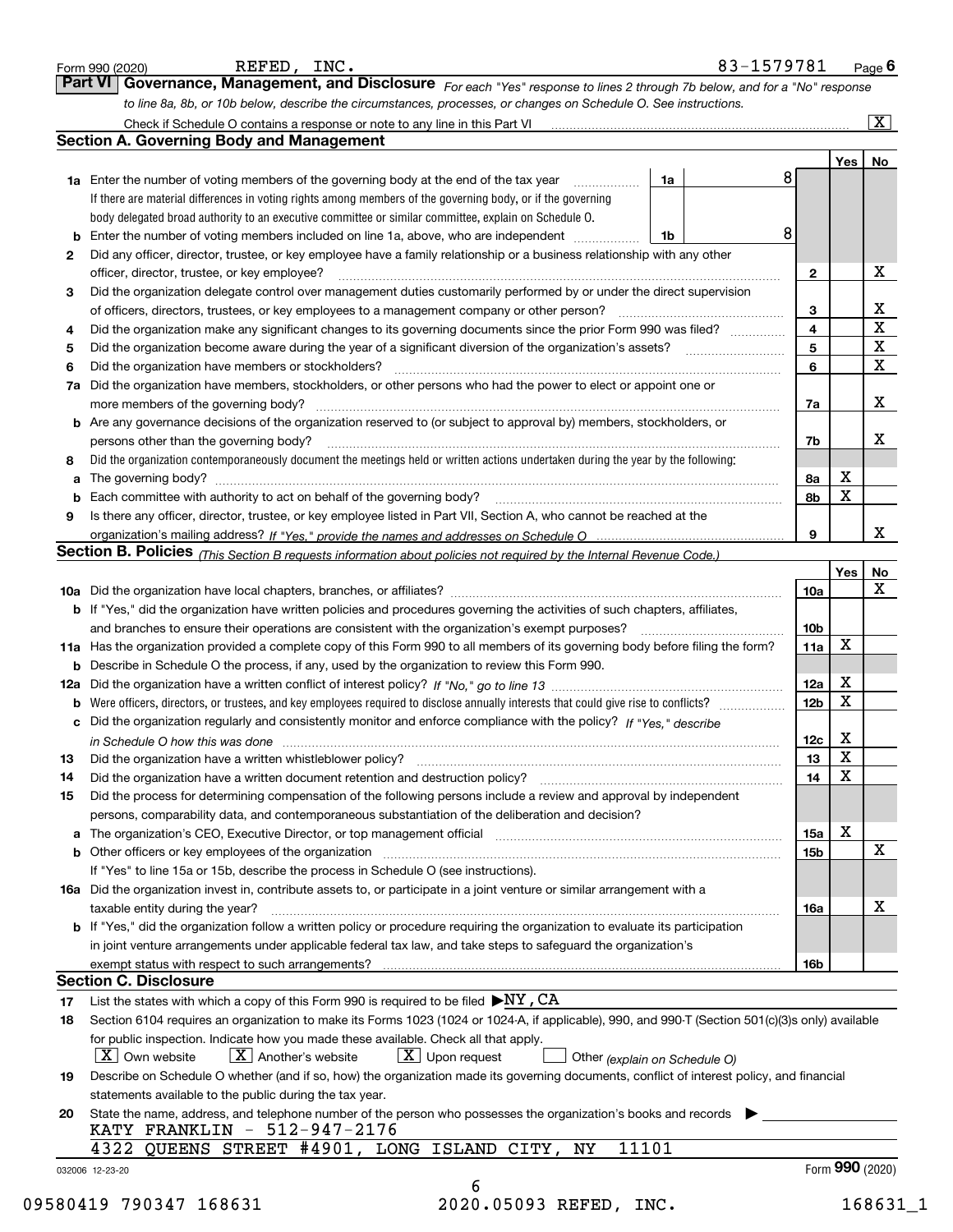| 032007 12-23-20        |  |  |
|------------------------|--|--|
| 09580419 790347 168631 |  |  |

7

REFED, INC. 83-1579781

 $\frac{1}{2}$  Form 990 (2020) REFED, INC.  $\frac{1}{2}$   $\frac{1}{2}$   $\frac{1}{2}$   $\frac{1}{2}$   $\frac{1}{2}$   $\frac{1}{2}$   $\frac{1}{2}$   $\frac{1}{2}$   $\frac{1}{2}$   $\frac{1}{2}$   $\frac{1}{2}$   $\frac{1}{2}$   $\frac{1}{2}$   $\frac{1}{2}$   $\frac{1}{2}$   $\frac{1}{2}$   $\frac{1}{2}$   $\frac{1}{2}$   $\frac$ 

**7Part VII Compensation of Officers, Directors, Trustees, Key Employees, Highest Compensated Employees, and Independent Contractors**

Check if Schedule O contains a response or note to any line in this Part VII

**Section A. Officers, Directors, Trustees, Key Employees, and Highest Compensated Employees**

**1a**  Complete this table for all persons required to be listed. Report compensation for the calendar year ending with or within the organization's tax year. **•** List all of the organization's current officers, directors, trustees (whether individuals or organizations), regardless of amount of compensation.

Enter -0- in columns (D), (E), and (F) if no compensation was paid.

**•** List the organization's five current highest compensated employees (other than an officer, director, trustee, or key employee) who received report- $\bullet$  List all of the organization's  $\,$ current key employees, if any. See instructions for definition of "key employee."

able compensation (Box 5 of Form W-2 and/or Box 7 of Form 1099-MISC) of more than \$100,000 from the organization and any related organizations.

**•** List all of the organization's former officers, key employees, and highest compensated employees who received more than \$100,000 of reportable compensation from the organization and any related organizations.

**former directors or trustees**  ¥ List all of the organization's that received, in the capacity as a former director or trustee of the organization, more than \$10,000 of reportable compensation from the organization and any related organizations.

See instructions for the order in which to list the persons above.

**(A)**

Check this box if neither the organization nor any related organization compensated any current officer, director, or trustee.  $\mathcal{L}^{\text{max}}$ 

| (A)                                  | (B)                  | (C)                                     |                                                                  |                         |              |                                   |        | (D)                             | (E)             | (F)                      |
|--------------------------------------|----------------------|-----------------------------------------|------------------------------------------------------------------|-------------------------|--------------|-----------------------------------|--------|---------------------------------|-----------------|--------------------------|
| Name and title                       | Average              | Position<br>(do not check more than one |                                                                  |                         |              |                                   |        | Reportable                      | Reportable      | Estimated                |
|                                      | hours per            |                                         | box, unless person is both an<br>officer and a director/trustee) |                         |              |                                   |        | compensation                    | compensation    | amount of                |
|                                      | week                 |                                         |                                                                  |                         |              |                                   |        | from                            | from related    | other                    |
|                                      | (list any            |                                         |                                                                  |                         |              |                                   |        | the                             | organizations   | compensation             |
|                                      | hours for<br>related |                                         |                                                                  |                         |              |                                   |        | organization<br>(W-2/1099-MISC) | (W-2/1099-MISC) | from the<br>organization |
|                                      | organizations        |                                         |                                                                  |                         |              |                                   |        |                                 |                 | and related              |
|                                      | below                | ndividual trustee or director           |                                                                  |                         |              |                                   |        |                                 |                 | organizations            |
|                                      | line)                |                                         | nstitutional trustee                                             | Officer                 | Key employee | Highest compensated<br>  employee | Former |                                 |                 |                          |
| DANA RIVERO<br>(1)                   | 40.00                |                                         |                                                                  |                         |              |                                   |        |                                 |                 |                          |
| EXECUTIVE DIRECTOR                   |                      |                                         |                                                                  | $\overline{\mathbf{X}}$ |              |                                   |        | 225,402.                        | 0.              | 11,811.                  |
| ALEXANDRIA COARI<br>(2)              | 40.00                |                                         |                                                                  |                         |              |                                   |        |                                 |                 |                          |
| CAPITAL & INNOVATION DIRECTOR        |                      |                                         |                                                                  |                         |              | $\overline{\textbf{X}}$           |        | 129,935.                        | 0.              | 14,434.                  |
| KATHLEEN FRANKLIN<br>(3)             | 40.00                |                                         |                                                                  |                         |              |                                   |        |                                 |                 |                          |
| OPERATIONS DIRECTOR                  |                      |                                         |                                                                  |                         |              | $\overline{\text{X}}$             |        | 122,170.                        | 0.              | 13,866.                  |
| JACQUELINE SUGGITT<br>(4)            | 40.00                |                                         |                                                                  |                         |              |                                   |        |                                 |                 |                          |
| STAKEHOLDER ENGAGEMENT DIRECTOR      |                      |                                         |                                                                  |                         |              | $\overline{\textbf{X}}$           |        | 121,010.                        | 0.              | 5,856.                   |
| (5)<br>NICOLE STURZENBERGER          | 40.00                |                                         |                                                                  |                         |              |                                   |        |                                 |                 |                          |
| DEVELOPMENT MANAGER                  |                      |                                         |                                                                  |                         |              | $\overline{\textbf{X}}$           |        | 103,611.                        | 0.              | 9,268.                   |
| (6)<br>CHRISTOPHER COCHRAN           | 40.00                |                                         |                                                                  |                         |              |                                   |        |                                 |                 |                          |
| FORMER EXECUTIVE DIRECTOR            |                      |                                         |                                                                  |                         |              |                                   | X      | 48,364.                         | 0.              | 0.                       |
| <b>JESSE FINK</b><br>(7)             | 4.00                 |                                         |                                                                  |                         |              |                                   |        |                                 |                 |                          |
| FORMER CHAIRMAN (THROUGH JUNE 2020)  |                      | $\mathbf X$                             |                                                                  | X                       |              |                                   |        | 0.                              | $\mathbf 0$ .   | $\mathbf 0$ .            |
| <b>ROB KAPLAN</b><br>(8)             | 4.00                 |                                         |                                                                  |                         |              |                                   |        |                                 |                 |                          |
| TREASURER & DIRECTOR (THROUGH DEC 20 |                      | $\mathbf x$                             |                                                                  | $\overline{\textbf{X}}$ |              |                                   |        | 0.                              | $\mathbf 0$ .   | $\mathbf 0$ .            |
| (9) NICOLA DIXON                     | 4.00                 |                                         |                                                                  |                         |              |                                   |        |                                 |                 |                          |
| CHAIRMAN                             |                      | $\mathbf X$                             |                                                                  | $\overline{\textbf{X}}$ |              |                                   |        | $0$ .                           | $\mathbf 0$ .   | $\mathbf 0$ .            |
| (10) STEVEN SWARTZ                   | 4.00                 |                                         |                                                                  |                         |              |                                   |        |                                 |                 |                          |
| TREASURER                            |                      | $\mathbf X$                             |                                                                  | $\overline{\textbf{X}}$ |              |                                   |        | 0.                              | 0.              | $\mathbf 0$ .            |
| (11) EDUARDO ROMERO                  | 4.00                 |                                         |                                                                  |                         |              |                                   |        |                                 |                 |                          |
| <b>SECRETARY</b>                     |                      | $\mathbf X$                             |                                                                  | $\overline{\textbf{X}}$ |              |                                   |        | 0.                              | $\mathbf 0$ .   | $0_{.}$                  |
| (12) YALMAZ SIDDIQUI                 | $\overline{2.00}$    |                                         |                                                                  |                         |              |                                   |        |                                 |                 |                          |
| <b>DIRECTOR</b>                      |                      | $\mathbf X$                             |                                                                  | X                       |              |                                   |        | 0.                              | 0.              | 0.                       |
| (13) STACEY GREENE KOEHNKE           | $\overline{2.00}$    |                                         |                                                                  |                         |              |                                   |        |                                 |                 |                          |
| <b>DIRECTOR</b>                      |                      | $\mathbf x$                             |                                                                  | $\overline{\textbf{X}}$ |              |                                   |        | 0.                              | 0.              | $\mathbf 0$ .            |
| (14) EMILY MA                        | $\overline{2.00}$    |                                         |                                                                  |                         |              |                                   |        |                                 |                 |                          |
| <b>DIRECTOR</b>                      |                      | $\mathbf X$                             |                                                                  | $\overline{\textbf{X}}$ |              |                                   |        | 0.                              | 0.              | 0.                       |
| (15) CHARLES C. SAVITT               | 2.00                 |                                         |                                                                  |                         |              |                                   |        |                                 |                 |                          |
| <b>DIRECTOR</b>                      |                      | $\mathbf X$                             |                                                                  |                         |              |                                   |        | 0.                              | 0.              | 0.                       |
|                                      |                      |                                         |                                                                  |                         |              |                                   |        |                                 |                 |                          |
|                                      |                      |                                         |                                                                  |                         |              |                                   |        |                                 |                 |                          |
|                                      |                      |                                         |                                                                  |                         |              |                                   |        |                                 |                 |                          |
|                                      |                      |                                         |                                                                  |                         |              |                                   |        |                                 |                 |                          |

## Form (2020) **990**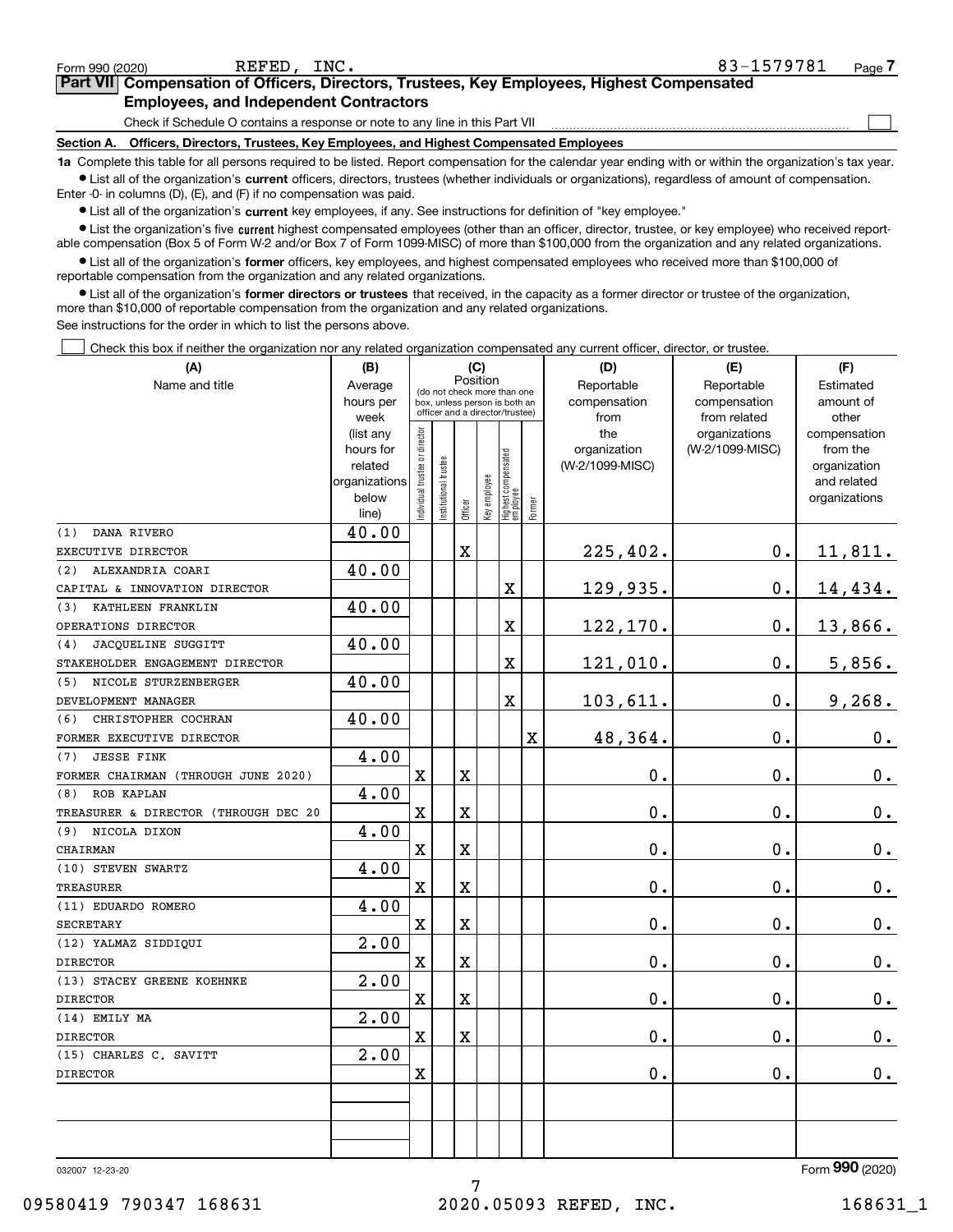|                                                                               | REFED, INC.<br>Form 990 (2020)                                                                                                                                                           |                                                                      |                                                                                                                                                                 |                       |         |              |                                   |        |                                                   | 83-1579781                       |                           |                                        |                                                                          | Page 8                      |
|-------------------------------------------------------------------------------|------------------------------------------------------------------------------------------------------------------------------------------------------------------------------------------|----------------------------------------------------------------------|-----------------------------------------------------------------------------------------------------------------------------------------------------------------|-----------------------|---------|--------------|-----------------------------------|--------|---------------------------------------------------|----------------------------------|---------------------------|----------------------------------------|--------------------------------------------------------------------------|-----------------------------|
| <b>Part VII</b>                                                               | Section A. Officers, Directors, Trustees, Key Employees, and Highest Compensated Employees (continued)                                                                                   |                                                                      |                                                                                                                                                                 |                       |         |              |                                   |        |                                                   |                                  |                           |                                        |                                                                          |                             |
|                                                                               | (A)<br>Name and title                                                                                                                                                                    | (B)<br>Average<br>hours per<br>week                                  | (C)<br>(D)<br>Position<br>Reportable<br>(do not check more than one<br>compensation<br>box, unless person is both an<br>officer and a director/trustee)<br>from |                       |         |              |                                   |        | (E)<br>Reportable<br>compensation<br>from related |                                  |                           | (F)<br>Estimated<br>amount of<br>other |                                                                          |                             |
|                                                                               |                                                                                                                                                                                          | (list any<br>hours for<br>related<br>organizations<br>below<br>line) | Individual trustee or director                                                                                                                                  | Institutional trustee | Officer | Key employee | Highest compensated<br>  employee | Former | the<br>organization<br>(W-2/1099-MISC)            | organizations<br>(W-2/1099-MISC) |                           |                                        | compensation<br>from the<br>organization<br>and related<br>organizations |                             |
|                                                                               |                                                                                                                                                                                          |                                                                      |                                                                                                                                                                 |                       |         |              |                                   |        |                                                   |                                  |                           |                                        |                                                                          |                             |
|                                                                               |                                                                                                                                                                                          |                                                                      |                                                                                                                                                                 |                       |         |              |                                   |        |                                                   |                                  |                           |                                        |                                                                          |                             |
|                                                                               |                                                                                                                                                                                          |                                                                      |                                                                                                                                                                 |                       |         |              |                                   |        |                                                   |                                  |                           |                                        |                                                                          |                             |
|                                                                               |                                                                                                                                                                                          |                                                                      |                                                                                                                                                                 |                       |         |              |                                   |        |                                                   |                                  |                           |                                        |                                                                          |                             |
|                                                                               |                                                                                                                                                                                          |                                                                      |                                                                                                                                                                 |                       |         |              |                                   |        |                                                   |                                  |                           |                                        |                                                                          |                             |
|                                                                               |                                                                                                                                                                                          |                                                                      |                                                                                                                                                                 |                       |         |              |                                   |        |                                                   |                                  |                           |                                        |                                                                          |                             |
|                                                                               |                                                                                                                                                                                          |                                                                      |                                                                                                                                                                 |                       |         |              |                                   |        |                                                   |                                  |                           |                                        |                                                                          |                             |
|                                                                               | 1b Subtotal                                                                                                                                                                              |                                                                      |                                                                                                                                                                 |                       |         |              |                                   |        | 750,492.                                          |                                  | $0$ .                     |                                        |                                                                          | 55, 235.                    |
|                                                                               | c Total from continuation sheets to Part VII, Section A [111] [120] [20]                                                                                                                 |                                                                      |                                                                                                                                                                 |                       |         |              |                                   |        | 0.<br>750, 492.                                   |                                  | $0$ .<br>$\overline{0}$ . |                                        |                                                                          | 0.<br>$\overline{55,235}$ . |
| 2                                                                             | Total number of individuals (including but not limited to those listed above) who received more than \$100,000 of reportable<br>compensation from the organization $\blacktriangleright$ |                                                                      |                                                                                                                                                                 |                       |         |              |                                   |        |                                                   |                                  |                           |                                        | Yes                                                                      | 5<br><b>No</b>              |
| 3                                                                             | Did the organization list any former officer, director, trustee, key employee, or highest compensated employee on                                                                        |                                                                      |                                                                                                                                                                 |                       |         |              |                                   |        |                                                   |                                  |                           | 3                                      | x                                                                        |                             |
| 4                                                                             | For any individual listed on line 1a, is the sum of reportable compensation and other compensation from the organization                                                                 |                                                                      |                                                                                                                                                                 |                       |         |              |                                   |        |                                                   |                                  |                           | 4                                      | х                                                                        |                             |
| 5                                                                             | Did any person listed on line 1a receive or accrue compensation from any unrelated organization or individual for services                                                               |                                                                      |                                                                                                                                                                 |                       |         |              |                                   |        |                                                   |                                  |                           | 5                                      |                                                                          | х                           |
| 1                                                                             | <b>Section B. Independent Contractors</b><br>Complete this table for your five highest compensated independent contractors that received more than \$100,000 of compensation from        |                                                                      |                                                                                                                                                                 |                       |         |              |                                   |        |                                                   |                                  |                           |                                        |                                                                          |                             |
|                                                                               | the organization. Report compensation for the calendar year ending with or within the organization's tax year.<br>(A)<br>Name and business address                                       |                                                                      |                                                                                                                                                                 |                       |         |              |                                   |        | (B)<br>Description of services                    |                                  |                           | (C)<br>Compensation                    |                                                                          |                             |
|                                                                               | DELOITTE CONSULTING LLP<br>2200 ROSS AVE, DALLAS, TX 75201                                                                                                                               |                                                                      |                                                                                                                                                                 |                       |         |              |                                   |        | DATA & INSIGHTS                                   |                                  | 500,000.                  |                                        |                                                                          |                             |
| TWO DEGREES INNOVATION LAB LLC, 200<br>BROOKLINE AVENUE, APT 1001, BOSTON, MA |                                                                                                                                                                                          |                                                                      |                                                                                                                                                                 |                       |         |              |                                   |        | STRATEGIC ADVISORY<br>SERVICES                    |                                  |                           |                                        |                                                                          | 179,740.                    |
|                                                                               |                                                                                                                                                                                          |                                                                      |                                                                                                                                                                 |                       |         |              |                                   |        |                                                   |                                  |                           |                                        |                                                                          |                             |
|                                                                               |                                                                                                                                                                                          |                                                                      |                                                                                                                                                                 |                       |         |              |                                   |        |                                                   |                                  |                           |                                        |                                                                          |                             |
| 2                                                                             | Total number of independent contractors (including but not limited to those listed above) who received more than                                                                         |                                                                      |                                                                                                                                                                 |                       |         |              |                                   |        |                                                   |                                  |                           |                                        |                                                                          |                             |
|                                                                               | \$100,000 of compensation from the organization >                                                                                                                                        |                                                                      |                                                                                                                                                                 |                       |         | 2            |                                   |        |                                                   |                                  |                           | Form 990 (2020)                        |                                                                          |                             |

032008 12-23-20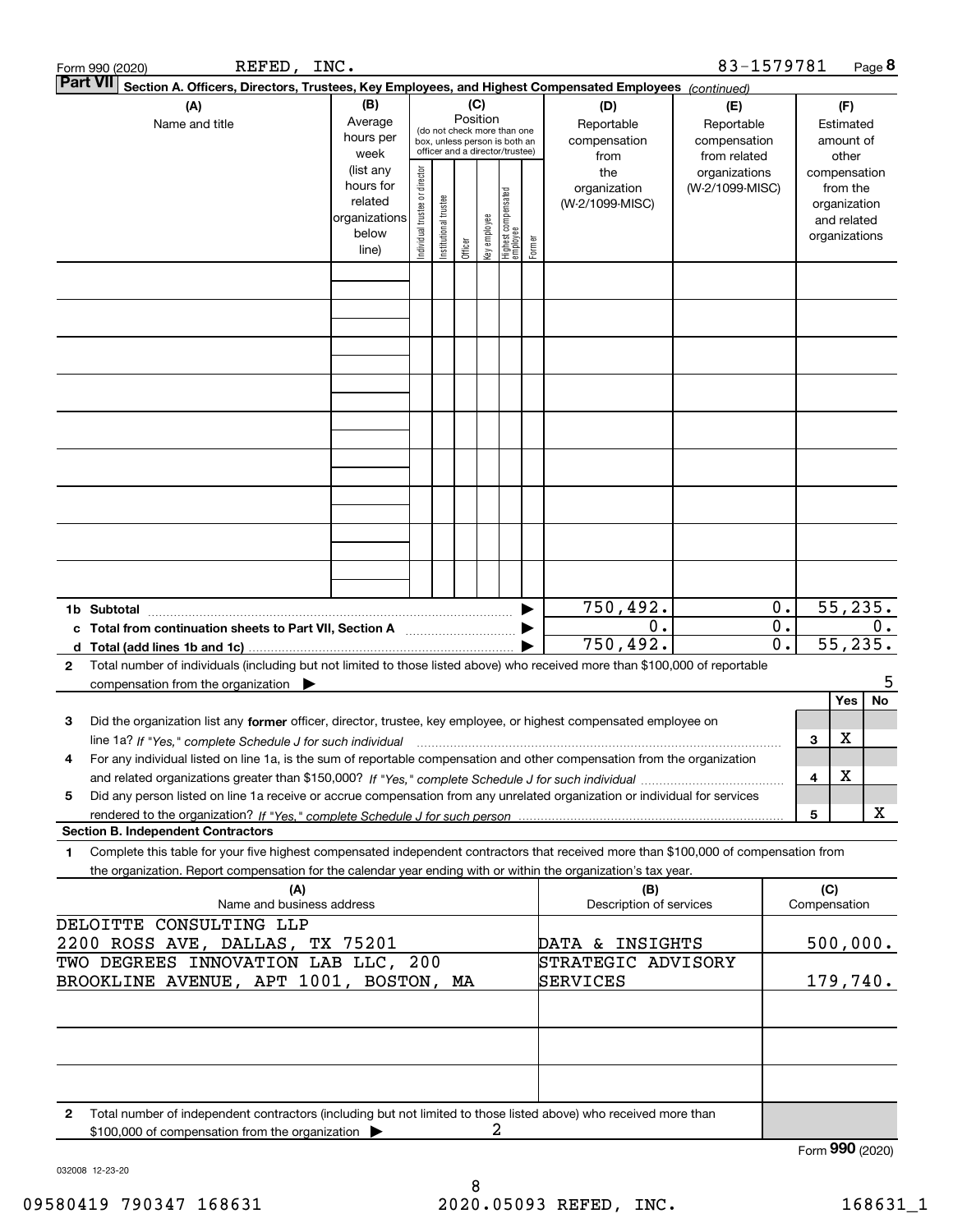|                                                           |                  |   | REFED,<br>INC.<br>Form 990 (2020)                                                                                        |                        |                       |                                |                                                                                                        | 83-1579781                    | Page 9                                                          |
|-----------------------------------------------------------|------------------|---|--------------------------------------------------------------------------------------------------------------------------|------------------------|-----------------------|--------------------------------|--------------------------------------------------------------------------------------------------------|-------------------------------|-----------------------------------------------------------------|
|                                                           | <b>Part VIII</b> |   | <b>Statement of Revenue</b>                                                                                              |                        |                       |                                |                                                                                                        |                               |                                                                 |
|                                                           |                  |   | Check if Schedule O contains a response or note to any line in this Part VIII                                            |                        |                       |                                | $\begin{array}{c c c c c c} \hline \text{ } & \text{(B)} & \text{(C)} & \text{ } \\\hline \end{array}$ |                               |                                                                 |
|                                                           |                  |   |                                                                                                                          |                        |                       | (A)<br>Total revenue           | Related or exempt<br>function revenue                                                                  | Unrelated<br>business revenue | (D)<br>Revenue excluded<br>from tax under<br>sections 512 - 514 |
|                                                           |                  |   | 1a<br>1 a Federated campaigns                                                                                            |                        |                       |                                |                                                                                                        |                               |                                                                 |
| Contributions, Gifts, Grants<br>and Other Similar Amounts |                  | b | 1 <sub>b</sub><br>Membership dues<br>$\ldots \ldots \ldots \ldots \ldots$                                                |                        |                       |                                |                                                                                                        |                               |                                                                 |
|                                                           |                  | с | 1 <sub>c</sub><br>Fundraising events                                                                                     |                        |                       |                                |                                                                                                        |                               |                                                                 |
|                                                           |                  | d | 1 <sub>d</sub><br>Related organizations                                                                                  |                        |                       |                                |                                                                                                        |                               |                                                                 |
|                                                           |                  | е | 1e<br>Government grants (contributions)                                                                                  |                        |                       |                                |                                                                                                        |                               |                                                                 |
|                                                           |                  |   | f All other contributions, gifts, grants, and                                                                            |                        |                       |                                |                                                                                                        |                               |                                                                 |
|                                                           |                  |   | similar amounts not included above<br>1f                                                                                 |                        | 8,394,345.            |                                |                                                                                                        |                               |                                                                 |
|                                                           |                  | g | $1g$ \$<br>Noncash contributions included in lines 1a-1f                                                                 |                        | $\blacktriangleright$ | $\sqrt{8}$ , 39 <u>4, 345.</u> |                                                                                                        |                               |                                                                 |
|                                                           |                  |   |                                                                                                                          |                        | <b>Business Code</b>  |                                |                                                                                                        |                               |                                                                 |
|                                                           |                  |   | 2 a FEES FOR SERVICE                                                                                                     |                        | 900099                | 133, 250.                      | 133, 250.                                                                                              |                               |                                                                 |
| Program Service<br>Revenue                                |                  | b | <u> 1989 - Johann Barn, fransk politik amerikansk politik (</u>                                                          |                        |                       |                                |                                                                                                        |                               |                                                                 |
|                                                           |                  | c | <u> 1989 - Johann Barbara, martxa alemaniar arg</u>                                                                      |                        |                       |                                |                                                                                                        |                               |                                                                 |
|                                                           |                  | d | the contract of the contract of the contract of the contract of the contract of                                          |                        |                       |                                |                                                                                                        |                               |                                                                 |
|                                                           |                  | е |                                                                                                                          |                        |                       |                                |                                                                                                        |                               |                                                                 |
|                                                           |                  | f | All other program service revenue                                                                                        |                        |                       |                                |                                                                                                        |                               |                                                                 |
|                                                           |                  | a |                                                                                                                          |                        | $\blacktriangleright$ | 133, 250.                      |                                                                                                        |                               |                                                                 |
|                                                           | 3                |   | Investment income (including dividends, interest, and                                                                    |                        |                       |                                |                                                                                                        |                               |                                                                 |
|                                                           |                  |   |                                                                                                                          |                        | ▶                     |                                |                                                                                                        |                               |                                                                 |
|                                                           | 4                |   | Income from investment of tax-exempt bond proceeds                                                                       |                        |                       |                                |                                                                                                        |                               |                                                                 |
|                                                           | 5                |   | (i) Real                                                                                                                 |                        | (ii) Personal         |                                |                                                                                                        |                               |                                                                 |
|                                                           | 6а               |   | 6a<br>Gross rents<br>.                                                                                                   |                        |                       |                                |                                                                                                        |                               |                                                                 |
|                                                           |                  | b | 6b<br>Less: rental expenses                                                                                              |                        |                       |                                |                                                                                                        |                               |                                                                 |
|                                                           |                  | с | Rental income or (loss)<br>6с                                                                                            |                        |                       |                                |                                                                                                        |                               |                                                                 |
|                                                           |                  | d | Net rental income or (loss)                                                                                              |                        |                       |                                |                                                                                                        |                               |                                                                 |
|                                                           |                  |   | (i) Securities<br>7 a Gross amount from sales of                                                                         |                        | (ii) Other            |                                |                                                                                                        |                               |                                                                 |
|                                                           |                  |   | assets other than inventory<br>7a                                                                                        |                        |                       |                                |                                                                                                        |                               |                                                                 |
|                                                           |                  |   | <b>b</b> Less: cost or other basis                                                                                       |                        |                       |                                |                                                                                                        |                               |                                                                 |
|                                                           |                  |   | 7b<br>and sales expenses                                                                                                 |                        |                       |                                |                                                                                                        |                               |                                                                 |
| evenue                                                    |                  |   | <b>7c</b><br>c Gain or (loss)                                                                                            |                        |                       |                                |                                                                                                        |                               |                                                                 |
|                                                           |                  |   |                                                                                                                          |                        |                       |                                |                                                                                                        |                               |                                                                 |
| Other <sub>R</sub>                                        |                  |   | 8 a Gross income from fundraising events (not<br>including \$<br>$\overline{\phantom{a}}$ of                             |                        |                       |                                |                                                                                                        |                               |                                                                 |
|                                                           |                  |   | contributions reported on line 1c). See                                                                                  |                        |                       |                                |                                                                                                        |                               |                                                                 |
|                                                           |                  |   |                                                                                                                          | 8a                     |                       |                                |                                                                                                        |                               |                                                                 |
|                                                           |                  |   | <b>b</b> Less: direct expenses <i></i>                                                                                   | 8b                     |                       |                                |                                                                                                        |                               |                                                                 |
|                                                           |                  | с | Net income or (loss) from fundraising events                                                                             |                        |                       |                                |                                                                                                        |                               |                                                                 |
|                                                           |                  |   | 9 a Gross income from gaming activities. See                                                                             |                        |                       |                                |                                                                                                        |                               |                                                                 |
|                                                           |                  |   |                                                                                                                          | 9a                     |                       |                                |                                                                                                        |                               |                                                                 |
|                                                           |                  |   | <b>b</b> Less: direct expenses <b>manually</b>                                                                           | 9 <sub>b</sub>         |                       |                                |                                                                                                        |                               |                                                                 |
|                                                           |                  |   | c Net income or (loss) from gaming activities                                                                            |                        | ▶                     |                                |                                                                                                        |                               |                                                                 |
|                                                           |                  |   | 10 a Gross sales of inventory, less returns                                                                              |                        |                       |                                |                                                                                                        |                               |                                                                 |
|                                                           |                  |   |                                                                                                                          | 10a<br>10 <sub>b</sub> |                       |                                |                                                                                                        |                               |                                                                 |
|                                                           |                  |   |                                                                                                                          |                        |                       |                                |                                                                                                        |                               |                                                                 |
|                                                           |                  |   | c Net income or (loss) from sales of inventory                                                                           |                        | <b>Business Code</b>  |                                |                                                                                                        |                               |                                                                 |
|                                                           | 11 a             |   |                                                                                                                          |                        |                       |                                |                                                                                                        |                               |                                                                 |
|                                                           |                  | b |                                                                                                                          |                        |                       |                                |                                                                                                        |                               |                                                                 |
|                                                           |                  | c | the contract of the contract of the contract of the contract of the contract of                                          |                        |                       |                                |                                                                                                        |                               |                                                                 |
| Miscellaneous<br>Revenue                                  |                  |   | d All other revenue <i>manually contained</i> and the contained and the set of All other revenue of the set of All other |                        |                       |                                |                                                                                                        |                               |                                                                 |
|                                                           |                  |   |                                                                                                                          |                        | $\blacktriangleright$ |                                |                                                                                                        |                               |                                                                 |
|                                                           | 12               |   |                                                                                                                          |                        | $\blacktriangleright$ | 8, 527, 595.                   | 133, 250.                                                                                              | 0.                            | $0$ .                                                           |
| 032009 12-23-20                                           |                  |   |                                                                                                                          |                        |                       |                                |                                                                                                        |                               | Form 990 (2020)                                                 |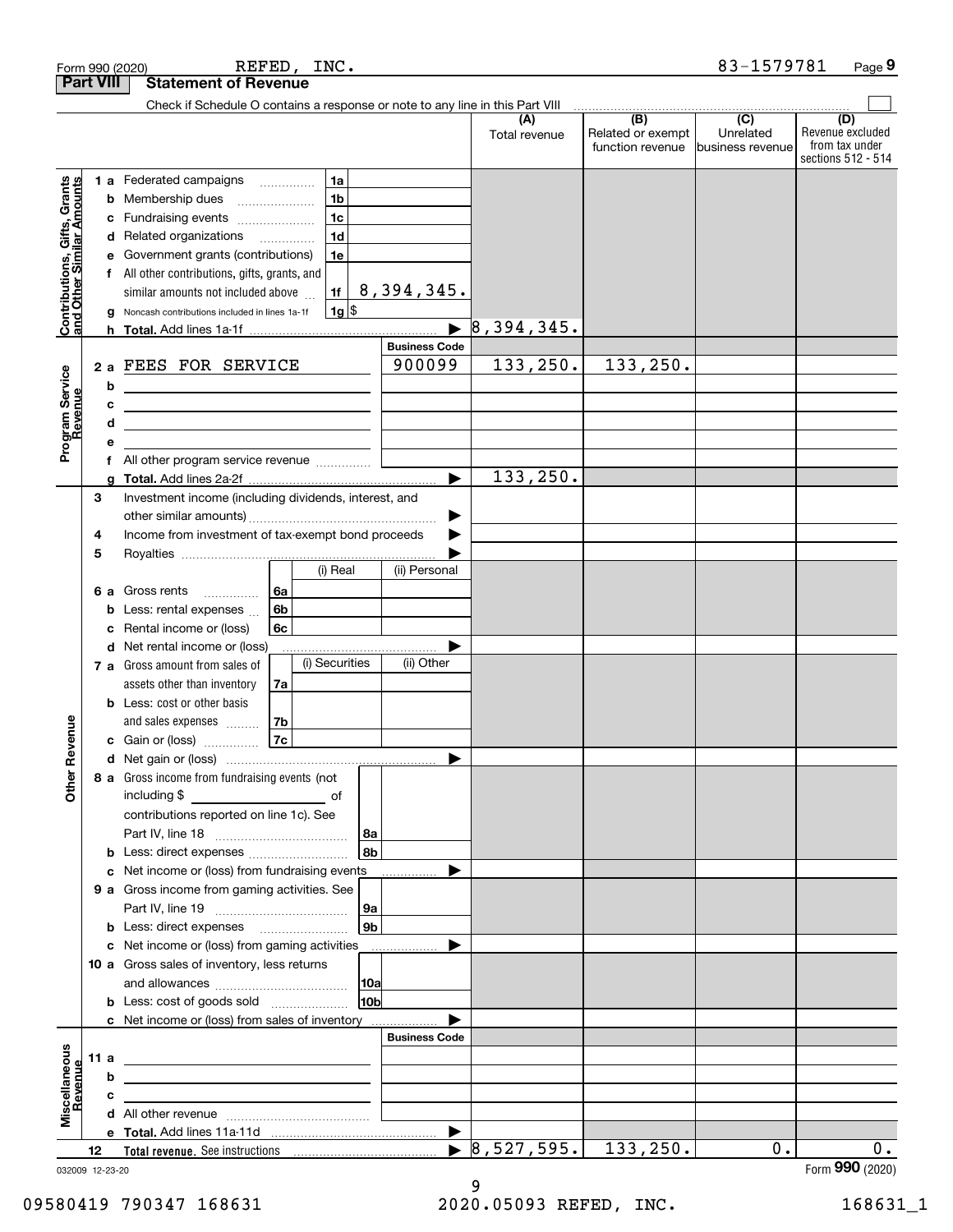| 1            | Grants and other assistance to domestic organizations                                                    |                      |                       |                           |                      |
|--------------|----------------------------------------------------------------------------------------------------------|----------------------|-----------------------|---------------------------|----------------------|
|              | and domestic governments. See Part IV, line 21                                                           | 3,521,440.           | 3,521,440.            |                           |                      |
| $\mathbf{2}$ | Grants and other assistance to domestic                                                                  |                      |                       |                           |                      |
|              | individuals. See Part IV, line 22                                                                        |                      |                       |                           |                      |
| 3            | Grants and other assistance to foreign                                                                   |                      |                       |                           |                      |
|              | organizations, foreign governments, and foreign                                                          |                      |                       |                           |                      |
|              | individuals. See Part IV, lines 15 and 16                                                                |                      |                       |                           |                      |
| 4            | Benefits paid to or for members                                                                          |                      |                       |                           |                      |
| 5            | Compensation of current officers, directors,                                                             |                      |                       |                           |                      |
|              | trustees, and key employees                                                                              | 237, 213.            | 154,188.              | 35,582.                   | 47,443.              |
| 6            | Compensation not included above to disqualified                                                          |                      |                       |                           |                      |
|              | persons (as defined under section 4958(f)(1)) and                                                        |                      |                       |                           |                      |
|              | persons described in section 4958(c)(3)(B)<br>$\overline{\phantom{a}}$                                   |                      |                       |                           |                      |
| 7            | Other salaries and wages                                                                                 | 996,686.             | 669,687.              | 205,028.                  | 121,971.             |
| 8            | Pension plan accruals and contributions (include                                                         |                      |                       |                           |                      |
|              | section 401(k) and 403(b) employer contributions)                                                        |                      |                       |                           |                      |
| 9            |                                                                                                          | 124,486.             | 78,353.               | 30,021.                   | 16, 112.             |
| 10           |                                                                                                          | 76,430.              | $\overline{51,032.}$  | 14,904.                   | 10,494.              |
| 11           | Fees for services (nonemployees):                                                                        |                      |                       |                           |                      |
|              |                                                                                                          |                      |                       |                           |                      |
| b            |                                                                                                          | 25,898.              | 12,739.               | $\frac{13,159.}{81,300.}$ |                      |
| c            |                                                                                                          | 81,300.              |                       |                           |                      |
| d            |                                                                                                          |                      |                       |                           |                      |
| e            | Professional fundraising services. See Part IV, line 17                                                  |                      |                       |                           |                      |
| f            | Investment management fees                                                                               |                      |                       |                           |                      |
| a            | Other. (If line 11g amount exceeds 10% of line 25,                                                       |                      |                       |                           |                      |
|              | column (A) amount, list line 11g expenses on Sch O.)                                                     | 1,594,674.           | 1,363,724.            | 122,508.                  | <u>108,442.</u>      |
| 12           |                                                                                                          |                      |                       |                           |                      |
| 13           |                                                                                                          | 69,690.              | $\overline{23,024}$ . | 44,223.                   | $\overline{2,443}$ . |
| 14           |                                                                                                          |                      |                       |                           |                      |
| 15           |                                                                                                          |                      |                       |                           |                      |
| 16           |                                                                                                          |                      |                       |                           |                      |
| 17           | Travel                                                                                                   | 15,950.              | 10, 100.              | 4,772.                    | 1,078.               |
| 18           | Payments of travel or entertainment expenses                                                             |                      |                       |                           |                      |
|              | for any federal, state, or local public officials                                                        |                      |                       |                           |                      |
| 19           | Conferences, conventions, and meetings                                                                   | 10, 175.             | 10, 175.              |                           |                      |
| 20           | Interest                                                                                                 |                      |                       |                           |                      |
| 21           | Payments to affiliates                                                                                   |                      |                       |                           |                      |
| 22           | Depreciation, depletion, and amortization                                                                |                      |                       |                           |                      |
| 23           | Insurance                                                                                                | $\overline{2,273}$ . |                       | 2,273.                    |                      |
| 24           | Other expenses. Itemize expenses not covered                                                             |                      |                       |                           |                      |
|              | above (List miscellaneous expenses on line 24e. If<br>line 24e amount exceeds 10% of line 25, column (A) |                      |                       |                           |                      |
|              | amount, list line 24e expenses on Schedule O.)                                                           |                      |                       |                           |                      |
|              | a DATA                                                                                                   | 36,432.              | 36,432.               |                           |                      |
| b            | RENT                                                                                                     | 36,060.              | $\overline{25,242}$ . | 7,212.                    | 3,606.               |
| C            |                                                                                                          |                      |                       |                           |                      |
| d            |                                                                                                          |                      |                       |                           |                      |
|              | e All other expenses                                                                                     |                      |                       |                           |                      |
| 25           | Total functional expenses. Add lines 1 through 24e                                                       | 6,828,707.           | 5,956,136.            | 560,982.                  | 311,589.             |
| 26           | Joint costs. Complete this line only if the organization                                                 |                      |                       |                           |                      |
|              | reported in column (B) joint costs from a combined                                                       |                      |                       |                           |                      |
|              | educational campaign and fundraising solicitation.                                                       |                      |                       |                           |                      |
|              | Check here $\blacktriangleright$<br>if following SOP 98-2 (ASC 958-720)                                  |                      |                       |                           |                      |

#### Form (2020) **990**

Fundraising expenses

 $\boxed{\text{X}}$ 

**(C)** (C) (C)<br>
penses Program service Management and Fundrai<br>
expenses general expenses expen

*Do not include amounts reported on lines 6b,*

*7b, 8b, 9b, and 10b of Part VIII.*

**Part IX Statement of Functional Expenses**

*Section 501(c)(3) and 501(c)(4) organizations must complete all columns. All other organizations must complete column (A).*

Check if Schedule O contains a response or note to any line in this Part IX ...<br>amounts reported on lines  $\mathcal{E}_h$  (A) (8)

**(A)**<br>Total expenses

Total expenses Program service expenses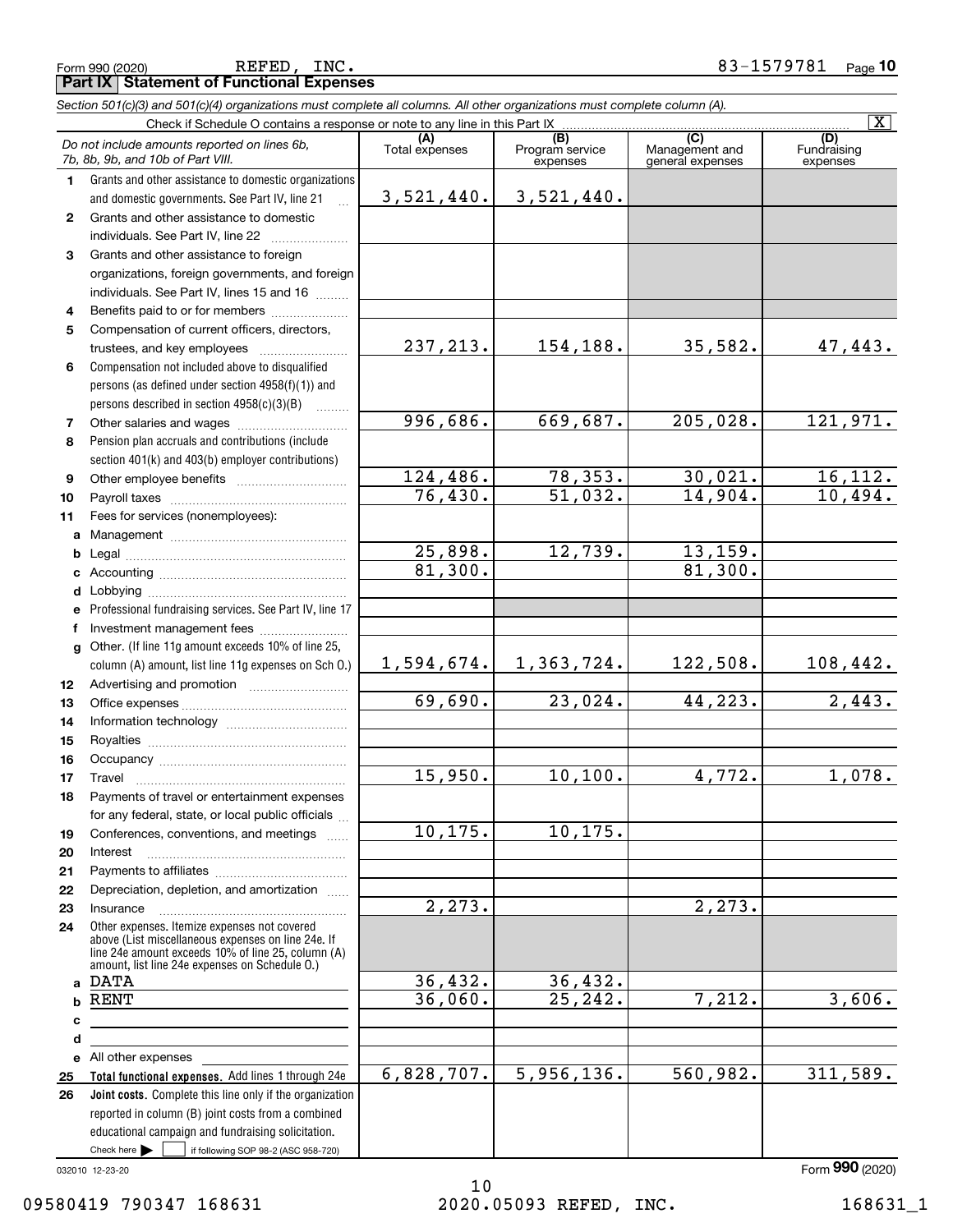| Form 990 (2020)               |  |  |
|-------------------------------|--|--|
| <b>Part X   Balance Sheet</b> |  |  |

REFED, INC.

|                             |    |                                                                                                                                                                                                                                | (A)<br>Beginning of year                 |                         | (B)<br>End of year       |
|-----------------------------|----|--------------------------------------------------------------------------------------------------------------------------------------------------------------------------------------------------------------------------------|------------------------------------------|-------------------------|--------------------------|
|                             | 1  |                                                                                                                                                                                                                                | $\overline{748,605}$ .                   | $\mathbf{1}$            | 1,571,255.               |
|                             | 2  |                                                                                                                                                                                                                                | 95.                                      | $\overline{\mathbf{2}}$ | 95.                      |
|                             | з  |                                                                                                                                                                                                                                |                                          | 3                       |                          |
|                             | 4  |                                                                                                                                                                                                                                | 838,528.                                 | $\overline{\mathbf{4}}$ | 1,950,000.               |
|                             | 5  | Loans and other receivables from any current or former officer, director,                                                                                                                                                      |                                          |                         |                          |
|                             |    | trustee, key employee, creator or founder, substantial contributor, or 35%                                                                                                                                                     |                                          |                         |                          |
|                             |    | controlled entity or family member of any of these persons                                                                                                                                                                     |                                          | 5                       |                          |
|                             | 6  | Loans and other receivables from other disqualified persons (as defined                                                                                                                                                        |                                          |                         |                          |
|                             |    | under section $4958(f)(1)$ , and persons described in section $4958(c)(3)(B)$                                                                                                                                                  | $\sim$                                   | 6                       |                          |
|                             | 7  |                                                                                                                                                                                                                                |                                          | $\overline{7}$          |                          |
| Assets                      | 8  |                                                                                                                                                                                                                                |                                          | 8                       |                          |
|                             | 9  | Prepaid expenses and deferred charges                                                                                                                                                                                          |                                          | 9                       |                          |
|                             |    | 10a Land, buildings, and equipment: cost or other                                                                                                                                                                              |                                          |                         |                          |
|                             |    | basis. Complete Part VI of Schedule D  10a                                                                                                                                                                                     |                                          |                         |                          |
|                             |    | <u>10b</u><br><b>b</b> Less: accumulated depreciation                                                                                                                                                                          |                                          | 10 <sub>c</sub>         |                          |
|                             | 11 |                                                                                                                                                                                                                                |                                          | 11                      |                          |
|                             | 12 |                                                                                                                                                                                                                                |                                          | 12                      |                          |
|                             | 13 |                                                                                                                                                                                                                                |                                          | 13                      |                          |
|                             | 14 |                                                                                                                                                                                                                                |                                          | 14                      |                          |
|                             | 15 |                                                                                                                                                                                                                                | 4,305.                                   | 15                      | 3,870.                   |
|                             | 16 |                                                                                                                                                                                                                                | 1,591,533.                               | 16                      | 3,525,220.               |
|                             | 17 |                                                                                                                                                                                                                                | 472,752.                                 | 17                      | 497,880.                 |
|                             | 18 |                                                                                                                                                                                                                                |                                          | 18                      |                          |
|                             | 19 | Deferred revenue manual contracts and contracts are all the contracts and contracts are contracted and contracts are contracted and contract are contracted and contract are contracted and contract are contracted and contra |                                          | 19                      | 59,601.                  |
|                             | 20 |                                                                                                                                                                                                                                |                                          | 20                      |                          |
|                             | 21 | Escrow or custodial account liability. Complete Part IV of Schedule D                                                                                                                                                          | 1.1.1.1.1.1.1.1.1                        | 21                      |                          |
|                             | 22 | Loans and other payables to any current or former officer, director,                                                                                                                                                           |                                          |                         |                          |
| Liabilities                 |    | trustee, key employee, creator or founder, substantial contributor, or 35%                                                                                                                                                     |                                          |                         |                          |
|                             |    | controlled entity or family member of any of these persons                                                                                                                                                                     |                                          | 22                      |                          |
|                             | 23 | Secured mortgages and notes payable to unrelated third parties                                                                                                                                                                 |                                          | 23                      |                          |
|                             | 24 |                                                                                                                                                                                                                                |                                          | 24                      |                          |
|                             | 25 | Other liabilities (including federal income tax, payables to related third                                                                                                                                                     |                                          |                         |                          |
|                             |    | parties, and other liabilities not included on lines 17-24). Complete Part X                                                                                                                                                   |                                          |                         |                          |
|                             |    | of Schedule D                                                                                                                                                                                                                  | $0 \cdot$                                | 25                      | 150,070.                 |
|                             | 26 |                                                                                                                                                                                                                                | $472, 752.$ 26                           |                         | 707,551.                 |
|                             |    | Organizations that follow FASB ASC 958, check here $\triangleright \lfloor X \rfloor$                                                                                                                                          |                                          |                         |                          |
|                             |    | and complete lines 27, 28, 32, and 33.                                                                                                                                                                                         |                                          |                         |                          |
|                             | 27 |                                                                                                                                                                                                                                | $-342,729.$                              | 27                      | 842,669.                 |
|                             | 28 |                                                                                                                                                                                                                                | $\overline{1,461,510}$ .                 | 28                      | 1,975,000.               |
|                             |    | Organizations that do not follow FASB ASC 958, check here $\blacktriangleright$                                                                                                                                                |                                          |                         |                          |
|                             |    | and complete lines 29 through 33.                                                                                                                                                                                              |                                          |                         |                          |
|                             | 29 |                                                                                                                                                                                                                                |                                          | 29                      |                          |
| Net Assets or Fund Balances | 30 | Paid-in or capital surplus, or land, building, or equipment fund                                                                                                                                                               |                                          | 30                      |                          |
|                             | 31 | Retained earnings, endowment, accumulated income, or other funds                                                                                                                                                               |                                          | 31                      |                          |
|                             | 32 |                                                                                                                                                                                                                                | 1, 118, 781.<br>$\overline{1,591,533}$ . | 32                      | 2,817,669.               |
|                             | 33 |                                                                                                                                                                                                                                |                                          | 33                      | 3,525,220.<br><b>nnn</b> |

Form (2020) **990**

032011 12-23-20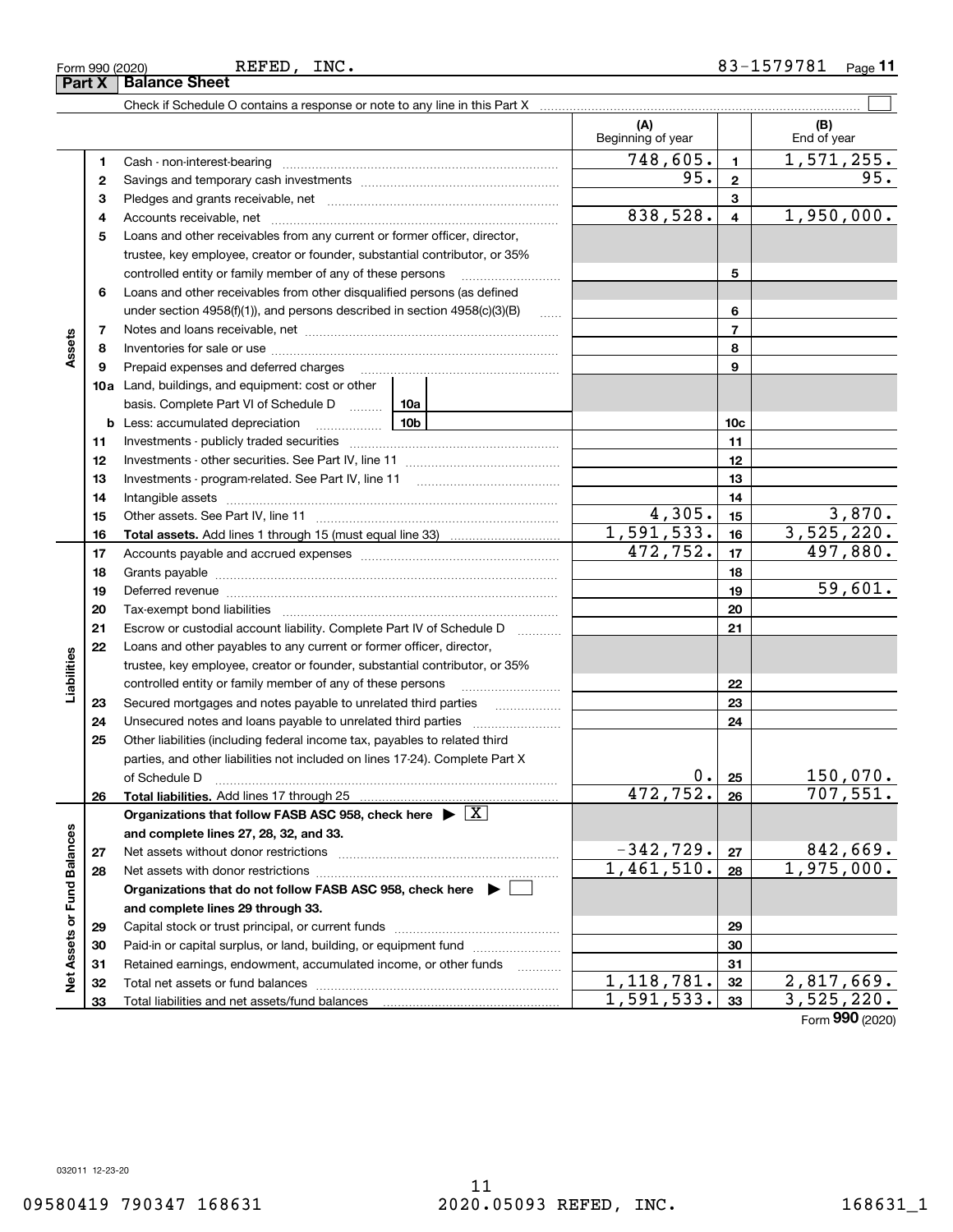|    | REFED, INC.<br>Form 990 (2020)                                                                                                  |                  | 83-1579781     |     | Page 12                 |
|----|---------------------------------------------------------------------------------------------------------------------------------|------------------|----------------|-----|-------------------------|
|    | <b>Reconciliation of Net Assets</b><br>Part XI                                                                                  |                  |                |     |                         |
|    |                                                                                                                                 |                  |                |     |                         |
|    |                                                                                                                                 |                  |                |     |                         |
| 1  | Total revenue (must equal Part VIII, column (A), line 12)                                                                       | $\mathbf 1$      | 8,527,595.     |     |                         |
| 2  | Total expenses (must equal Part IX, column (A), line 25)                                                                        | $\mathfrak{p}$   | 6,828,707.     |     |                         |
| 3  | Revenue less expenses. Subtract line 2 from line 1                                                                              | 3                | 1,698,888.     |     |                         |
| 4  |                                                                                                                                 | 4                | 1,118,781.     |     |                         |
| 5  | Net unrealized gains (losses) on investments                                                                                    | 5                |                |     |                         |
| 6  |                                                                                                                                 | 6                |                |     |                         |
| 7  |                                                                                                                                 | $\overline{7}$   |                |     |                         |
| 8  | Prior period adjustments                                                                                                        | 8                |                |     |                         |
| 9  | Other changes in net assets or fund balances (explain on Schedule O)                                                            | 9                |                |     | $\overline{0}$ .        |
| 10 | Net assets or fund balances at end of year. Combine lines 3 through 9 (must equal Part X, line 32,                              |                  |                |     |                         |
|    |                                                                                                                                 | 10 <sup>10</sup> | 2,817,669.     |     |                         |
|    | Part XII Financial Statements and Reporting                                                                                     |                  |                |     |                         |
|    |                                                                                                                                 |                  |                |     | $\overline{\mathbf{X}}$ |
|    |                                                                                                                                 |                  |                | Yes | <b>No</b>               |
| 1  | $ X $ Accrual<br>Accounting method used to prepare the Form 990: <u>II</u> Cash<br>Other                                        |                  |                |     |                         |
|    | If the organization changed its method of accounting from a prior year or checked "Other," explain in Schedule O.               |                  |                |     |                         |
|    | 2a Were the organization's financial statements compiled or reviewed by an independent accountant?                              |                  | 2a             |     | x                       |
|    | If "Yes," check a box below to indicate whether the financial statements for the year were compiled or reviewed on a            |                  |                |     |                         |
|    | separate basis, consolidated basis, or both:                                                                                    |                  |                |     |                         |
|    | Separate basis<br>Consolidated basis<br>Both consolidated and separate basis                                                    |                  |                |     |                         |
|    | <b>b</b> Were the organization's financial statements audited by an independent accountant?                                     |                  | 2 <sub>b</sub> | X   |                         |
|    | If "Yes," check a box below to indicate whether the financial statements for the year were audited on a separate basis,         |                  |                |     |                         |
|    | consolidated basis, or both:                                                                                                    |                  |                |     |                         |
|    | $X$ Separate basis<br>Consolidated basis<br>Both consolidated and separate basis                                                |                  |                |     |                         |
|    | c If "Yes" to line 2a or 2b, does the organization have a committee that assumes responsibility for oversight of the audit,     |                  |                |     |                         |
|    | review, or compilation of its financial statements and selection of an independent accountant?                                  |                  | 2c             | х   |                         |
|    | If the organization changed either its oversight process or selection process during the tax year, explain on Schedule O.       |                  |                |     |                         |
|    | 3a As a result of a federal award, was the organization required to undergo an audit or audits as set forth in the Single Audit |                  |                |     |                         |
|    |                                                                                                                                 |                  | За             |     | x                       |
|    | b If "Yes," did the organization undergo the required audit or audits? If the organization did not undergo the required audit   |                  |                |     |                         |
|    |                                                                                                                                 |                  | 3b             | nnn |                         |

Form (2020) **990**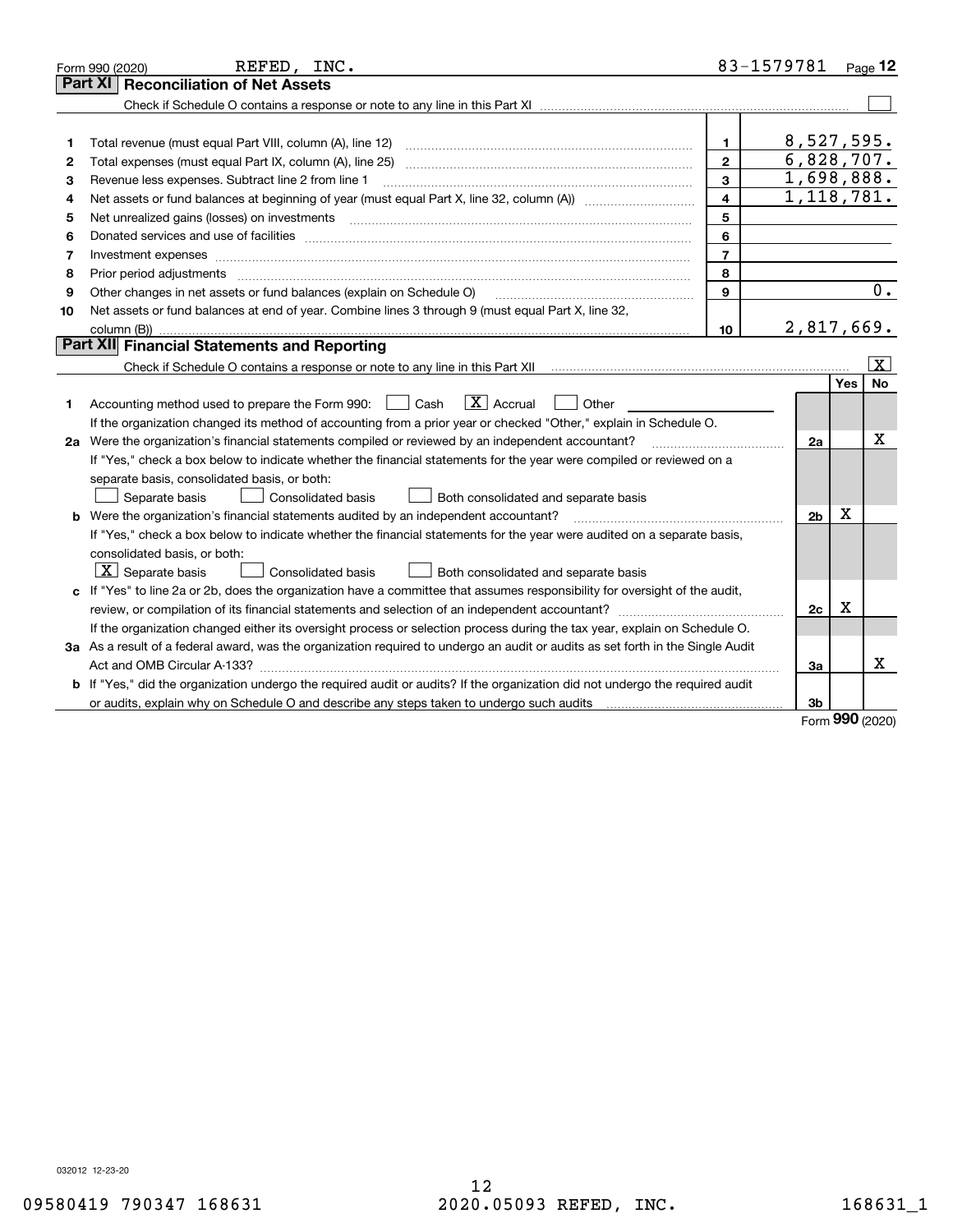**(Form 990 or 990-EZ)**

## **Public Charity Status and Public Support**

**Complete if the organization is a section 501(c)(3) organization or a section 4947(a)(1) nonexempt charitable trust. | Attach to Form 990 or Form 990-EZ. | Go to www.irs.gov/Form990 for instructions and the latest information.**

| 1020                                |  |
|-------------------------------------|--|
| <b>Open to Public</b><br>Inspection |  |

OMB No. 1545-0047

| Department of the Treasury |
|----------------------------|
| Internal Revenue Service   |
|                            |

**Name of the organization Employer identification Name of the organization Employer identification** number

|        |        |                                                                                                                                                                                                                                                                 | REFED, INC. |                                                       |                                 |                             |                            |  | 83-1579781                 |  |  |  |  |
|--------|--------|-----------------------------------------------------------------------------------------------------------------------------------------------------------------------------------------------------------------------------------------------------------------|-------------|-------------------------------------------------------|---------------------------------|-----------------------------|----------------------------|--|----------------------------|--|--|--|--|
|        | Part I | Reason for Public Charity Status. (All organizations must complete this part.) See instructions.                                                                                                                                                                |             |                                                       |                                 |                             |                            |  |                            |  |  |  |  |
|        |        | The organization is not a private foundation because it is: (For lines 1 through 12, check only one box.)                                                                                                                                                       |             |                                                       |                                 |                             |                            |  |                            |  |  |  |  |
| 1.     |        | A church, convention of churches, or association of churches described in section 170(b)(1)(A)(i).                                                                                                                                                              |             |                                                       |                                 |                             |                            |  |                            |  |  |  |  |
| 2      |        | A school described in section 170(b)(1)(A)(ii). (Attach Schedule E (Form 990 or 990-EZ).)                                                                                                                                                                       |             |                                                       |                                 |                             |                            |  |                            |  |  |  |  |
| з      |        | A hospital or a cooperative hospital service organization described in section $170(b)(1)(A)(iii)$ .                                                                                                                                                            |             |                                                       |                                 |                             |                            |  |                            |  |  |  |  |
| 4      |        | A medical research organization operated in conjunction with a hospital described in section 170(b)(1)(A)(iii). Enter the hospital's name,                                                                                                                      |             |                                                       |                                 |                             |                            |  |                            |  |  |  |  |
|        |        | city, and state:                                                                                                                                                                                                                                                |             |                                                       |                                 |                             |                            |  |                            |  |  |  |  |
| 5      |        | An organization operated for the benefit of a college or university owned or operated by a governmental unit described in                                                                                                                                       |             |                                                       |                                 |                             |                            |  |                            |  |  |  |  |
|        |        | section 170(b)(1)(A)(iv). (Complete Part II.)<br>A federal, state, or local government or governmental unit described in section 170(b)(1)(A)(v).                                                                                                               |             |                                                       |                                 |                             |                            |  |                            |  |  |  |  |
| 6      |        |                                                                                                                                                                                                                                                                 |             |                                                       |                                 |                             |                            |  |                            |  |  |  |  |
|        |        | $7 \times$<br>An organization that normally receives a substantial part of its support from a governmental unit or from the general public described in                                                                                                         |             |                                                       |                                 |                             |                            |  |                            |  |  |  |  |
|        |        | section 170(b)(1)(A)(vi). (Complete Part II.)<br>A community trust described in section 170(b)(1)(A)(vi). (Complete Part II.)                                                                                                                                   |             |                                                       |                                 |                             |                            |  |                            |  |  |  |  |
| 8<br>9 |        |                                                                                                                                                                                                                                                                 |             |                                                       |                                 |                             |                            |  |                            |  |  |  |  |
|        |        | An agricultural research organization described in section 170(b)(1)(A)(ix) operated in conjunction with a land-grant college<br>or university or a non-land-grant college of agriculture (see instructions). Enter the name, city, and state of the college or |             |                                                       |                                 |                             |                            |  |                            |  |  |  |  |
|        |        | university:                                                                                                                                                                                                                                                     |             |                                                       |                                 |                             |                            |  |                            |  |  |  |  |
| 10     |        | An organization that normally receives (1) more than 33 1/3% of its support from contributions, membership fees, and gross receipts from                                                                                                                        |             |                                                       |                                 |                             |                            |  |                            |  |  |  |  |
|        |        | activities related to its exempt functions, subject to certain exceptions; and (2) no more than 33 1/3% of its support from gross investment                                                                                                                    |             |                                                       |                                 |                             |                            |  |                            |  |  |  |  |
|        |        | income and unrelated business taxable income (less section 511 tax) from businesses acquired by the organization after June 30, 1975.                                                                                                                           |             |                                                       |                                 |                             |                            |  |                            |  |  |  |  |
|        |        | See section 509(a)(2). (Complete Part III.)                                                                                                                                                                                                                     |             |                                                       |                                 |                             |                            |  |                            |  |  |  |  |
| 11     |        | An organization organized and operated exclusively to test for public safety. See section 509(a)(4).                                                                                                                                                            |             |                                                       |                                 |                             |                            |  |                            |  |  |  |  |
| 12     |        | An organization organized and operated exclusively for the benefit of, to perform the functions of, or to carry out the purposes of one or                                                                                                                      |             |                                                       |                                 |                             |                            |  |                            |  |  |  |  |
|        |        | more publicly supported organizations described in section 509(a)(1) or section 509(a)(2). See section 509(a)(3). Check the box in                                                                                                                              |             |                                                       |                                 |                             |                            |  |                            |  |  |  |  |
|        |        | lines 12a through 12d that describes the type of supporting organization and complete lines 12e, 12f, and 12g.                                                                                                                                                  |             |                                                       |                                 |                             |                            |  |                            |  |  |  |  |
| а      |        | Type I. A supporting organization operated, supervised, or controlled by its supported organization(s), typically by giving                                                                                                                                     |             |                                                       |                                 |                             |                            |  |                            |  |  |  |  |
|        |        | the supported organization(s) the power to regularly appoint or elect a majority of the directors or trustees of the supporting                                                                                                                                 |             |                                                       |                                 |                             |                            |  |                            |  |  |  |  |
|        |        | organization. You must complete Part IV, Sections A and B.                                                                                                                                                                                                      |             |                                                       |                                 |                             |                            |  |                            |  |  |  |  |
| b      |        | Type II. A supporting organization supervised or controlled in connection with its supported organization(s), by having                                                                                                                                         |             |                                                       |                                 |                             |                            |  |                            |  |  |  |  |
|        |        | control or management of the supporting organization vested in the same persons that control or manage the supported                                                                                                                                            |             |                                                       |                                 |                             |                            |  |                            |  |  |  |  |
|        |        | organization(s). You must complete Part IV, Sections A and C.                                                                                                                                                                                                   |             |                                                       |                                 |                             |                            |  |                            |  |  |  |  |
| c      |        | Type III functionally integrated. A supporting organization operated in connection with, and functionally integrated with,                                                                                                                                      |             |                                                       |                                 |                             |                            |  |                            |  |  |  |  |
|        |        | its supported organization(s) (see instructions). You must complete Part IV, Sections A, D, and E.                                                                                                                                                              |             |                                                       |                                 |                             |                            |  |                            |  |  |  |  |
| d      |        | Type III non-functionally integrated. A supporting organization operated in connection with its supported organization(s)                                                                                                                                       |             |                                                       |                                 |                             |                            |  |                            |  |  |  |  |
|        |        | that is not functionally integrated. The organization generally must satisfy a distribution requirement and an attentiveness                                                                                                                                    |             |                                                       |                                 |                             |                            |  |                            |  |  |  |  |
| е      |        | requirement (see instructions). You must complete Part IV, Sections A and D, and Part V.<br>Check this box if the organization received a written determination from the IRS that it is a Type I, Type II, Type III                                             |             |                                                       |                                 |                             |                            |  |                            |  |  |  |  |
|        |        | functionally integrated, or Type III non-functionally integrated supporting organization.                                                                                                                                                                       |             |                                                       |                                 |                             |                            |  |                            |  |  |  |  |
| f.     |        | Enter the number of supported organizations                                                                                                                                                                                                                     |             |                                                       |                                 |                             |                            |  |                            |  |  |  |  |
| g      |        | Provide the following information about the supported organization(s).                                                                                                                                                                                          |             |                                                       |                                 |                             |                            |  |                            |  |  |  |  |
|        |        | (i) Name of supported                                                                                                                                                                                                                                           | (ii) EIN    | (iii) Type of organization                            | (iv) Is the organization listed | in your governing document? | (v) Amount of monetary     |  | (vi) Amount of other       |  |  |  |  |
|        |        | organization                                                                                                                                                                                                                                                    |             | (described on lines 1-10<br>above (see instructions)) | Yes                             | No                          | support (see instructions) |  | support (see instructions) |  |  |  |  |
|        |        |                                                                                                                                                                                                                                                                 |             |                                                       |                                 |                             |                            |  |                            |  |  |  |  |
|        |        |                                                                                                                                                                                                                                                                 |             |                                                       |                                 |                             |                            |  |                            |  |  |  |  |
|        |        |                                                                                                                                                                                                                                                                 |             |                                                       |                                 |                             |                            |  |                            |  |  |  |  |
|        |        |                                                                                                                                                                                                                                                                 |             |                                                       |                                 |                             |                            |  |                            |  |  |  |  |
|        |        |                                                                                                                                                                                                                                                                 |             |                                                       |                                 |                             |                            |  |                            |  |  |  |  |
|        |        |                                                                                                                                                                                                                                                                 |             |                                                       |                                 |                             |                            |  |                            |  |  |  |  |
|        |        |                                                                                                                                                                                                                                                                 |             |                                                       |                                 |                             |                            |  |                            |  |  |  |  |
|        |        |                                                                                                                                                                                                                                                                 |             |                                                       |                                 |                             |                            |  |                            |  |  |  |  |
|        |        |                                                                                                                                                                                                                                                                 |             |                                                       |                                 |                             |                            |  |                            |  |  |  |  |
|        |        |                                                                                                                                                                                                                                                                 |             |                                                       |                                 |                             |                            |  |                            |  |  |  |  |

**Total**

LHA For Paperwork Reduction Act Notice, see the Instructions for Form 990 or 990-EZ. <sub>032021</sub> o1-25-21 Schedule A (Form 990 or 990-EZ) 2020 13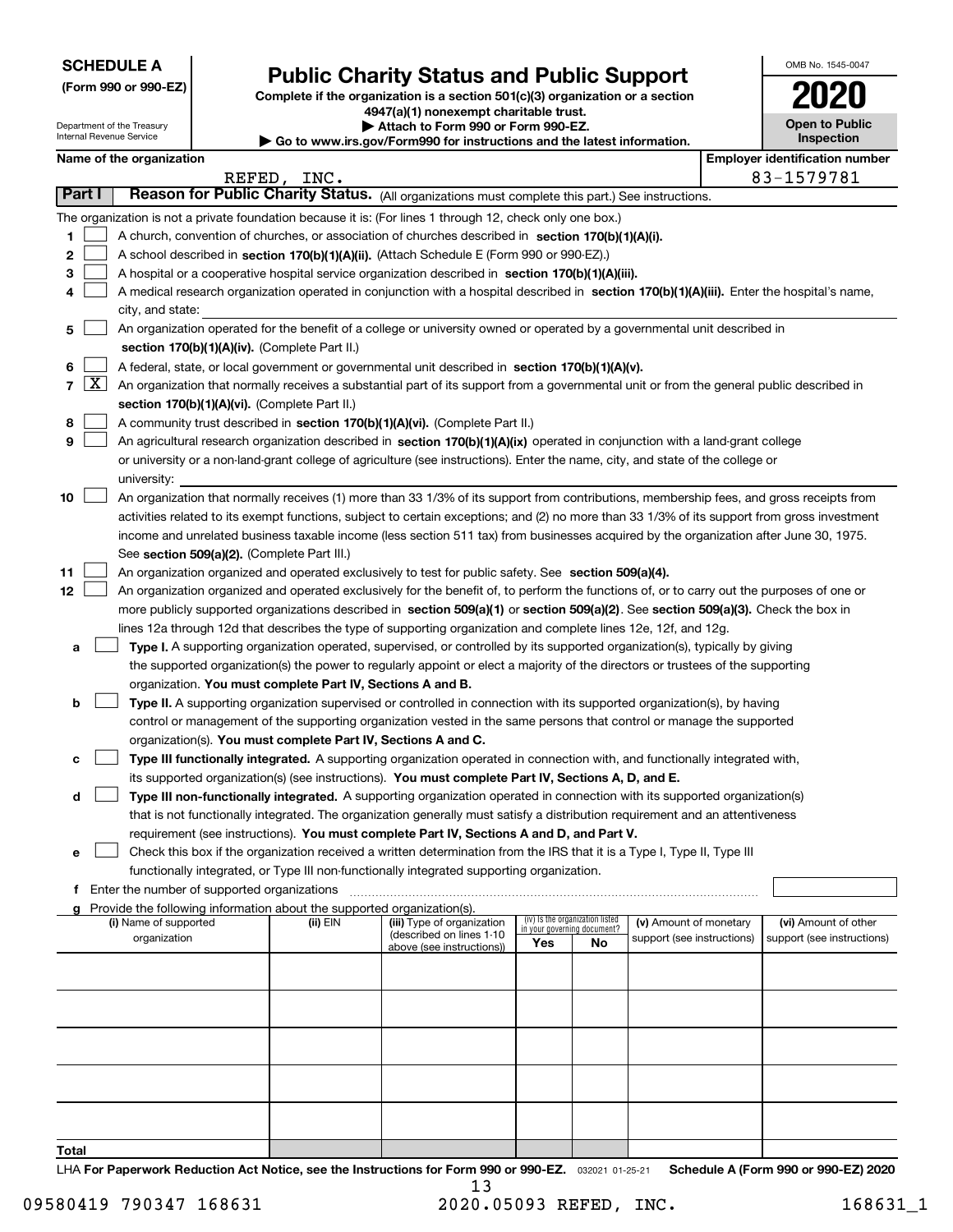| 83-1579781<br>INC.<br>Schedule A (Form 990 or 990-EZ) 2020 $\text{REFED}$ , | Page |  |
|-----------------------------------------------------------------------------|------|--|
|-----------------------------------------------------------------------------|------|--|

**2** REFED, INC. 83-1579781

(Complete only if you checked the box on line 5, 7, or 8 of Part I or if the organization failed to qualify under Part III. If the organization fails to qualify under the tests listed below, please complete Part III.) **Part II Support Schedule for Organizations Described in Sections 170(b)(1)(A)(iv) and 170(b)(1)(A)(vi)**

|    | <b>Section A. Public Support</b>                                                                                                               |          |          |            |            |          |                                          |
|----|------------------------------------------------------------------------------------------------------------------------------------------------|----------|----------|------------|------------|----------|------------------------------------------|
|    | Calendar year (or fiscal year beginning in) $\blacktriangleright$                                                                              | (a) 2016 | (b) 2017 | $(c)$ 2018 | $(d)$ 2019 | (e) 2020 | (f) Total                                |
|    | <b>1</b> Gifts, grants, contributions, and                                                                                                     |          |          |            |            |          |                                          |
|    | membership fees received. (Do not                                                                                                              |          |          |            |            |          |                                          |
|    | include any "unusual grants.")                                                                                                                 |          |          | 676,259.   | 4060327.   |          | 8394345.13130931.                        |
|    | 2 Tax revenues levied for the organ-                                                                                                           |          |          |            |            |          |                                          |
|    | ization's benefit and either paid to                                                                                                           |          |          |            |            |          |                                          |
|    | or expended on its behalf                                                                                                                      |          |          |            |            |          |                                          |
|    | 3 The value of services or facilities                                                                                                          |          |          |            |            |          |                                          |
|    | furnished by a governmental unit to                                                                                                            |          |          |            |            |          |                                          |
|    | the organization without charge                                                                                                                |          |          |            |            |          |                                          |
|    | 4 Total. Add lines 1 through 3                                                                                                                 |          |          | 676,259.   | 4060327.   |          | 8394345.13130931.                        |
| 5. | The portion of total contributions                                                                                                             |          |          |            |            |          |                                          |
|    | by each person (other than a                                                                                                                   |          |          |            |            |          |                                          |
|    | governmental unit or publicly                                                                                                                  |          |          |            |            |          |                                          |
|    | supported organization) included                                                                                                               |          |          |            |            |          |                                          |
|    | on line 1 that exceeds 2% of the                                                                                                               |          |          |            |            |          |                                          |
|    | amount shown on line 11,                                                                                                                       |          |          |            |            |          |                                          |
|    | column (f)                                                                                                                                     |          |          |            |            |          |                                          |
|    | 6 Public support. Subtract line 5 from line 4.                                                                                                 |          |          |            |            |          | 13130931.                                |
|    | <b>Section B. Total Support</b>                                                                                                                |          |          |            |            |          |                                          |
|    | Calendar year (or fiscal year beginning in)                                                                                                    | (a) 2016 | (b) 2017 | $(c)$ 2018 | $(d)$ 2019 | (e) 2020 | (f) Total                                |
|    | 7 Amounts from line 4                                                                                                                          |          |          | 676,259.   | 4060327.   |          | 8394345.13130931.                        |
|    | 8 Gross income from interest,                                                                                                                  |          |          |            |            |          |                                          |
|    | dividends, payments received on                                                                                                                |          |          |            |            |          |                                          |
|    | securities loans, rents, royalties,                                                                                                            |          |          |            |            |          |                                          |
|    | and income from similar sources                                                                                                                |          |          |            |            |          |                                          |
|    | 9 Net income from unrelated business                                                                                                           |          |          |            |            |          |                                          |
|    | activities, whether or not the                                                                                                                 |          |          |            |            |          |                                          |
|    | business is regularly carried on                                                                                                               |          |          |            |            |          |                                          |
|    | <b>10</b> Other income. Do not include gain                                                                                                    |          |          |            |            |          |                                          |
|    | or loss from the sale of capital                                                                                                               |          |          |            |            |          |                                          |
|    | assets (Explain in Part VI.)                                                                                                                   |          |          |            |            |          |                                          |
|    | <b>11 Total support.</b> Add lines 7 through 10                                                                                                |          |          |            |            |          | 13130931.                                |
|    | <b>12</b> Gross receipts from related activities, etc. (see instructions)                                                                      |          |          |            |            | 12       | 544,648.                                 |
|    | 13 First 5 years. If the Form 990 is for the organization's first, second, third, fourth, or fifth tax year as a section 501(c)(3)             |          |          |            |            |          |                                          |
|    | organization, check this box and stop here manufactured and announced and announced the box and stop here may                                  |          |          |            |            |          | $\blacktriangleright$ $\boxed{\text{X}}$ |
|    | <b>Section C. Computation of Public Support Percentage</b>                                                                                     |          |          |            |            |          |                                          |
|    | 14 Public support percentage for 2020 (line 6, column (f), divided by line 11, column (f) <i>mummumumum</i>                                    |          |          |            |            | 14       | %                                        |
|    |                                                                                                                                                |          |          |            |            | 15       | %                                        |
|    | 16a 33 1/3% support test - 2020. If the organization did not check the box on line 13, and line 14 is 33 1/3% or more, check this box and      |          |          |            |            |          |                                          |
|    | stop here. The organization qualifies as a publicly supported organization                                                                     |          |          |            |            |          |                                          |
|    | b 33 1/3% support test - 2019. If the organization did not check a box on line 13 or 16a, and line 15 is 33 1/3% or more, check this box       |          |          |            |            |          |                                          |
|    | and stop here. The organization qualifies as a publicly supported organization                                                                 |          |          |            |            |          |                                          |
|    | 17a 10% -facts-and-circumstances test - 2020. If the organization did not check a box on line 13, 16a, or 16b, and line 14 is 10% or more,     |          |          |            |            |          |                                          |
|    | and if the organization meets the facts-and-circumstances test, check this box and stop here. Explain in Part VI how the organization          |          |          |            |            |          |                                          |
|    | meets the facts-and-circumstances test. The organization qualifies as a publicly supported organization                                        |          |          |            |            |          |                                          |
|    | <b>b 10% -facts-and-circumstances test - 2019.</b> If the organization did not check a box on line 13, 16a, 16b, or 17a, and line 15 is 10% or |          |          |            |            |          |                                          |
|    | more, and if the organization meets the facts-and-circumstances test, check this box and stop here. Explain in Part VI how the                 |          |          |            |            |          |                                          |
|    | organization meets the facts-and-circumstances test. The organization qualifies as a publicly supported organization                           |          |          |            |            |          |                                          |
| 18 | Private foundation. If the organization did not check a box on line 13, 16a, 16b, 17a, or 17b, check this box and see instructions             |          |          |            |            |          |                                          |
|    |                                                                                                                                                |          |          |            |            |          |                                          |

**Schedule A (Form 990 or 990-EZ) 2020**

032022 01-25-21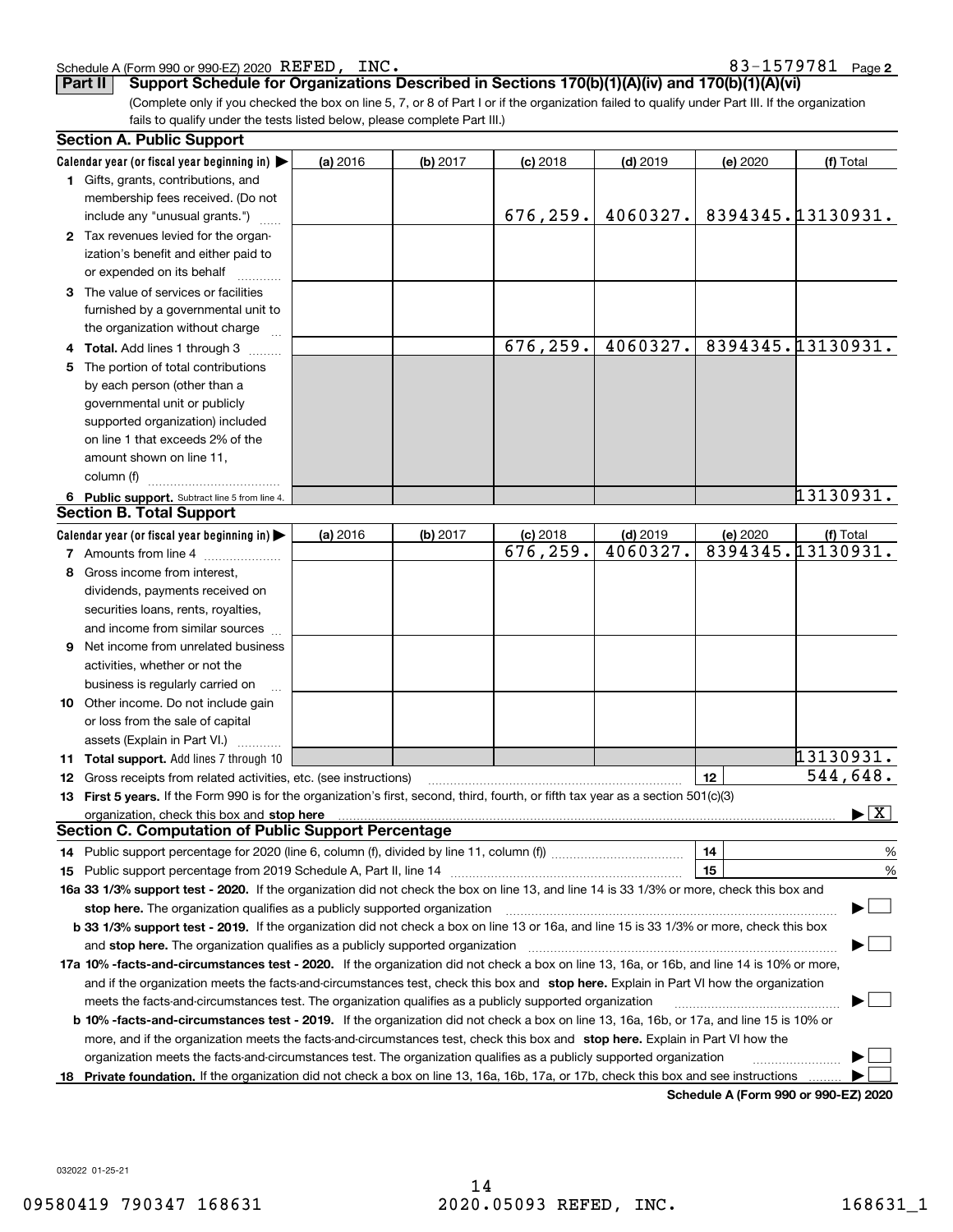| Schedule A (Form 990 or 990-EZ) 2020 $\hspace{0.1cm} \texttt{REFED}$ , | INC. | 579781 | Page 3 |
|------------------------------------------------------------------------|------|--------|--------|
|                                                                        |      |        |        |

## **Part III Support Schedule for Organizations Described in Section 509(a)(2)**

(Complete only if you checked the box on line 10 of Part I or if the organization failed to qualify under Part II. If the organization fails to qualify under the tests listed below, please complete Part II.)

|     | <b>Section A. Public Support</b>                                                                                                                                                                                               |          |          |                 |            |          |                                      |
|-----|--------------------------------------------------------------------------------------------------------------------------------------------------------------------------------------------------------------------------------|----------|----------|-----------------|------------|----------|--------------------------------------|
|     | Calendar year (or fiscal year beginning in) $\blacktriangleright$                                                                                                                                                              | (a) 2016 | (b) 2017 | <b>(c)</b> 2018 | $(d)$ 2019 | (e) 2020 | (f) Total                            |
|     | 1 Gifts, grants, contributions, and                                                                                                                                                                                            |          |          |                 |            |          |                                      |
|     | membership fees received. (Do not                                                                                                                                                                                              |          |          |                 |            |          |                                      |
|     | include any "unusual grants.")                                                                                                                                                                                                 |          |          |                 |            |          |                                      |
|     | <b>2</b> Gross receipts from admissions,<br>merchandise sold or services per-<br>formed, or facilities furnished in<br>any activity that is related to the<br>organization's tax-exempt purpose                                |          |          |                 |            |          |                                      |
|     | 3 Gross receipts from activities that<br>are not an unrelated trade or bus-                                                                                                                                                    |          |          |                 |            |          |                                      |
|     | iness under section 513                                                                                                                                                                                                        |          |          |                 |            |          |                                      |
|     | 4 Tax revenues levied for the organ-<br>ization's benefit and either paid to<br>or expended on its behalf<br>.                                                                                                                 |          |          |                 |            |          |                                      |
|     | 5 The value of services or facilities<br>furnished by a governmental unit to                                                                                                                                                   |          |          |                 |            |          |                                      |
|     | the organization without charge                                                                                                                                                                                                |          |          |                 |            |          |                                      |
|     | <b>6 Total.</b> Add lines 1 through 5 $\dots$                                                                                                                                                                                  |          |          |                 |            |          |                                      |
|     | 7a Amounts included on lines 1, 2, and<br>3 received from disqualified persons                                                                                                                                                 |          |          |                 |            |          |                                      |
|     | <b>b</b> Amounts included on lines 2 and 3 received<br>from other than disqualified persons that<br>exceed the greater of \$5,000 or 1% of the<br>amount on line 13 for the year                                               |          |          |                 |            |          |                                      |
|     | c Add lines 7a and 7b                                                                                                                                                                                                          |          |          |                 |            |          |                                      |
|     | 8 Public support. (Subtract line 7c from line 6.)                                                                                                                                                                              |          |          |                 |            |          |                                      |
|     | <b>Section B. Total Support</b>                                                                                                                                                                                                |          |          |                 |            |          |                                      |
|     | Calendar year (or fiscal year beginning in)                                                                                                                                                                                    | (a) 2016 | (b) 2017 | <b>(c)</b> 2018 | $(d)$ 2019 | (e) 2020 | (f) Total                            |
|     | 9 Amounts from line 6                                                                                                                                                                                                          |          |          |                 |            |          |                                      |
|     | 10a Gross income from interest,<br>dividends, payments received on<br>securities loans, rents, royalties,<br>and income from similar sources                                                                                   |          |          |                 |            |          |                                      |
|     | <b>b</b> Unrelated business taxable income<br>(less section 511 taxes) from businesses<br>acquired after June 30, 1975 [10001]                                                                                                 |          |          |                 |            |          |                                      |
|     | c Add lines 10a and 10b                                                                                                                                                                                                        |          |          |                 |            |          |                                      |
|     | 11 Net income from unrelated business<br>activities not included in line 10b,<br>whether or not the business is<br>regularly carried on                                                                                        |          |          |                 |            |          |                                      |
|     | <b>12</b> Other income. Do not include gain<br>or loss from the sale of capital<br>assets (Explain in Part VI.)                                                                                                                |          |          |                 |            |          |                                      |
|     | 13 Total support. (Add lines 9, 10c, 11, and 12.)                                                                                                                                                                              |          |          |                 |            |          |                                      |
|     | 14 First 5 years. If the Form 990 is for the organization's first, second, third, fourth, or fifth tax year as a section 501(c)(3) organization,                                                                               |          |          |                 |            |          |                                      |
|     | check this box and stop here measurements and content to the state of the state of the state of the state of the state of the state of the state of the state of the state of the state of the state of the state of the state |          |          |                 |            |          |                                      |
|     | <b>Section C. Computation of Public Support Percentage</b>                                                                                                                                                                     |          |          |                 |            |          |                                      |
|     |                                                                                                                                                                                                                                |          |          |                 |            | 15       | %                                    |
| 16. | Public support percentage from 2019 Schedule A, Part III, line 15                                                                                                                                                              |          |          |                 |            | 16       | %                                    |
|     | <b>Section D. Computation of Investment Income Percentage</b>                                                                                                                                                                  |          |          |                 |            |          |                                      |
|     | 17 Investment income percentage for 2020 (line 10c, column (f), divided by line 13, column (f))                                                                                                                                |          |          |                 |            | 17       | %                                    |
|     | 18 Investment income percentage from 2019 Schedule A, Part III, line 17                                                                                                                                                        |          |          |                 |            | 18       | %                                    |
|     | 19a 33 1/3% support tests - 2020. If the organization did not check the box on line 14, and line 15 is more than 33 1/3%, and line 17 is not                                                                                   |          |          |                 |            |          |                                      |
|     | more than 33 1/3%, check this box and stop here. The organization qualifies as a publicly supported organization                                                                                                               |          |          |                 |            |          | $\sim$ 1                             |
|     | b 33 1/3% support tests - 2019. If the organization did not check a box on line 14 or line 19a, and line 16 is more than 33 1/3%, and                                                                                          |          |          |                 |            |          |                                      |
|     | line 18 is not more than 33 1/3%, check this box and stop here. The organization qualifies as a publicly supported organization                                                                                                |          |          |                 |            |          |                                      |
| 20  | Private foundation. If the organization did not check a box on line 14, 19a, or 19b, check this box and see instructions                                                                                                       |          |          |                 |            |          |                                      |
|     | 032023 01-25-21                                                                                                                                                                                                                |          | 15       |                 |            |          | Schedule A (Form 990 or 990-EZ) 2020 |

<sup>09580419 790347 168631 2020.05093</sup> REFED, INC. 168631\_1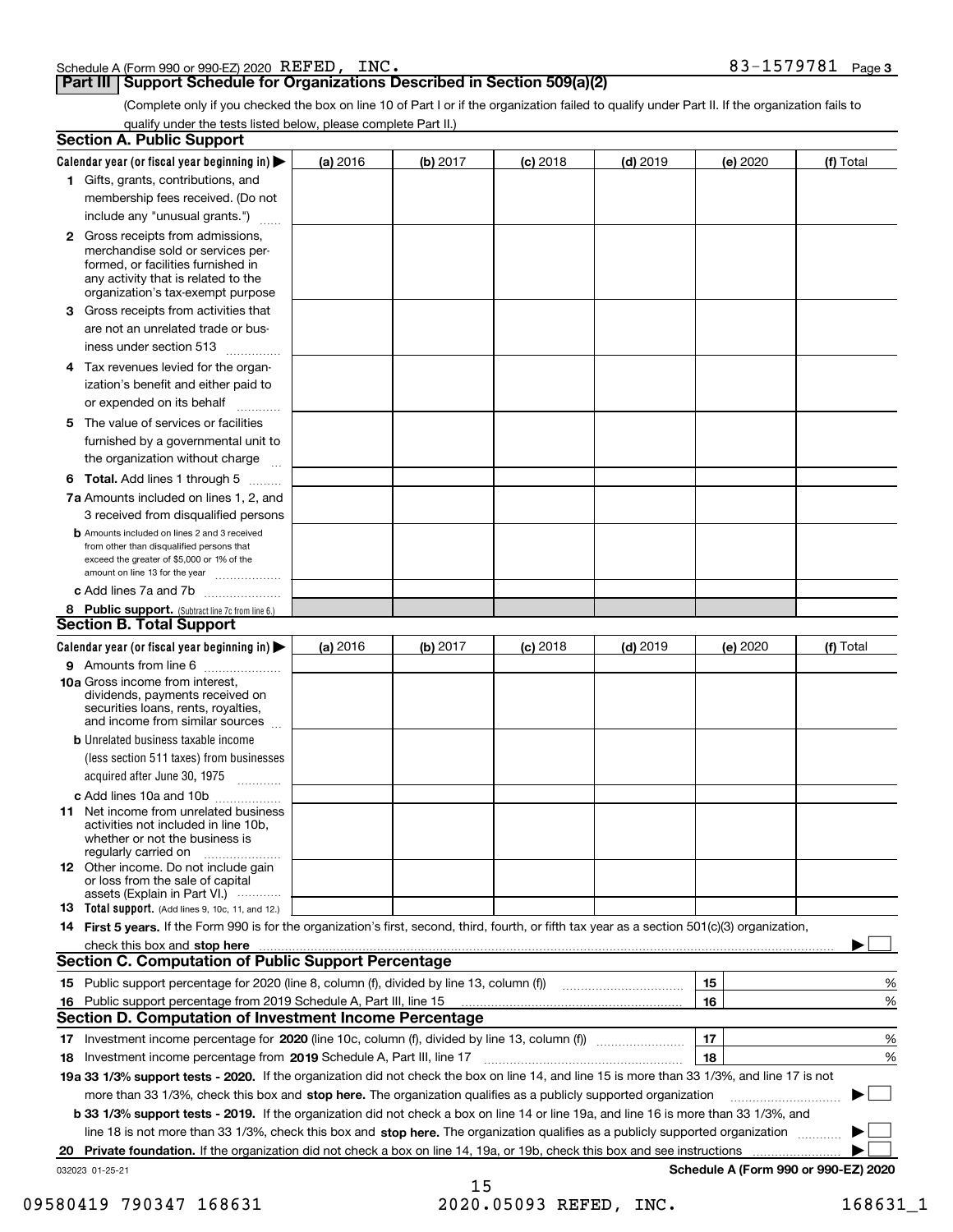**1**

**YesNo**

## **Part IV Supporting Organizations**

(Complete only if you checked a box in line 12 on Part I. If you checked box 12a, Part I, complete Sections A and B. If you checked box 12b, Part I, complete Sections A and C. If you checked box 12c, Part I, complete Sections A, D, and E. If you checked box 12d, Part I, complete Sections A and D, and complete Part V.)

#### **Section A. All Supporting Organizations**

- **1** Are all of the organization's supported organizations listed by name in the organization's governing documents? If "No," describe in **Part VI** how the supported organizations are designated. If designated by *class or purpose, describe the designation. If historic and continuing relationship, explain.*
- **2** Did the organization have any supported organization that does not have an IRS determination of status under section 509(a)(1) or (2)? If "Yes," explain in Part VI how the organization determined that the supported *organization was described in section 509(a)(1) or (2).*
- **3a** Did the organization have a supported organization described in section 501(c)(4), (5), or (6)? If "Yes," answer *lines 3b and 3c below.*
- **b** Did the organization confirm that each supported organization qualified under section 501(c)(4), (5), or (6) and satisfied the public support tests under section 509(a)(2)? If "Yes," describe in **Part VI** when and how the *organization made the determination.*
- **c**Did the organization ensure that all support to such organizations was used exclusively for section 170(c)(2)(B) purposes? If "Yes," explain in **Part VI** what controls the organization put in place to ensure such use.
- **4a***If* Was any supported organization not organized in the United States ("foreign supported organization")? *"Yes," and if you checked box 12a or 12b in Part I, answer lines 4b and 4c below.*
- **b** Did the organization have ultimate control and discretion in deciding whether to make grants to the foreign supported organization? If "Yes," describe in **Part VI** how the organization had such control and discretion *despite being controlled or supervised by or in connection with its supported organizations.*
- **c** Did the organization support any foreign supported organization that does not have an IRS determination under sections 501(c)(3) and 509(a)(1) or (2)? If "Yes," explain in **Part VI** what controls the organization used *to ensure that all support to the foreign supported organization was used exclusively for section 170(c)(2)(B) purposes.*
- **5a** Did the organization add, substitute, or remove any supported organizations during the tax year? If "Yes," answer lines 5b and 5c below (if applicable). Also, provide detail in **Part VI,** including (i) the names and EIN *numbers of the supported organizations added, substituted, or removed; (ii) the reasons for each such action; (iii) the authority under the organization's organizing document authorizing such action; and (iv) how the action was accomplished (such as by amendment to the organizing document).*
- **b** Type I or Type II only. Was any added or substituted supported organization part of a class already designated in the organization's organizing document?
- **cSubstitutions only.**  Was the substitution the result of an event beyond the organization's control?
- **6** Did the organization provide support (whether in the form of grants or the provision of services or facilities) to **Part VI.** *If "Yes," provide detail in* support or benefit one or more of the filing organization's supported organizations? anyone other than (i) its supported organizations, (ii) individuals that are part of the charitable class benefited by one or more of its supported organizations, or (iii) other supporting organizations that also
- **7**Did the organization provide a grant, loan, compensation, or other similar payment to a substantial contributor *If "Yes," complete Part I of Schedule L (Form 990 or 990-EZ).* regard to a substantial contributor? (as defined in section 4958(c)(3)(C)), a family member of a substantial contributor, or a 35% controlled entity with
- **8** Did the organization make a loan to a disqualified person (as defined in section 4958) not described in line 7? *If "Yes," complete Part I of Schedule L (Form 990 or 990-EZ).*
- **9a** Was the organization controlled directly or indirectly at any time during the tax year by one or more in section 509(a)(1) or (2))? If "Yes," *provide detail in* <code>Part VI.</code> disqualified persons, as defined in section 4946 (other than foundation managers and organizations described
- **b** Did one or more disqualified persons (as defined in line 9a) hold a controlling interest in any entity in which the supporting organization had an interest? If "Yes," provide detail in P**art VI**.
- **c**Did a disqualified person (as defined in line 9a) have an ownership interest in, or derive any personal benefit from, assets in which the supporting organization also had an interest? If "Yes," provide detail in P**art VI.**
- **10a** Was the organization subject to the excess business holdings rules of section 4943 because of section supporting organizations)? If "Yes," answer line 10b below. 4943(f) (regarding certain Type II supporting organizations, and all Type III non-functionally integrated
- **b** Did the organization have any excess business holdings in the tax year? (Use Schedule C, Form 4720, to *determine whether the organization had excess business holdings.)*

032024 01-25-21

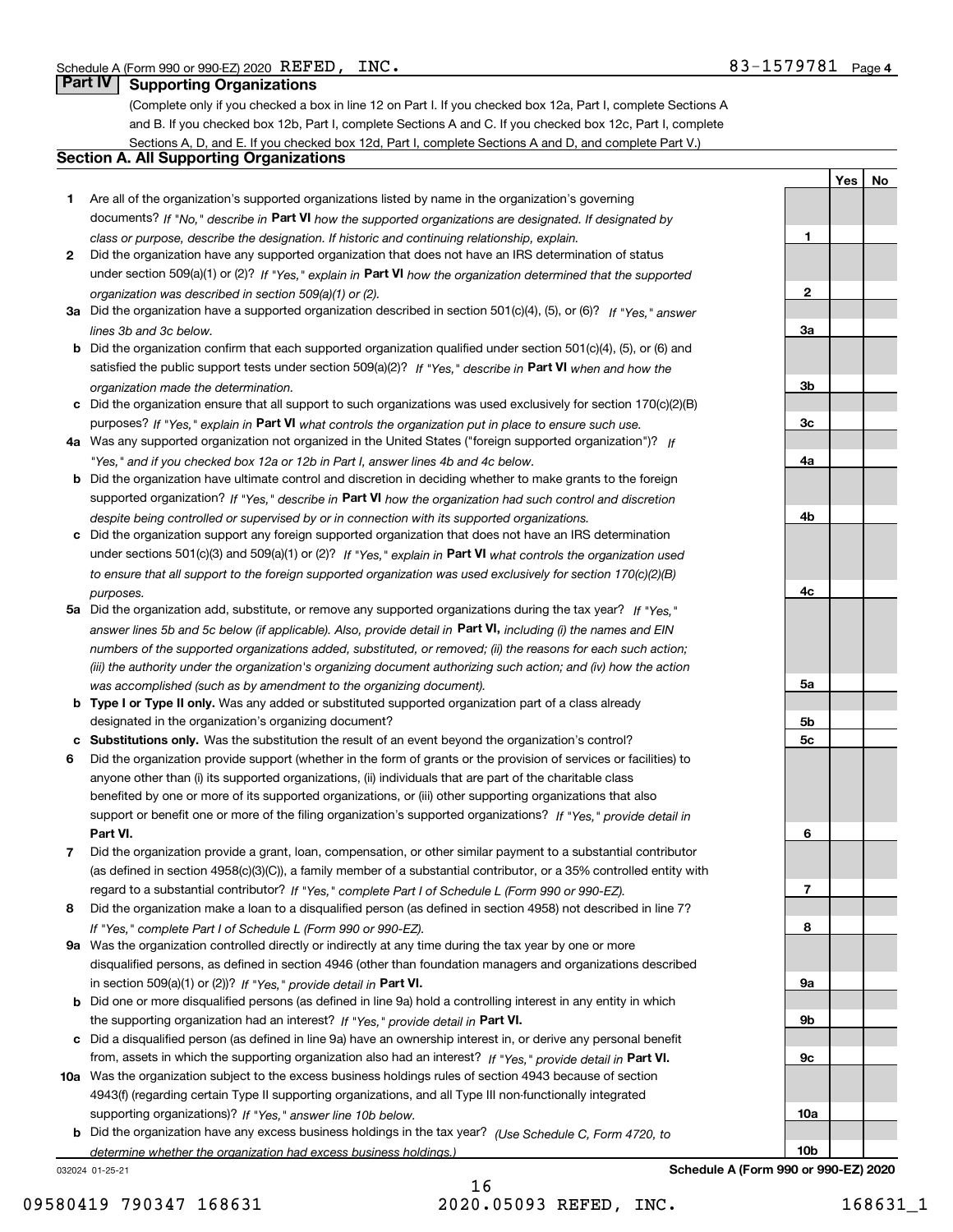|              | <b>Part IV</b><br>Supporting Organizations (continued)                                                                                                                                                                                                      |              |     |    |
|--------------|-------------------------------------------------------------------------------------------------------------------------------------------------------------------------------------------------------------------------------------------------------------|--------------|-----|----|
|              |                                                                                                                                                                                                                                                             |              | Yes | No |
| 11           | Has the organization accepted a gift or contribution from any of the following persons?                                                                                                                                                                     |              |     |    |
|              | a A person who directly or indirectly controls, either alone or together with persons described in lines 11b and                                                                                                                                            |              |     |    |
|              | 11c below, the governing body of a supported organization?                                                                                                                                                                                                  | 11a          |     |    |
|              | <b>b</b> A family member of a person described in line 11a above?                                                                                                                                                                                           | 11b          |     |    |
|              | c A 35% controlled entity of a person described in line 11a or 11b above? If "Yes" to line 11a, 11b, or 11c, provide                                                                                                                                        |              |     |    |
|              | detail in Part VI.<br><b>Section B. Type I Supporting Organizations</b>                                                                                                                                                                                     | 11c          |     |    |
|              |                                                                                                                                                                                                                                                             |              |     |    |
|              |                                                                                                                                                                                                                                                             |              | Yes | No |
| 1            | Did the governing body, members of the governing body, officers acting in their official capacity, or membership of one or<br>more supported organizations have the power to regularly appoint or elect at least a majority of the organization's officers, |              |     |    |
|              | directors, or trustees at all times during the tax year? If "No," describe in Part VI how the supported organization(s)                                                                                                                                     |              |     |    |
|              | effectively operated, supervised, or controlled the organization's activities. If the organization had more than one supported                                                                                                                              |              |     |    |
|              | organization, describe how the powers to appoint and/or remove officers, directors, or trustees were allocated among the                                                                                                                                    | 1            |     |    |
| $\mathbf{2}$ | supported organizations and what conditions or restrictions, if any, applied to such powers during the tax year.<br>Did the organization operate for the benefit of any supported organization other than the supported                                     |              |     |    |
|              | organization(s) that operated, supervised, or controlled the supporting organization? If "Yes," explain in                                                                                                                                                  |              |     |    |
|              |                                                                                                                                                                                                                                                             |              |     |    |
|              | Part VI how providing such benefit carried out the purposes of the supported organization(s) that operated,                                                                                                                                                 | $\mathbf{2}$ |     |    |
|              | supervised, or controlled the supporting organization.<br>Section C. Type II Supporting Organizations                                                                                                                                                       |              |     |    |
|              |                                                                                                                                                                                                                                                             |              | Yes | No |
| 1.           | Were a majority of the organization's directors or trustees during the tax year also a majority of the directors                                                                                                                                            |              |     |    |
|              | or trustees of each of the organization's supported organization(s)? If "No," describe in Part VI how control                                                                                                                                               |              |     |    |
|              | or management of the supporting organization was vested in the same persons that controlled or managed                                                                                                                                                      |              |     |    |
|              | the supported organization(s).                                                                                                                                                                                                                              | 1            |     |    |
|              | Section D. All Type III Supporting Organizations                                                                                                                                                                                                            |              |     |    |
|              |                                                                                                                                                                                                                                                             |              | Yes | No |
| 1            | Did the organization provide to each of its supported organizations, by the last day of the fifth month of the                                                                                                                                              |              |     |    |
|              | organization's tax year, (i) a written notice describing the type and amount of support provided during the prior tax                                                                                                                                       |              |     |    |
|              | year, (ii) a copy of the Form 990 that was most recently filed as of the date of notification, and (iii) copies of the                                                                                                                                      |              |     |    |
|              | organization's governing documents in effect on the date of notification, to the extent not previously provided?                                                                                                                                            | 1            |     |    |
| 2            | Were any of the organization's officers, directors, or trustees either (i) appointed or elected by the supported                                                                                                                                            |              |     |    |
|              | organization(s) or (ii) serving on the governing body of a supported organization? If "No," explain in Part VI how                                                                                                                                          |              |     |    |
|              | the organization maintained a close and continuous working relationship with the supported organization(s).                                                                                                                                                 | $\mathbf{2}$ |     |    |
| 3            | By reason of the relationship described in line 2, above, did the organization's supported organizations have a                                                                                                                                             |              |     |    |
|              | significant voice in the organization's investment policies and in directing the use of the organization's                                                                                                                                                  |              |     |    |
|              | income or assets at all times during the tax year? If "Yes," describe in Part VI the role the organization's                                                                                                                                                |              |     |    |
|              | supported organizations played in this regard.                                                                                                                                                                                                              | З            |     |    |
|              | Section E. Type III Functionally Integrated Supporting Organizations                                                                                                                                                                                        |              |     |    |
| 1            | Check the box next to the method that the organization used to satisfy the Integral Part Test during the year (see instructions).                                                                                                                           |              |     |    |
| a            | The organization satisfied the Activities Test. Complete line 2 below.                                                                                                                                                                                      |              |     |    |
| b            | The organization is the parent of each of its supported organizations. Complete line 3 below.                                                                                                                                                               |              |     |    |
| c            | The organization supported a governmental entity. Describe in Part VI how you supported a governmental entity (see instructions)                                                                                                                            |              |     |    |
| 2            | Activities Test. Answer lines 2a and 2b below.                                                                                                                                                                                                              |              | Yes | No |
| а            | Did substantially all of the organization's activities during the tax year directly further the exempt purposes of                                                                                                                                          |              |     |    |
|              | the supported organization(s) to which the organization was responsive? If "Yes," then in Part VI identify                                                                                                                                                  |              |     |    |
|              | those supported organizations and explain how these activities directly furthered their exempt purposes,                                                                                                                                                    |              |     |    |
|              | how the organization was responsive to those supported organizations, and how the organization determined                                                                                                                                                   |              |     |    |
|              | that these activities constituted substantially all of its activities.<br>Did the activities described in line 2a, above, constitute activities that, but for the organization's involvement,                                                               | 2a           |     |    |
| b            | one or more of the organization's supported organization(s) would have been engaged in? If "Yes," explain in                                                                                                                                                |              |     |    |
|              |                                                                                                                                                                                                                                                             |              |     |    |

**Part VI**  *the reasons for the organization's position that its supported organization(s) would have engaged in these activities but for the organization's involvement.*

**3** Parent of Supported Organizations. Answer lines 3a and 3b below.

**a** Did the organization have the power to regularly appoint or elect a majority of the officers, directors, or trustees of each of the supported organizations? If "Yes" or "No" provide details in **Part VI.** 

**b** Did the organization exercise a substantial degree of direction over the policies, programs, and activities of each of its supported organizations? If "Yes," describe in Part VI the role played by the organization in this regard.

032025 01-25-21

**Schedule A (Form 990 or 990-EZ) 2020**

**2b**

**3a**

**3b**

09580419 790347 168631 2020.05093 REFED, INC. 168631\_1

17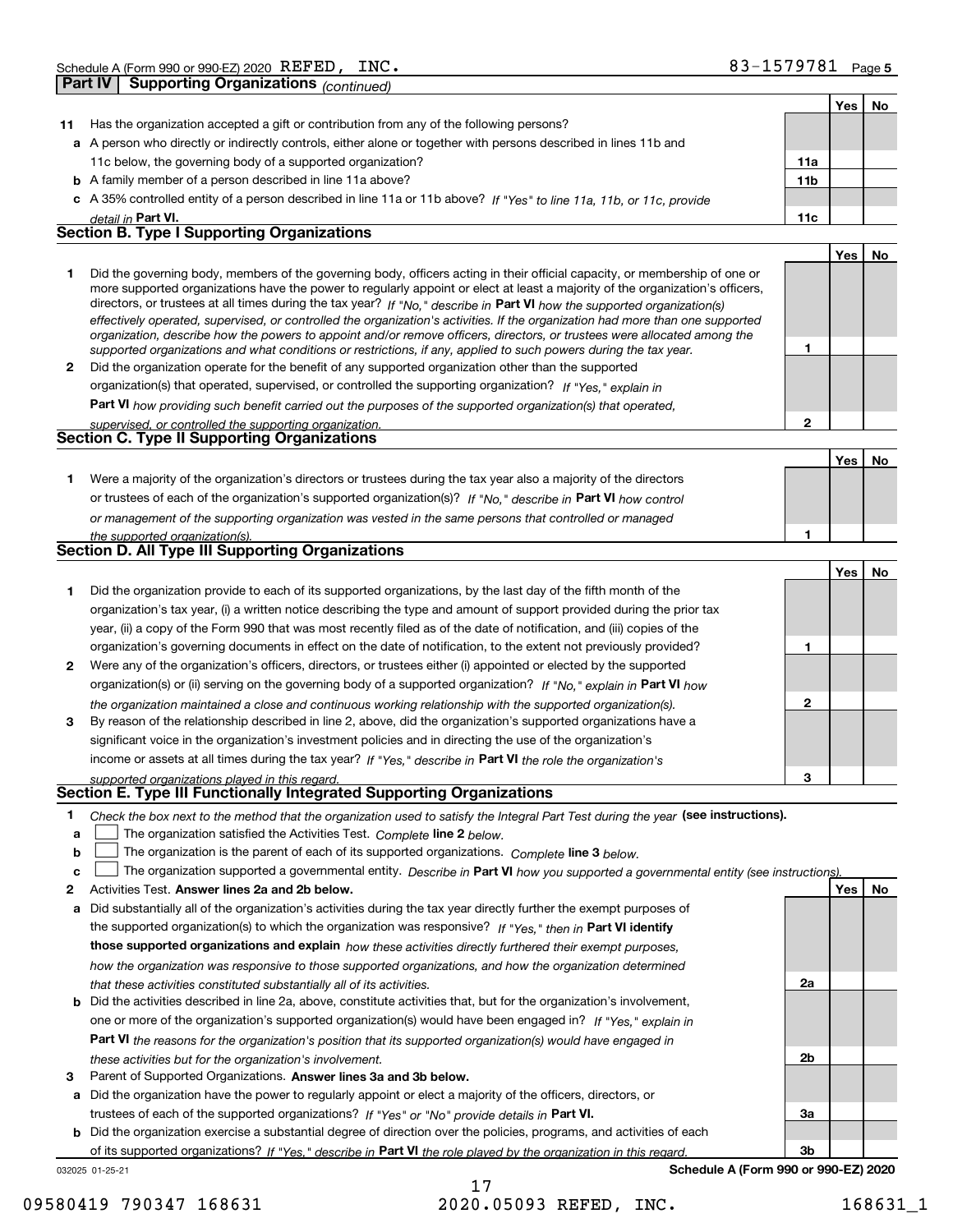Schedule A (Form 990 or 990-EZ) 2020 Page REFED, INC. 83-1579781 **Part V Type III Non-Functionally Integrated 509(a)(3) Supporting Organizations** 

| 1              | Check here if the organization satisfied the Integral Part Test as a qualifying trust on Nov. 20, 1970 (explain in Part VI). See instructions. |                |                |                                |
|----------------|------------------------------------------------------------------------------------------------------------------------------------------------|----------------|----------------|--------------------------------|
|                | All other Type III non-functionally integrated supporting organizations must complete Sections A through E.                                    |                |                | (B) Current Year               |
|                | Section A - Adjusted Net Income                                                                                                                |                | (A) Prior Year | (optional)                     |
| 1              | Net short-term capital gain                                                                                                                    | $\mathbf{1}$   |                |                                |
| 2              | Recoveries of prior-year distributions                                                                                                         | $\mathbf 2$    |                |                                |
| 3              | Other gross income (see instructions)                                                                                                          | 3              |                |                                |
| 4              | Add lines 1 through 3.                                                                                                                         | 4              |                |                                |
| 5              | Depreciation and depletion                                                                                                                     | 5              |                |                                |
| 6              | Portion of operating expenses paid or incurred for production or                                                                               |                |                |                                |
|                | collection of gross income or for management, conservation, or                                                                                 |                |                |                                |
|                | maintenance of property held for production of income (see instructions)                                                                       | 6              |                |                                |
| 7 <sup>7</sup> | Other expenses (see instructions)                                                                                                              | $\overline{7}$ |                |                                |
| 8              | Adjusted Net Income (subtract lines 5, 6, and 7 from line 4)                                                                                   | 8              |                |                                |
|                | <b>Section B - Minimum Asset Amount</b>                                                                                                        |                | (A) Prior Year | (B) Current Year<br>(optional) |
| 1.             | Aggregate fair market value of all non-exempt-use assets (see                                                                                  |                |                |                                |
|                | instructions for short tax year or assets held for part of year):                                                                              |                |                |                                |
|                | a Average monthly value of securities                                                                                                          | 1a             |                |                                |
|                | <b>b</b> Average monthly cash balances                                                                                                         | 1b             |                |                                |
|                | <b>c</b> Fair market value of other non-exempt-use assets                                                                                      | 1c             |                |                                |
|                | <b>d</b> Total (add lines 1a, 1b, and 1c)                                                                                                      | 1d             |                |                                |
|                | e Discount claimed for blockage or other factors                                                                                               |                |                |                                |
|                | (explain in detail in Part VI):                                                                                                                |                |                |                                |
| $\mathbf{2}$   | Acquisition indebtedness applicable to non-exempt-use assets                                                                                   | $\mathbf{2}$   |                |                                |
| 3              | Subtract line 2 from line 1d.                                                                                                                  | 3              |                |                                |
| 4              | Cash deemed held for exempt use. Enter 0.015 of line 3 (for greater amount,                                                                    |                |                |                                |
|                | see instructions).                                                                                                                             | 4              |                |                                |
| 5              | Net value of non-exempt-use assets (subtract line 4 from line 3)                                                                               | 5              |                |                                |
| 6              | Multiply line 5 by 0.035.                                                                                                                      | 6              |                |                                |
| 7              | Recoveries of prior-year distributions                                                                                                         | $\overline{7}$ |                |                                |
| 8              | Minimum Asset Amount (add line 7 to line 6)                                                                                                    | 8              |                |                                |
|                | <b>Section C - Distributable Amount</b>                                                                                                        |                |                | <b>Current Year</b>            |
| 1              | Adjusted net income for prior year (from Section A, line 8, column A)                                                                          | 1              |                |                                |
| $\mathbf{2}$   | Enter 0.85 of line 1.                                                                                                                          | $\mathbf{2}$   |                |                                |
| 3              | Minimum asset amount for prior year (from Section B, line 8, column A)                                                                         | 3              |                |                                |
| 4              | Enter greater of line 2 or line 3.                                                                                                             | 4              |                |                                |
| 5              | Income tax imposed in prior year                                                                                                               | 5              |                |                                |
| 6              | <b>Distributable Amount.</b> Subtract line 5 from line 4, unless subject to                                                                    |                |                |                                |
|                | emergency temporary reduction (see instructions).                                                                                              | 6              |                |                                |

**7**Check here if the current year is the organization's first as a non-functionally integrated Type III supporting organization (see instructions).

**Schedule A (Form 990 or 990-EZ) 2020**

032026 01-25-21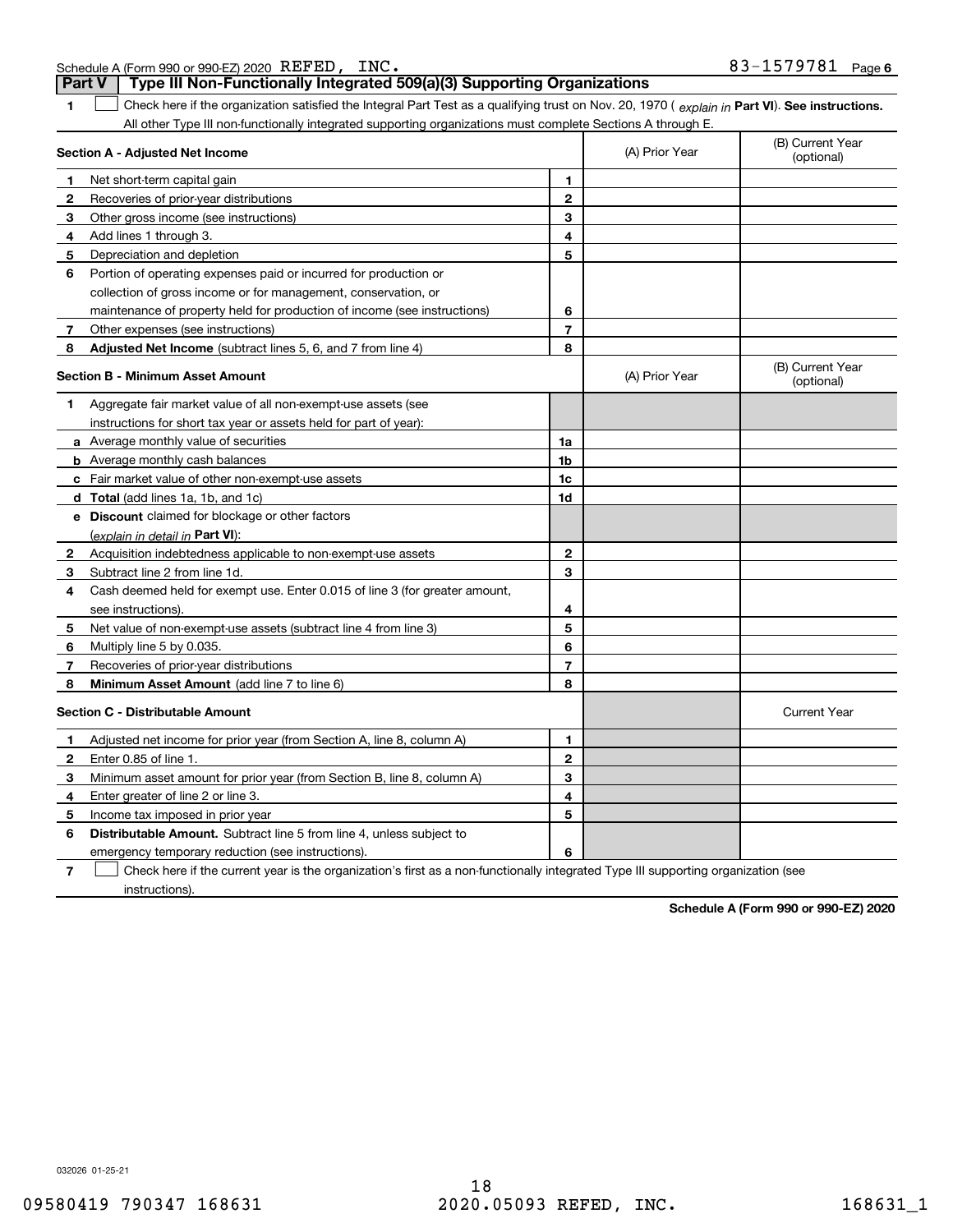| <b>Part V</b> | Type III Non-Functionally Integrated 509(a)(3) Supporting Organizations                    |                             | (continued)                           |    |                                         |
|---------------|--------------------------------------------------------------------------------------------|-----------------------------|---------------------------------------|----|-----------------------------------------|
|               | <b>Section D - Distributions</b>                                                           |                             |                                       |    | <b>Current Year</b>                     |
| 1             | Amounts paid to supported organizations to accomplish exempt purposes                      |                             |                                       | 1  |                                         |
| 2             | Amounts paid to perform activity that directly furthers exempt purposes of supported       |                             |                                       |    |                                         |
|               | organizations, in excess of income from activity                                           |                             |                                       | 2  |                                         |
| 3             | Administrative expenses paid to accomplish exempt purposes of supported organizations      |                             |                                       | 3  |                                         |
| 4             | Amounts paid to acquire exempt-use assets                                                  |                             |                                       | 4  |                                         |
| 5             | Qualified set-aside amounts (prior IRS approval required - provide details in Part VI)     |                             |                                       | 5  |                                         |
| 6             | Other distributions (describe in Part VI). See instructions.                               |                             |                                       | 6  |                                         |
| 7             | Total annual distributions. Add lines 1 through 6.                                         |                             |                                       | 7  |                                         |
| 8             | Distributions to attentive supported organizations to which the organization is responsive |                             |                                       |    |                                         |
|               | (provide details in Part VI). See instructions.                                            |                             |                                       | 8  |                                         |
| 9             | Distributable amount for 2020 from Section C, line 6                                       |                             |                                       | 9  |                                         |
| 10            | Line 8 amount divided by line 9 amount                                                     |                             |                                       | 10 |                                         |
|               |                                                                                            | (i)                         | (ii)                                  |    | (iii)                                   |
|               | <b>Section E - Distribution Allocations</b> (see instructions)                             | <b>Excess Distributions</b> | <b>Underdistributions</b><br>Pre-2020 |    | <b>Distributable</b><br>Amount for 2020 |
| 1             | Distributable amount for 2020 from Section C, line 6                                       |                             |                                       |    |                                         |
| 2             | Underdistributions, if any, for years prior to 2020 (reason-                               |                             |                                       |    |                                         |
|               | able cause required - explain in Part VI). See instructions.                               |                             |                                       |    |                                         |
| 3             | Excess distributions carryover, if any, to 2020                                            |                             |                                       |    |                                         |
|               | <b>a</b> From 2015                                                                         |                             |                                       |    |                                         |
|               | <b>b</b> From 2016                                                                         |                             |                                       |    |                                         |
|               | c From 2017                                                                                |                             |                                       |    |                                         |
|               | <b>d</b> From 2018                                                                         |                             |                                       |    |                                         |
|               | e From 2019                                                                                |                             |                                       |    |                                         |
|               | f Total of lines 3a through 3e                                                             |                             |                                       |    |                                         |
|               | g Applied to underdistributions of prior years                                             |                             |                                       |    |                                         |
|               | <b>h</b> Applied to 2020 distributable amount                                              |                             |                                       |    |                                         |
|               | Carryover from 2015 not applied (see instructions)                                         |                             |                                       |    |                                         |
|               | Remainder. Subtract lines 3g, 3h, and 3i from line 3f.                                     |                             |                                       |    |                                         |
| 4             | Distributions for 2020 from Section D,                                                     |                             |                                       |    |                                         |
|               | line $7:$                                                                                  |                             |                                       |    |                                         |
|               | a Applied to underdistributions of prior years                                             |                             |                                       |    |                                         |
|               | <b>b</b> Applied to 2020 distributable amount                                              |                             |                                       |    |                                         |
|               | c Remainder. Subtract lines 4a and 4b from line 4.                                         |                             |                                       |    |                                         |
| 5             | Remaining underdistributions for years prior to 2020, if                                   |                             |                                       |    |                                         |
|               | any. Subtract lines 3g and 4a from line 2. For result greater                              |                             |                                       |    |                                         |
|               | than zero, explain in Part VI. See instructions.                                           |                             |                                       |    |                                         |
| 6             | Remaining underdistributions for 2020. Subtract lines 3h                                   |                             |                                       |    |                                         |
|               | and 4b from line 1. For result greater than zero, explain in                               |                             |                                       |    |                                         |
|               | Part VI. See instructions.                                                                 |                             |                                       |    |                                         |
| 7             | Excess distributions carryover to 2021. Add lines 3j                                       |                             |                                       |    |                                         |
|               | and 4c.                                                                                    |                             |                                       |    |                                         |
| 8             | Breakdown of line 7:                                                                       |                             |                                       |    |                                         |
|               | a Excess from 2016                                                                         |                             |                                       |    |                                         |
|               | <b>b</b> Excess from 2017                                                                  |                             |                                       |    |                                         |
|               | c Excess from 2018                                                                         |                             |                                       |    |                                         |
|               | d Excess from 2019                                                                         |                             |                                       |    |                                         |
|               | e Excess from 2020                                                                         |                             |                                       |    |                                         |

**Schedule A (Form 990 or 990-EZ) 2020**

032027 01-25-21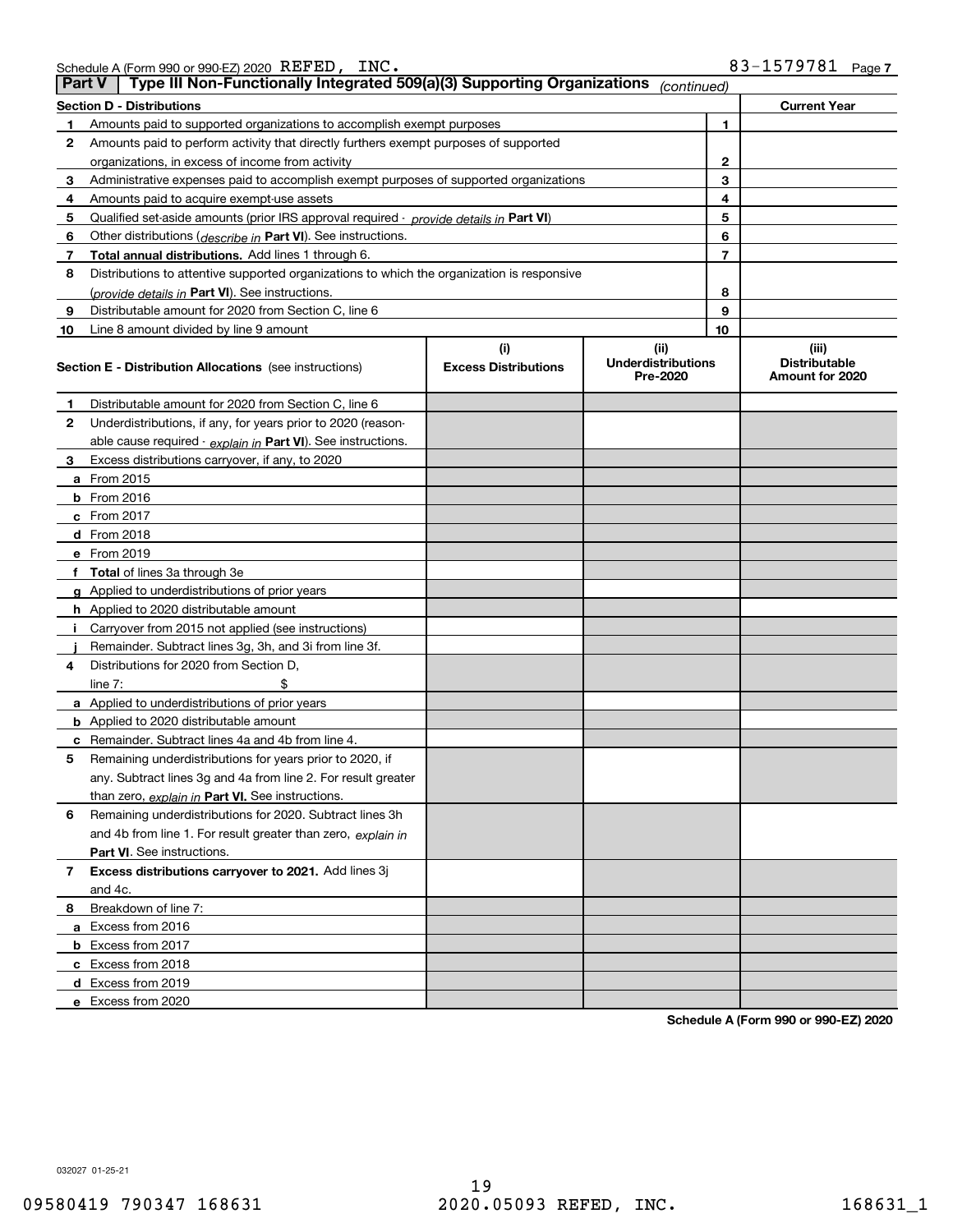| Part VI         |                     |    | <b>Supplemental Information.</b> Provide the explanations required by Part II, line 10; Part II, line 17a or 17b; Part III, line 12;<br>Part IV, Section A, lines 1, 2, 3b, 3c, 4b, 4c, 5a, 6, 9a, 9b, 9c, 11a, 11b, and 11c; Part IV, Section B, lines 1 and 2; Part IV, Section C,<br>line 1; Part IV, Section D, lines 2 and 3; Part IV, Section E, lines 1c, 2a, 2b,<br>Section D, lines 5, 6, and 8; and Part V, Section E, lines 2, 5, and 6. Also complete this part for any additional information. |  |
|-----------------|---------------------|----|-------------------------------------------------------------------------------------------------------------------------------------------------------------------------------------------------------------------------------------------------------------------------------------------------------------------------------------------------------------------------------------------------------------------------------------------------------------------------------------------------------------|--|
|                 | (See instructions.) |    |                                                                                                                                                                                                                                                                                                                                                                                                                                                                                                             |  |
|                 |                     |    |                                                                                                                                                                                                                                                                                                                                                                                                                                                                                                             |  |
|                 |                     |    |                                                                                                                                                                                                                                                                                                                                                                                                                                                                                                             |  |
|                 |                     |    |                                                                                                                                                                                                                                                                                                                                                                                                                                                                                                             |  |
|                 |                     |    |                                                                                                                                                                                                                                                                                                                                                                                                                                                                                                             |  |
|                 |                     |    |                                                                                                                                                                                                                                                                                                                                                                                                                                                                                                             |  |
|                 |                     |    |                                                                                                                                                                                                                                                                                                                                                                                                                                                                                                             |  |
|                 |                     |    |                                                                                                                                                                                                                                                                                                                                                                                                                                                                                                             |  |
|                 |                     |    |                                                                                                                                                                                                                                                                                                                                                                                                                                                                                                             |  |
|                 |                     |    |                                                                                                                                                                                                                                                                                                                                                                                                                                                                                                             |  |
|                 |                     |    |                                                                                                                                                                                                                                                                                                                                                                                                                                                                                                             |  |
|                 |                     |    |                                                                                                                                                                                                                                                                                                                                                                                                                                                                                                             |  |
|                 |                     |    |                                                                                                                                                                                                                                                                                                                                                                                                                                                                                                             |  |
|                 |                     |    |                                                                                                                                                                                                                                                                                                                                                                                                                                                                                                             |  |
|                 |                     |    |                                                                                                                                                                                                                                                                                                                                                                                                                                                                                                             |  |
|                 |                     |    |                                                                                                                                                                                                                                                                                                                                                                                                                                                                                                             |  |
|                 |                     |    |                                                                                                                                                                                                                                                                                                                                                                                                                                                                                                             |  |
|                 |                     |    |                                                                                                                                                                                                                                                                                                                                                                                                                                                                                                             |  |
|                 |                     |    |                                                                                                                                                                                                                                                                                                                                                                                                                                                                                                             |  |
|                 |                     |    |                                                                                                                                                                                                                                                                                                                                                                                                                                                                                                             |  |
|                 |                     |    |                                                                                                                                                                                                                                                                                                                                                                                                                                                                                                             |  |
|                 |                     |    |                                                                                                                                                                                                                                                                                                                                                                                                                                                                                                             |  |
|                 |                     |    |                                                                                                                                                                                                                                                                                                                                                                                                                                                                                                             |  |
|                 |                     |    |                                                                                                                                                                                                                                                                                                                                                                                                                                                                                                             |  |
|                 |                     |    |                                                                                                                                                                                                                                                                                                                                                                                                                                                                                                             |  |
|                 |                     |    |                                                                                                                                                                                                                                                                                                                                                                                                                                                                                                             |  |
|                 |                     |    |                                                                                                                                                                                                                                                                                                                                                                                                                                                                                                             |  |
|                 |                     |    |                                                                                                                                                                                                                                                                                                                                                                                                                                                                                                             |  |
|                 |                     |    |                                                                                                                                                                                                                                                                                                                                                                                                                                                                                                             |  |
|                 |                     |    |                                                                                                                                                                                                                                                                                                                                                                                                                                                                                                             |  |
|                 |                     |    |                                                                                                                                                                                                                                                                                                                                                                                                                                                                                                             |  |
|                 |                     |    |                                                                                                                                                                                                                                                                                                                                                                                                                                                                                                             |  |
|                 |                     |    |                                                                                                                                                                                                                                                                                                                                                                                                                                                                                                             |  |
|                 |                     |    |                                                                                                                                                                                                                                                                                                                                                                                                                                                                                                             |  |
|                 |                     |    |                                                                                                                                                                                                                                                                                                                                                                                                                                                                                                             |  |
| 032028 01-25-21 |                     |    | Schedule A (Form 990 or 990-EZ) 2020                                                                                                                                                                                                                                                                                                                                                                                                                                                                        |  |
|                 |                     | 20 |                                                                                                                                                                                                                                                                                                                                                                                                                                                                                                             |  |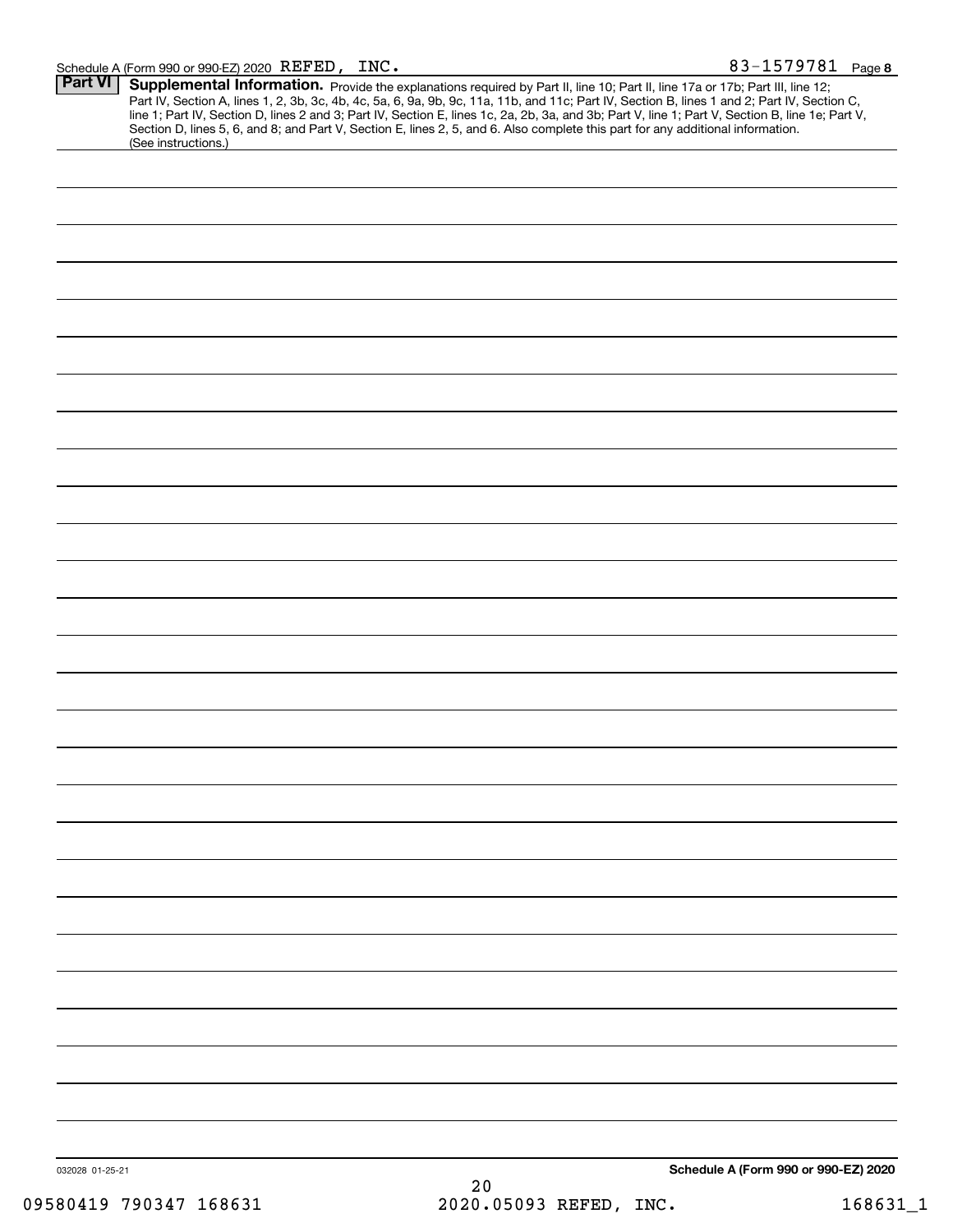Department of the Treasury Internal Revenue Service **(Form 990, 990-EZ, or 990-PF)**

Form 990 or 990-EZ

Name of the organization

#### \*\* PUBLIC DISCLOSURE COPY \*\*

## **Schedule B Schedule of Contributors**

**| Attach to Form 990, Form 990-EZ, or Form 990-PF. | Go to www.irs.gov/Form990 for the latest information.** OMB No. 1545-0047

**2020**

**Employer identification number**

| <b>REFED</b> | INC. | 1579781<br>O.<br>⊥ ט∟<br>. . |
|--------------|------|------------------------------|
|              |      |                              |

| <b>Organization type</b> (check one): |  |  |
|---------------------------------------|--|--|
|---------------------------------------|--|--|

**Filers of: Section:**

| э):             |                                                             |
|-----------------|-------------------------------------------------------------|
| <b>Section:</b> |                                                             |
|                 | $\boxed{\mathbf{X}}$ 501(c)( 3) (enter number) organization |

|             | 4947(a)(1) nonexempt charitable trust not treated as a private foundation |
|-------------|---------------------------------------------------------------------------|
|             | 527 political organization                                                |
| Form 990-PF | 501(c)(3) exempt private foundation                                       |
|             | 4947(a)(1) nonexempt charitable trust treated as a private foundation     |
|             | 501(c)(3) taxable private foundation                                      |

Check if your organization is covered by the **General Rule** or a **Special Rule. Note:**  Only a section 501(c)(7), (8), or (10) organization can check boxes for both the General Rule and a Special Rule. See instructions.

#### **General Rule**

 $\boxed{\textbf{X}}$  For an organization filing Form 990, 990-EZ, or 990-PF that received, during the year, contributions totaling \$5,000 or more (in money or property) from any one contributor. Complete Parts I and II. See instructions for determining a contributor's total contributions.

#### **Special Rules**

 $\mathcal{L}^{\text{max}}$ 

| For an organization described in section 501(c)(3) filing Form 990 or 990-EZ that met the 33 1/3% support test of the regulations under               |
|-------------------------------------------------------------------------------------------------------------------------------------------------------|
| sections 509(a)(1) and 170(b)(1)(A)(vi), that checked Schedule A (Form 990 or 990-EZ), Part II, line 13, 16a, or 16b, and that received from          |
| any one contributor, during the year, total contributions of the greater of (1) \$5,000; or (2) 2% of the amount on (i) Form 990, Part VIII, line 1h; |
| or (ii) Form 990-EZ, line 1. Complete Parts I and II.                                                                                                 |

For an organization described in section 501(c)(7), (8), or (10) filing Form 990 or 990-EZ that received from any one contributor, during the year, total contributions of more than \$1,000 exclusively for religious, charitable, scientific, literary, or educational purposes, or for the prevention of cruelty to children or animals. Complete Parts I (entering "N/A" in column (b) instead of the contributor name and address), II, and III.  $\mathcal{L}^{\text{max}}$ 

purpose. Don't complete any of the parts unless the **General Rule** applies to this organization because it received *nonexclusively* year, contributions <sub>exclusively</sub> for religious, charitable, etc., purposes, but no such contributions totaled more than \$1,000. If this box is checked, enter here the total contributions that were received during the year for an *exclusively* religious, charitable, etc., For an organization described in section 501(c)(7), (8), or (10) filing Form 990 or 990-EZ that received from any one contributor, during the religious, charitable, etc., contributions totaling \$5,000 or more during the year  $\Box$ — $\Box$   $\Box$ 

**Caution:**  An organization that isn't covered by the General Rule and/or the Special Rules doesn't file Schedule B (Form 990, 990-EZ, or 990-PF),  **must** but it answer "No" on Part IV, line 2, of its Form 990; or check the box on line H of its Form 990-EZ or on its Form 990-PF, Part I, line 2, to certify that it doesn't meet the filing requirements of Schedule B (Form 990, 990-EZ, or 990-PF).

**For Paperwork Reduction Act Notice, see the instructions for Form 990, 990-EZ, or 990-PF. Schedule B (Form 990, 990-EZ, or 990-PF) (2020)** LHA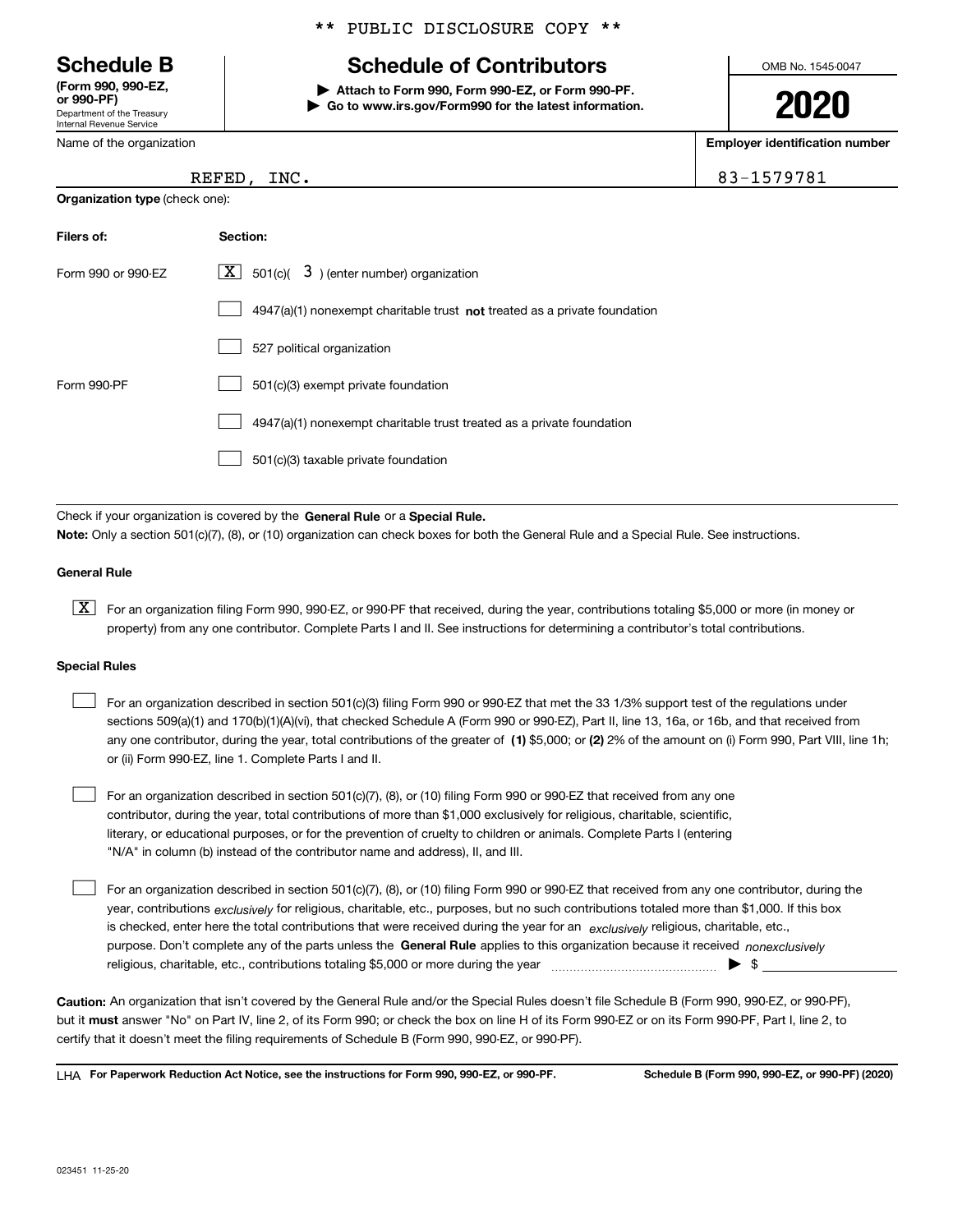|                      | Schedule B (Form 990, 990-EZ, or 990-PF) (2020)                                                |                                             | Page 2                                                                                                        |
|----------------------|------------------------------------------------------------------------------------------------|---------------------------------------------|---------------------------------------------------------------------------------------------------------------|
| Name of organization |                                                                                                |                                             | <b>Employer identification number</b>                                                                         |
| REFED, INC.          |                                                                                                |                                             | 83-1579781                                                                                                    |
| Part I               | Contributors (see instructions). Use duplicate copies of Part I if additional space is needed. |                                             |                                                                                                               |
| (a)<br>No.           | (b)<br>Name, address, and ZIP + 4                                                              | (c)<br><b>Total contributions</b>           | (d)<br>Type of contribution                                                                                   |
| $\mathbf 1$          |                                                                                                | 100,000.<br>\$                              | X<br>Person<br>Payroll<br>Noncash<br>(Complete Part II for<br>noncash contributions.)                         |
| (a)<br>No.           | (b)<br>Name, address, and ZIP + 4                                                              | (c)<br><b>Total contributions</b>           | (d)<br>Type of contribution                                                                                   |
| 2                    |                                                                                                | 75,000.<br>\$                               | X<br>Person<br>Payroll<br>Noncash<br>(Complete Part II for<br>noncash contributions.)                         |
| (a)                  | (b)                                                                                            | (c)                                         | (d)                                                                                                           |
| No.<br>3             | Name, address, and ZIP + 4                                                                     | <b>Total contributions</b><br>50,000.<br>\$ | Type of contribution<br>X<br>Person<br>Payroll<br>Noncash<br>(Complete Part II for<br>noncash contributions.) |
| (a)<br>No.           | (b)<br>Name, address, and ZIP + 4                                                              | (c)<br><b>Total contributions</b>           | (d)<br>Type of contribution                                                                                   |
| 4                    |                                                                                                | 1,150,000.<br>$$\mathbb{S}$$                | $\overline{\text{X}}$<br>Person<br>Payroll<br>Noncash<br>(Complete Part II for<br>noncash contributions.)     |
| (a)<br>No.           | (b)<br>Name, address, and ZIP + 4                                                              | (c)<br><b>Total contributions</b>           | (d)<br>Type of contribution                                                                                   |
| 5                    |                                                                                                | 85,000.<br>\$                               | $\boxed{\text{X}}$<br>Person<br>Payroll<br>Noncash<br>(Complete Part II for<br>noncash contributions.)        |
| (a)<br>No.           | (b)<br>Name, address, and ZIP + 4                                                              | (c)<br><b>Total contributions</b>           | (d)<br>Type of contribution                                                                                   |
| 6                    |                                                                                                | 150,000.<br>\$                              | $\mathbf{X}$<br>Person<br>Payroll<br>Noncash<br>(Complete Part II for<br>noncash contributions.)              |
| 023452 11-25-20      |                                                                                                |                                             | Schedule B (Form 990, 990-EZ, or 990-PF) (2020)                                                               |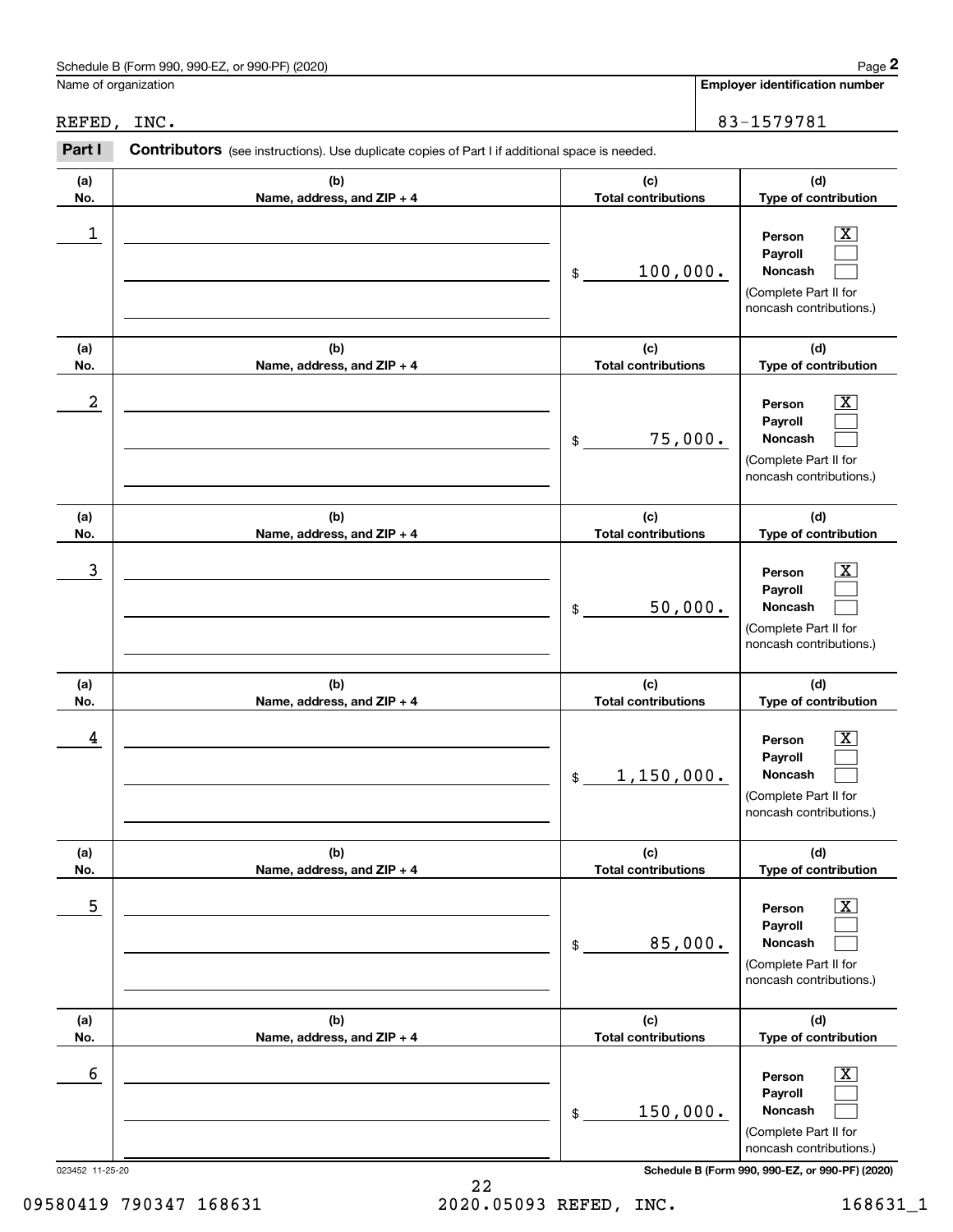|                      | Schedule B (Form 990, 990-EZ, or 990-PF) (2020)                                                |                                             | Page 2                                                                                                        |
|----------------------|------------------------------------------------------------------------------------------------|---------------------------------------------|---------------------------------------------------------------------------------------------------------------|
| Name of organization |                                                                                                |                                             | <b>Employer identification number</b>                                                                         |
| REFED, INC.          |                                                                                                |                                             | 83-1579781                                                                                                    |
| Part I               | Contributors (see instructions). Use duplicate copies of Part I if additional space is needed. |                                             |                                                                                                               |
| (a)<br>No.           | (b)<br>Name, address, and ZIP + 4                                                              | (c)<br><b>Total contributions</b>           | (d)<br>Type of contribution                                                                                   |
| 7                    |                                                                                                | 100,000.<br>\$                              | X<br>Person<br>Payroll<br>Noncash<br>(Complete Part II for<br>noncash contributions.)                         |
| (a)<br>No.           | (b)<br>Name, address, and ZIP + 4                                                              | (c)<br><b>Total contributions</b>           | (d)<br>Type of contribution                                                                                   |
| 8                    |                                                                                                | 50,000.<br>\$                               | X<br>Person<br>Payroll<br>Noncash<br>(Complete Part II for<br>noncash contributions.)                         |
| (a)                  | (b)                                                                                            | (c)                                         | (d)                                                                                                           |
| No.<br>9             | Name, address, and ZIP + 4                                                                     | <b>Total contributions</b><br>20,000.<br>\$ | Type of contribution<br>X<br>Person<br>Payroll<br>Noncash<br>(Complete Part II for<br>noncash contributions.) |
| (a)<br>No.           | (b)<br>Name, address, and ZIP + 4                                                              | (c)<br><b>Total contributions</b>           | (d)<br>Type of contribution                                                                                   |
| 10                   |                                                                                                | 65,000.<br>\$                               | $\overline{\text{X}}$<br>Person<br>Payroll<br>Noncash<br>(Complete Part II for<br>noncash contributions.)     |
| (a)<br>No.           | (b)<br>Name, address, and ZIP + 4                                                              | (c)<br><b>Total contributions</b>           | (d)<br>Type of contribution                                                                                   |
| 11                   |                                                                                                | 551,000.<br>\$                              | $\mathbf{X}$<br>Person<br>Payroll<br>Noncash<br>(Complete Part II for<br>noncash contributions.)              |
| (a)<br>No.           | (b)<br>Name, address, and ZIP + 4                                                              | (c)<br><b>Total contributions</b>           | (d)<br>Type of contribution                                                                                   |
| 12                   |                                                                                                | 374,000.<br>$\$$                            | $\mathbf{X}$<br>Person<br>Payroll<br>Noncash<br>(Complete Part II for<br>noncash contributions.)              |
| 023452 11-25-20      |                                                                                                |                                             | Schedule B (Form 990, 990-EZ, or 990-PF) (2020)                                                               |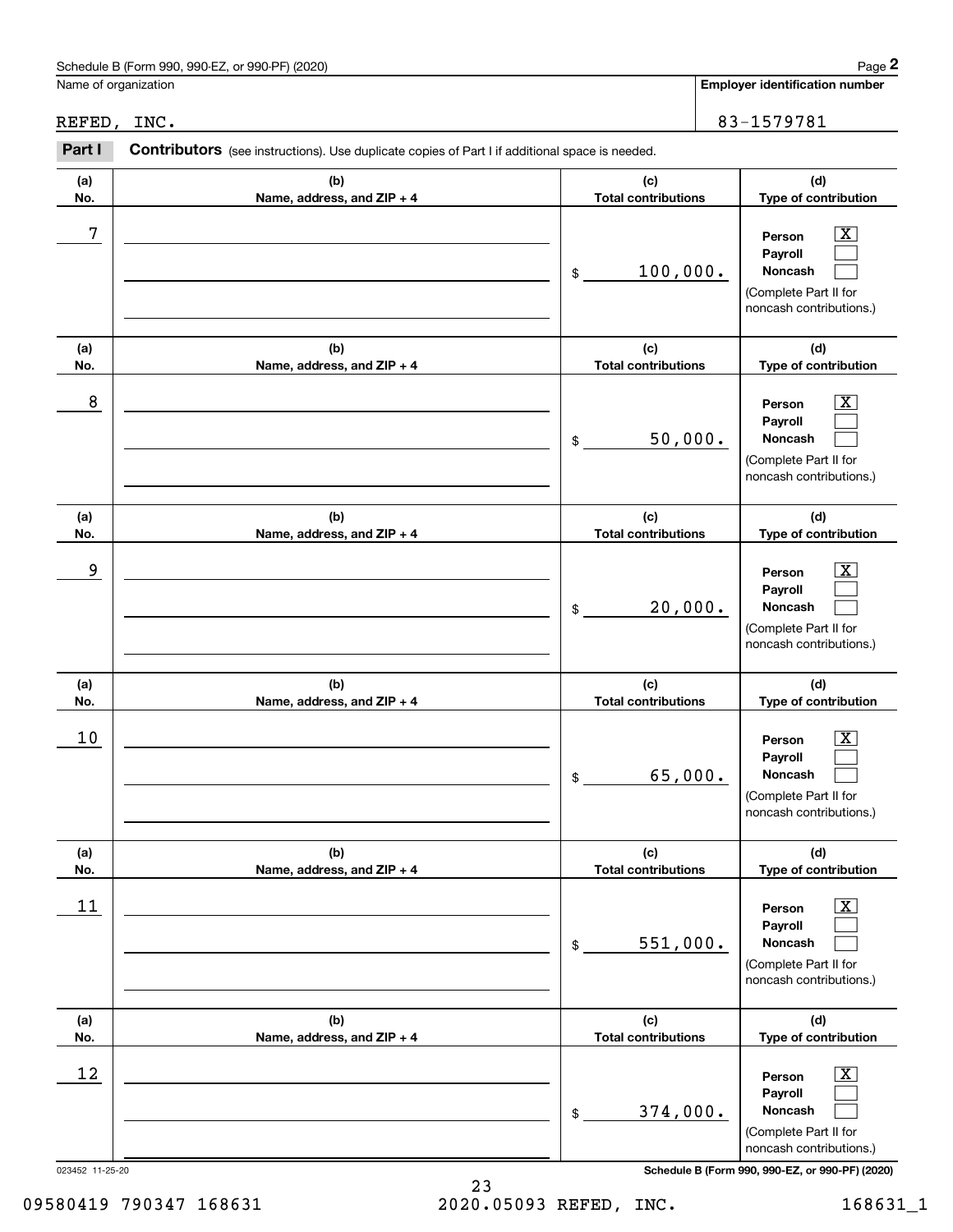|                      | Schedule B (Form 990, 990-EZ, or 990-PF) (2020)                                                |                                              | Page 2                                                                                                         |
|----------------------|------------------------------------------------------------------------------------------------|----------------------------------------------|----------------------------------------------------------------------------------------------------------------|
| Name of organization |                                                                                                |                                              | <b>Employer identification number</b>                                                                          |
| REFED, INC.          |                                                                                                |                                              | 83-1579781                                                                                                     |
| Part I               | Contributors (see instructions). Use duplicate copies of Part I if additional space is needed. |                                              |                                                                                                                |
| (a)<br>No.           | (b)<br>Name, address, and ZIP + 4                                                              | (c)<br><b>Total contributions</b>            | (d)<br>Type of contribution                                                                                    |
| 13                   |                                                                                                | 50,000.<br>\$                                | X<br>Person<br>Payroll<br>Noncash<br>(Complete Part II for<br>noncash contributions.)                          |
| (a)<br>No.           | (b)<br>Name, address, and ZIP + 4                                                              | (c)<br><b>Total contributions</b>            | (d)<br>Type of contribution                                                                                    |
| 14                   |                                                                                                | 300,000.<br>\$                               | X<br>Person<br>Payroll<br><b>Noncash</b><br>(Complete Part II for<br>noncash contributions.)                   |
| (a)                  | (b)                                                                                            | (c)                                          | (d)                                                                                                            |
| No.<br>15            | Name, address, and ZIP + 4                                                                     | <b>Total contributions</b><br>100,000.<br>\$ | Type of contribution<br>X.<br>Person<br>Payroll<br>Noncash<br>(Complete Part II for<br>noncash contributions.) |
| (a)<br>No.           | (b)<br>Name, address, and ZIP + 4                                                              | (c)<br><b>Total contributions</b>            | (d)<br>Type of contribution                                                                                    |
| 16                   |                                                                                                | 1,262,500.<br>$$\mathbb{S}$$                 | $\overline{\text{X}}$<br>Person<br>Payroll<br>Noncash<br>(Complete Part II for<br>noncash contributions.)      |
| (a)<br>No.           | (b)<br>Name, address, and ZIP + 4                                                              | (c)<br><b>Total contributions</b>            | (d)<br>Type of contribution                                                                                    |
| 17                   |                                                                                                | 23,000.<br>\$                                | $\mathbf{X}$<br>Person<br>Payroll<br>Noncash<br>(Complete Part II for<br>noncash contributions.)               |
| (a)<br>No.           | (b)<br>Name, address, and ZIP + 4                                                              | (c)<br><b>Total contributions</b>            | (d)<br>Type of contribution                                                                                    |
| 18                   |                                                                                                | 8,379.<br>\$                                 | $\mathbf{X}$<br>Person<br>Payroll<br>Noncash<br>(Complete Part II for<br>noncash contributions.)               |
| 023452 11-25-20      |                                                                                                |                                              | Schedule B (Form 990, 990-EZ, or 990-PF) (2020)                                                                |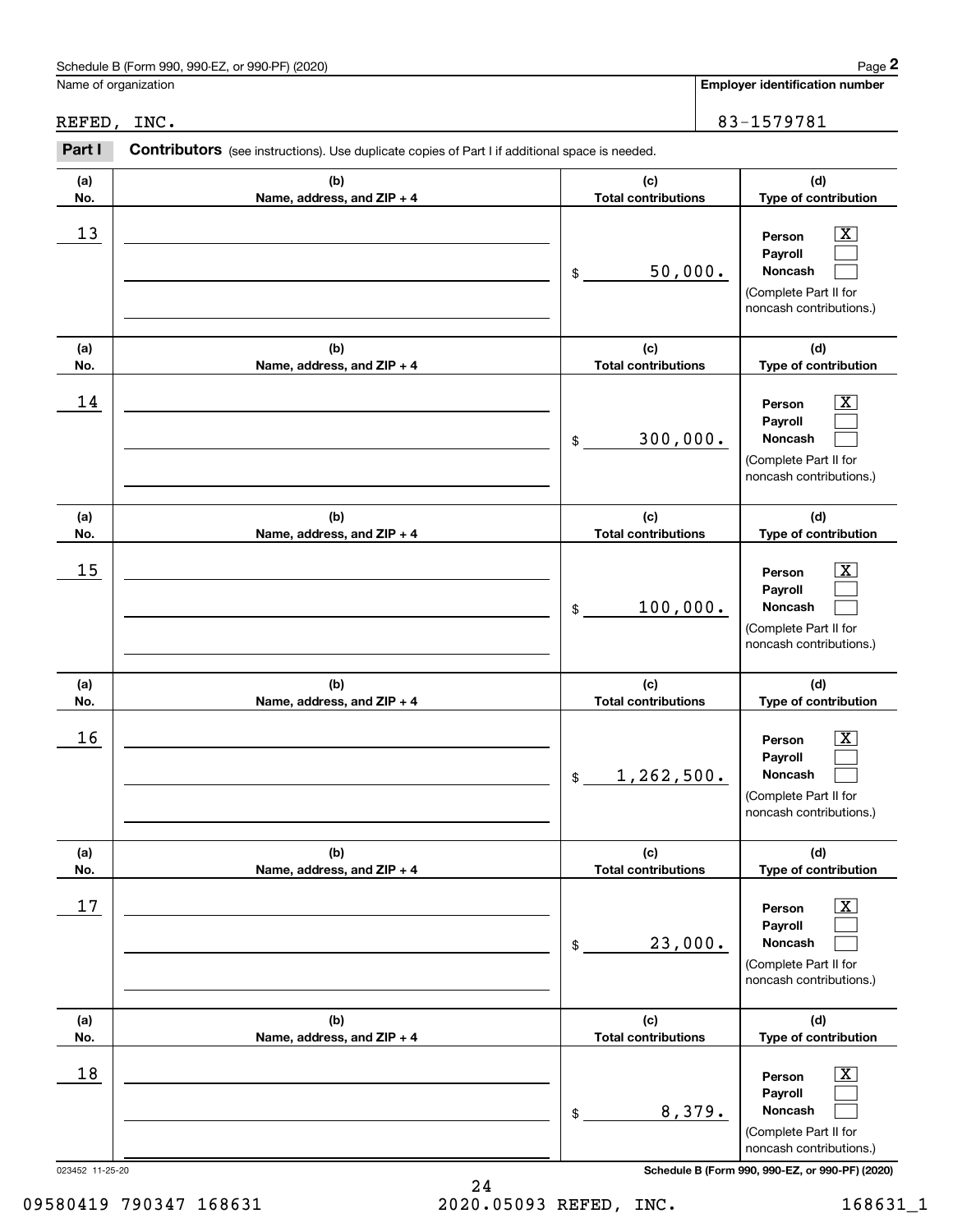|                      | Schedule B (Form 990, 990-EZ, or 990-PF) (2020)                                                |                                   | Page 2                                                                                                         |
|----------------------|------------------------------------------------------------------------------------------------|-----------------------------------|----------------------------------------------------------------------------------------------------------------|
| Name of organization |                                                                                                |                                   | <b>Employer identification number</b>                                                                          |
| REFED, INC.          |                                                                                                |                                   | 83-1579781                                                                                                     |
| Part I               | Contributors (see instructions). Use duplicate copies of Part I if additional space is needed. |                                   |                                                                                                                |
| (a)<br>No.           | (b)<br>Name, address, and ZIP + 4                                                              | (c)<br><b>Total contributions</b> | (d)<br>Type of contribution                                                                                    |
| 19                   |                                                                                                | 25,000.<br>\$                     | X<br>Person<br>Payroll<br>Noncash<br>(Complete Part II for<br>noncash contributions.)                          |
| (a)<br>No.           | (b)<br>Name, address, and ZIP + 4                                                              | (c)<br><b>Total contributions</b> | (d)<br>Type of contribution                                                                                    |
| 20                   |                                                                                                | 750,000.<br>\$                    | X<br>Person<br>Payroll<br><b>Noncash</b><br>(Complete Part II for<br>noncash contributions.)                   |
| (a)                  | (b)                                                                                            | (c)<br><b>Total contributions</b> | (d)                                                                                                            |
| No.<br>21            | Name, address, and ZIP + 4                                                                     | 2,500,000.<br>\$                  | Type of contribution<br>X.<br>Person<br>Payroll<br>Noncash<br>(Complete Part II for<br>noncash contributions.) |
| (a)<br>No.           | (b)<br>Name, address, and ZIP + 4                                                              | (c)<br><b>Total contributions</b> | (d)<br>Type of contribution                                                                                    |
| 22                   |                                                                                                | 250,000.<br>\$                    | $\overline{\text{X}}$<br>Person<br>Payroll<br>Noncash<br>(Complete Part II for<br>noncash contributions.)      |
| (a)<br>No.           | (b)<br>Name, address, and ZIP + 4                                                              | (c)<br><b>Total contributions</b> | (d)<br>Type of contribution                                                                                    |
| 23                   |                                                                                                | 175,000.<br>\$                    | $\mathbf{X}$<br>Person<br>Payroll<br>Noncash<br>(Complete Part II for<br>noncash contributions.)               |
| (a)<br>No.           | (b)<br>Name, address, and ZIP + 4                                                              | (c)<br><b>Total contributions</b> | (d)<br>Type of contribution                                                                                    |
| 24                   |                                                                                                | 25,000.<br>\$                     | $\mathbf{X}$<br>Person<br>Payroll<br>Noncash<br>(Complete Part II for<br>noncash contributions.)               |
| 023452 11-25-20      |                                                                                                |                                   | Schedule B (Form 990, 990-EZ, or 990-PF) (2020)                                                                |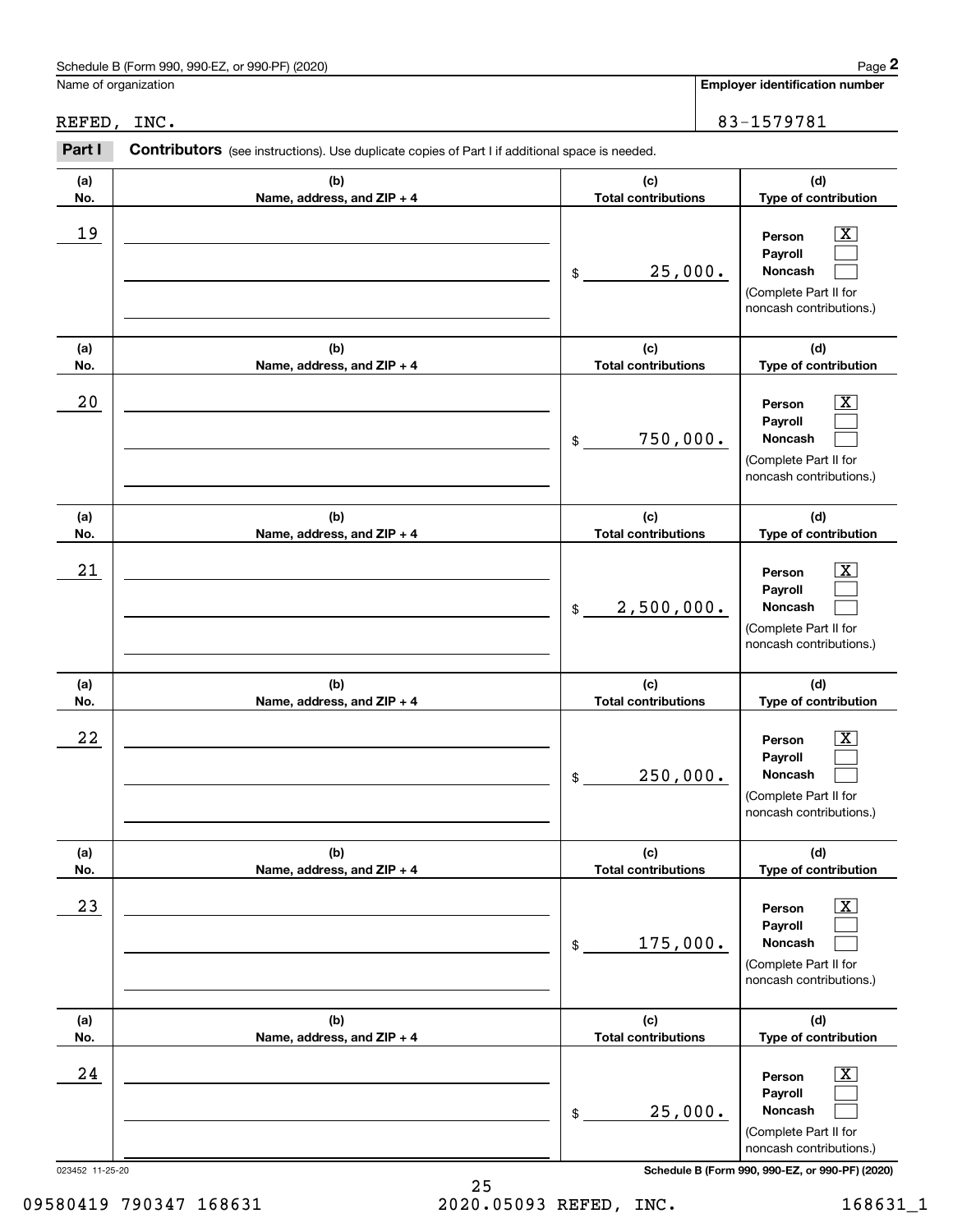|                      | Schedule B (Form 990, 990-EZ, or 990-PF) (2020)                                                |                                   | Page 2                                                                                                                              |
|----------------------|------------------------------------------------------------------------------------------------|-----------------------------------|-------------------------------------------------------------------------------------------------------------------------------------|
| Name of organization |                                                                                                |                                   | <b>Employer identification number</b>                                                                                               |
| REFED, INC.          |                                                                                                |                                   | 83-1579781                                                                                                                          |
| Part I               | Contributors (see instructions). Use duplicate copies of Part I if additional space is needed. |                                   |                                                                                                                                     |
| (a)<br>No.           | (b)<br>Name, address, and ZIP + 4                                                              | (c)<br><b>Total contributions</b> | (d)<br>Type of contribution                                                                                                         |
| 25                   |                                                                                                | 5,000.<br>\$                      | X<br>Person<br>Payroll<br>Noncash<br>(Complete Part II for<br>noncash contributions.)                                               |
| (a)<br>No.           | (b)<br>Name, address, and ZIP + 4                                                              | (c)<br><b>Total contributions</b> | (d)<br>Type of contribution                                                                                                         |
| 26                   |                                                                                                | 40,000.<br>\$                     | X<br>Person<br>Payroll<br>Noncash<br>(Complete Part II for<br>noncash contributions.)                                               |
| (a)<br>No.           | (b)<br>Name, address, and ZIP + 4                                                              | (c)<br><b>Total contributions</b> | (d)<br>Type of contribution                                                                                                         |
| 27                   |                                                                                                | 100,000.<br>\$                    | X<br>Person<br>Payroll<br>Noncash<br>(Complete Part II for<br>noncash contributions.)                                               |
| (a)<br>No.           | (b)<br>Name, address, and ZIP + 4                                                              | (c)<br><b>Total contributions</b> | (d)<br>Type of contribution                                                                                                         |
|                      |                                                                                                | \$                                | Person<br>Payroll<br>Noncash<br>(Complete Part II for<br>noncash contributions.)                                                    |
| (a)<br>No.           | (b)<br>Name, address, and ZIP + 4                                                              | (c)<br><b>Total contributions</b> | (d)<br>Type of contribution                                                                                                         |
|                      |                                                                                                | \$                                | Person<br>Payroll<br>Noncash<br>(Complete Part II for<br>noncash contributions.)                                                    |
| (a)<br>No.           | (b)<br>Name, address, and ZIP + 4                                                              | (c)<br><b>Total contributions</b> | (d)<br>Type of contribution                                                                                                         |
| 023452 11-25-20      |                                                                                                | \$                                | Person<br>Payroll<br>Noncash<br>(Complete Part II for<br>noncash contributions.)<br>Schedule B (Form 990, 990-EZ, or 990-PF) (2020) |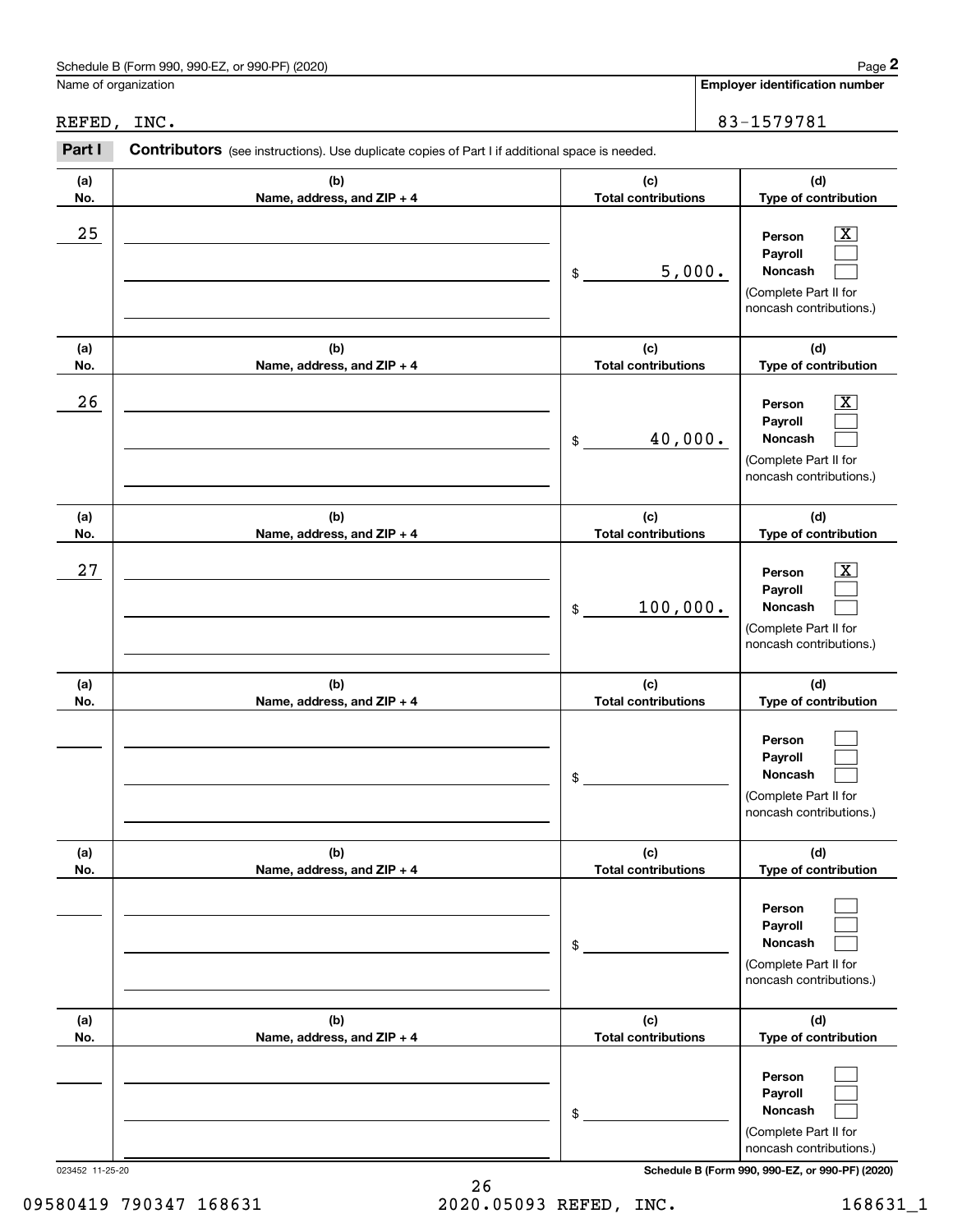|                              | Schedule B (Form 990, 990-EZ, or 990-PF) (2020)                                                     |                                                 | Page 3                                          |
|------------------------------|-----------------------------------------------------------------------------------------------------|-------------------------------------------------|-------------------------------------------------|
| Name of organization         |                                                                                                     |                                                 | <b>Employer identification number</b>           |
| REFED, INC.                  |                                                                                                     |                                                 | 83-1579781                                      |
| Part II                      | Noncash Property (see instructions). Use duplicate copies of Part II if additional space is needed. |                                                 |                                                 |
| (a)<br>No.<br>from<br>Part I | (c)<br>(b)<br>FMV (or estimate)<br>Description of noncash property given<br>(See instructions.)     |                                                 | (d)<br>Date received                            |
|                              |                                                                                                     | \$                                              |                                                 |
| (a)<br>No.<br>from<br>Part I | (b)<br>Description of noncash property given                                                        | (c)<br>FMV (or estimate)<br>(See instructions.) | (d)<br>Date received                            |
|                              |                                                                                                     | \$                                              |                                                 |
| (a)<br>No.<br>from<br>Part I | (b)<br>Description of noncash property given                                                        | (c)<br>FMV (or estimate)<br>(See instructions.) | (d)<br>Date received                            |
|                              |                                                                                                     | \$                                              |                                                 |
| (a)<br>No.<br>from<br>Part I | (b)<br>Description of noncash property given                                                        | (c)<br>FMV (or estimate)<br>(See instructions.) | (d)<br>Date received                            |
|                              |                                                                                                     | \$                                              |                                                 |
| (a)<br>No.<br>from<br>Part I | (b)<br>Description of noncash property given                                                        | (c)<br>FMV (or estimate)<br>(See instructions.) | (d)<br>Date received                            |
|                              |                                                                                                     | \$                                              |                                                 |
| (a)<br>No.<br>from<br>Part I | (b)<br>Description of noncash property given                                                        | (c)<br>FMV (or estimate)<br>(See instructions.) | (d)<br>Date received                            |
|                              |                                                                                                     | \$                                              |                                                 |
| 023453 11-25-20              |                                                                                                     |                                                 | Schedule B (Form 990, 990-EZ, or 990-PF) (2020) |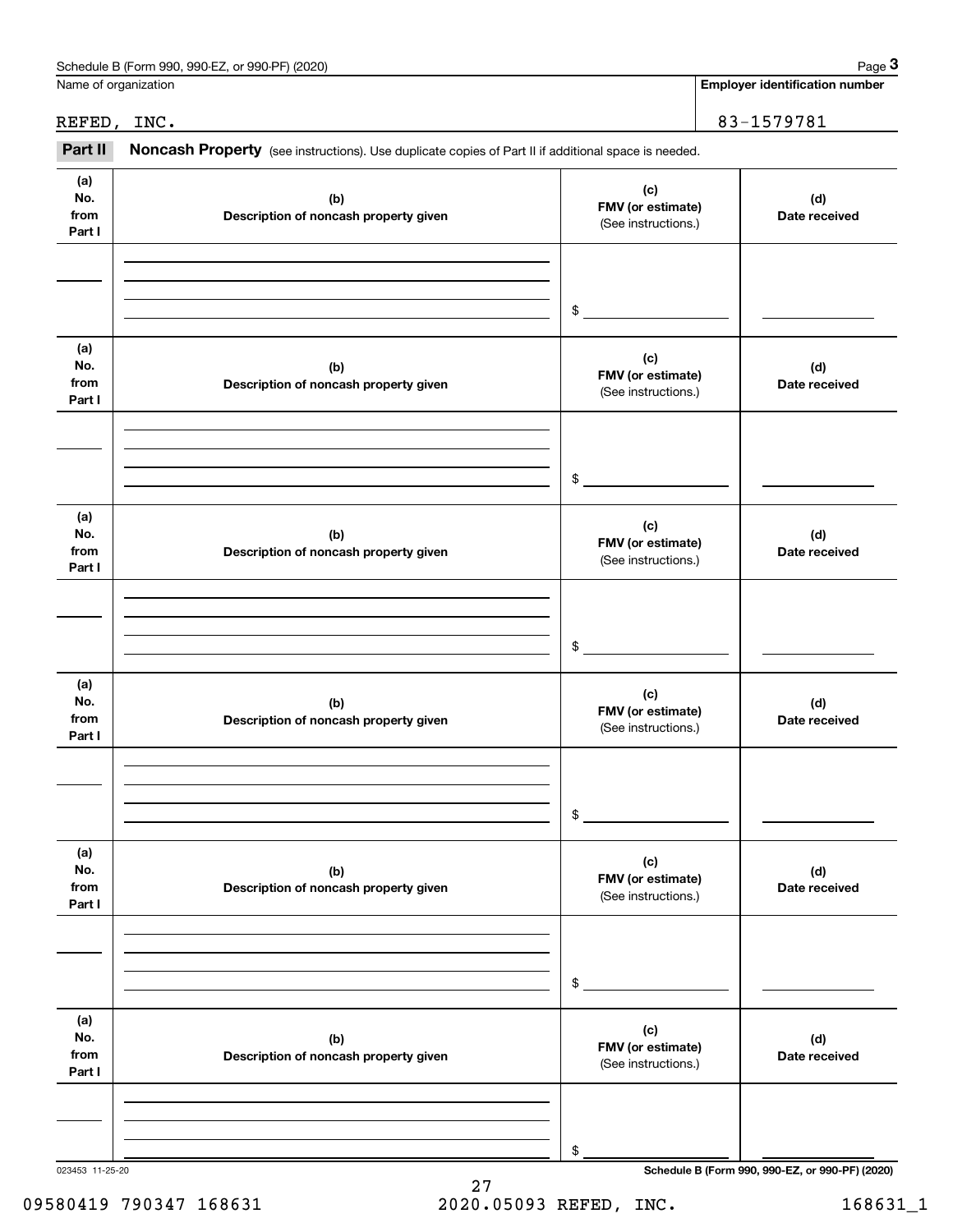|                           | Schedule B (Form 990, 990-EZ, or 990-PF) (2020)                                                                                                                                                                                                                                                 |                      |  | Page 4                                          |  |  |  |
|---------------------------|-------------------------------------------------------------------------------------------------------------------------------------------------------------------------------------------------------------------------------------------------------------------------------------------------|----------------------|--|-------------------------------------------------|--|--|--|
| Name of organization      |                                                                                                                                                                                                                                                                                                 |                      |  | <b>Employer identification number</b>           |  |  |  |
| REFED, INC.               |                                                                                                                                                                                                                                                                                                 |                      |  | 83-1579781                                      |  |  |  |
| Part III                  | Exclusively religious, charitable, etc., contributions to organizations described in section 501(c)(7), (8), or (10) that total more than \$1,000 for the year                                                                                                                                  |                      |  |                                                 |  |  |  |
|                           | from any one contributor. Complete columns (a) through (e) and the following line entry. For organizations<br>completing Part III, enter the total of exclusively religious, charitable, etc., contributions of \$1,000 or less for the year. (Enter this info. once.) $\blacktriangleright$ \$ |                      |  |                                                 |  |  |  |
|                           | Use duplicate copies of Part III if additional space is needed.                                                                                                                                                                                                                                 |                      |  |                                                 |  |  |  |
| (a) No.<br>from<br>Part I | (b) Purpose of gift                                                                                                                                                                                                                                                                             | (c) Use of gift      |  | (d) Description of how gift is held             |  |  |  |
|                           |                                                                                                                                                                                                                                                                                                 |                      |  |                                                 |  |  |  |
|                           |                                                                                                                                                                                                                                                                                                 | (e) Transfer of gift |  |                                                 |  |  |  |
|                           | Transferee's name, address, and ZIP + 4                                                                                                                                                                                                                                                         |                      |  | Relationship of transferor to transferee        |  |  |  |
| (a) No.<br>from           |                                                                                                                                                                                                                                                                                                 |                      |  |                                                 |  |  |  |
| Part I                    | (b) Purpose of gift                                                                                                                                                                                                                                                                             | (c) Use of gift      |  | (d) Description of how gift is held             |  |  |  |
|                           |                                                                                                                                                                                                                                                                                                 |                      |  |                                                 |  |  |  |
|                           | (e) Transfer of gift                                                                                                                                                                                                                                                                            |                      |  |                                                 |  |  |  |
|                           | Transferee's name, address, and ZIP + 4                                                                                                                                                                                                                                                         |                      |  | Relationship of transferor to transferee        |  |  |  |
|                           |                                                                                                                                                                                                                                                                                                 |                      |  |                                                 |  |  |  |
|                           |                                                                                                                                                                                                                                                                                                 |                      |  |                                                 |  |  |  |
|                           |                                                                                                                                                                                                                                                                                                 |                      |  |                                                 |  |  |  |
| (a) No.<br>from<br>Part I | (b) Purpose of gift                                                                                                                                                                                                                                                                             | (c) Use of gift      |  | (d) Description of how gift is held             |  |  |  |
|                           |                                                                                                                                                                                                                                                                                                 |                      |  |                                                 |  |  |  |
|                           | (e) Transfer of gift                                                                                                                                                                                                                                                                            |                      |  |                                                 |  |  |  |
|                           |                                                                                                                                                                                                                                                                                                 |                      |  |                                                 |  |  |  |
|                           | Transferee's name, address, and $ZIP + 4$                                                                                                                                                                                                                                                       |                      |  | Relationship of transferor to transferee        |  |  |  |
|                           |                                                                                                                                                                                                                                                                                                 |                      |  |                                                 |  |  |  |
| (a) No.<br>from<br>Part I | (b) Purpose of gift                                                                                                                                                                                                                                                                             | (c) Use of gift      |  | (d) Description of how gift is held             |  |  |  |
|                           |                                                                                                                                                                                                                                                                                                 |                      |  |                                                 |  |  |  |
|                           |                                                                                                                                                                                                                                                                                                 | (e) Transfer of gift |  |                                                 |  |  |  |
|                           |                                                                                                                                                                                                                                                                                                 |                      |  |                                                 |  |  |  |
|                           | Transferee's name, address, and $ZIP + 4$                                                                                                                                                                                                                                                       |                      |  | Relationship of transferor to transferee        |  |  |  |
|                           |                                                                                                                                                                                                                                                                                                 |                      |  |                                                 |  |  |  |
| 023454 11-25-20           |                                                                                                                                                                                                                                                                                                 |                      |  | Schedule B (Form 990, 990-EZ, or 990-PF) (2020) |  |  |  |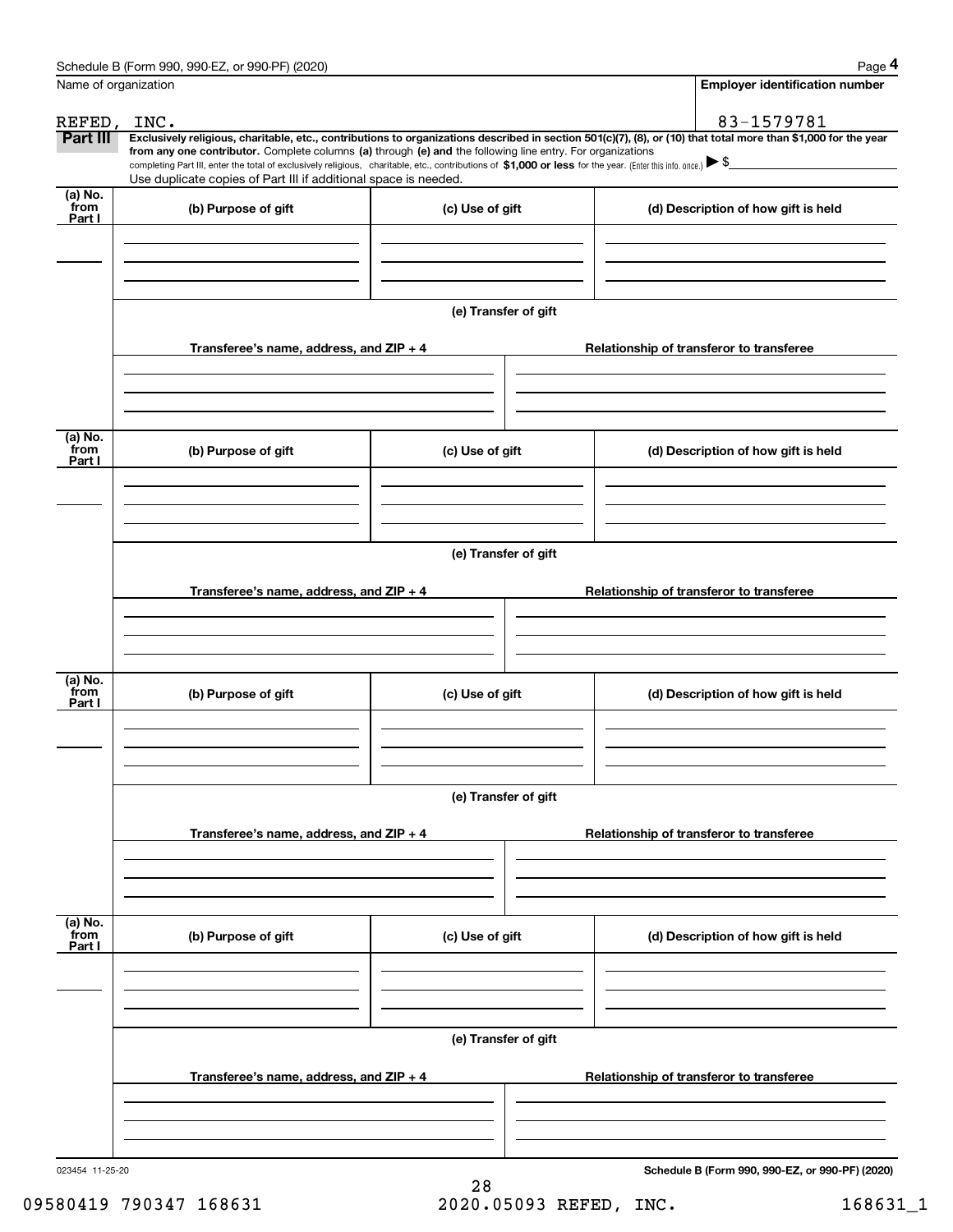Department of the Treasury Internal Revenue Service

## **SCHEDULE D Supplemental Financial Statements**

(Form 990)<br>
Pepartment of the Treasury<br>
Department of the Treasury<br>
Department of the Treasury<br>
Department of the Treasury<br> **Co to www.irs.gov/Form990 for instructions and the latest information.**<br> **Co to www.irs.gov/Form9** 



| Name of the organization |                                                                                                                                                |                         |                                                | <b>Employer identification number</b> |                                                    |     |  |
|--------------------------|------------------------------------------------------------------------------------------------------------------------------------------------|-------------------------|------------------------------------------------|---------------------------------------|----------------------------------------------------|-----|--|
|                          | REFED, INC.                                                                                                                                    |                         |                                                |                                       | 83-1579781                                         |     |  |
| Part I                   | Organizations Maintaining Donor Advised Funds or Other Similar Funds or Accounts. Complete if the                                              |                         |                                                |                                       |                                                    |     |  |
|                          | organization answered "Yes" on Form 990, Part IV, line 6.                                                                                      | (a) Donor advised funds |                                                |                                       |                                                    |     |  |
|                          |                                                                                                                                                |                         |                                                | (b) Funds and other accounts          |                                                    |     |  |
| 1                        |                                                                                                                                                |                         |                                                |                                       |                                                    |     |  |
| 2                        | Aggregate value of contributions to (during year)                                                                                              |                         |                                                |                                       |                                                    |     |  |
| з                        |                                                                                                                                                |                         |                                                |                                       |                                                    |     |  |
| 4                        |                                                                                                                                                |                         |                                                |                                       |                                                    |     |  |
| 5                        | Did the organization inform all donors and donor advisors in writing that the assets held in donor advised funds                               |                         |                                                |                                       |                                                    |     |  |
|                          |                                                                                                                                                |                         |                                                |                                       | Yes                                                | No  |  |
| 6                        | Did the organization inform all grantees, donors, and donor advisors in writing that grant funds can be used only                              |                         |                                                |                                       |                                                    |     |  |
|                          | for charitable purposes and not for the benefit of the donor or donor advisor, or for any other purpose conferring                             |                         |                                                |                                       |                                                    |     |  |
|                          | impermissible private benefit?                                                                                                                 |                         |                                                |                                       | Yes                                                | No. |  |
| Part II                  | Conservation Easements. Complete if the organization answered "Yes" on Form 990, Part IV, line 7.                                              |                         |                                                |                                       |                                                    |     |  |
| 1.                       | Purpose(s) of conservation easements held by the organization (check all that apply).                                                          |                         |                                                |                                       |                                                    |     |  |
|                          | Preservation of land for public use (for example, recreation or education)                                                                     |                         |                                                |                                       | Preservation of a historically important land area |     |  |
|                          | Protection of natural habitat                                                                                                                  |                         | Preservation of a certified historic structure |                                       |                                                    |     |  |
|                          | Preservation of open space                                                                                                                     |                         |                                                |                                       |                                                    |     |  |
| 2                        | Complete lines 2a through 2d if the organization held a qualified conservation contribution in the form of a conservation easement on the last |                         |                                                |                                       |                                                    |     |  |
|                          | day of the tax year.                                                                                                                           |                         |                                                |                                       | Held at the End of the Tax Year                    |     |  |
| а                        | Total number of conservation easements                                                                                                         |                         |                                                | 2a                                    |                                                    |     |  |
| b                        | Total acreage restricted by conservation easements                                                                                             |                         |                                                | 2b                                    |                                                    |     |  |
| с                        |                                                                                                                                                |                         |                                                | 2c                                    |                                                    |     |  |
| d                        | Number of conservation easements included in (c) acquired after 7/25/06, and not on a historic structure                                       |                         |                                                |                                       |                                                    |     |  |
|                          |                                                                                                                                                |                         |                                                | 2d                                    |                                                    |     |  |
| З.                       | Number of conservation easements modified, transferred, released, extinguished, or terminated by the organization during the tax               |                         |                                                |                                       |                                                    |     |  |
|                          | year                                                                                                                                           |                         |                                                |                                       |                                                    |     |  |
| 4                        | Number of states where property subject to conservation easement is located >                                                                  |                         |                                                |                                       |                                                    |     |  |
| 5                        | Does the organization have a written policy regarding the periodic monitoring, inspection, handling of                                         |                         |                                                |                                       |                                                    |     |  |
|                          | violations, and enforcement of the conservation easements it holds?                                                                            |                         |                                                |                                       | Yes                                                | No  |  |
| 6                        | Staff and volunteer hours devoted to monitoring, inspecting, handling of violations, and enforcing conservation easements during the year      |                         |                                                |                                       |                                                    |     |  |
|                          |                                                                                                                                                |                         |                                                |                                       |                                                    |     |  |
| 7                        | Amount of expenses incurred in monitoring, inspecting, handling of violations, and enforcing conservation easements during the year            |                         |                                                |                                       |                                                    |     |  |
|                          | $\blacktriangleright$ \$                                                                                                                       |                         |                                                |                                       |                                                    |     |  |
| 8                        | Does each conservation easement reported on line 2(d) above satisfy the requirements of section 170(h)(4)(B)(i)                                |                         |                                                |                                       |                                                    |     |  |
|                          |                                                                                                                                                |                         |                                                |                                       | Yes                                                | No  |  |
|                          | In Part XIII, describe how the organization reports conservation easements in its revenue and expense statement and                            |                         |                                                |                                       |                                                    |     |  |
|                          | balance sheet, and include, if applicable, the text of the footnote to the organization's financial statements that describes the              |                         |                                                |                                       |                                                    |     |  |
|                          | organization's accounting for conservation easements.                                                                                          |                         |                                                |                                       |                                                    |     |  |
|                          | Organizations Maintaining Collections of Art, Historical Treasures, or Other Similar Assets.<br>Part III I                                     |                         |                                                |                                       |                                                    |     |  |
|                          | Complete if the organization answered "Yes" on Form 990, Part IV, line 8.                                                                      |                         |                                                |                                       |                                                    |     |  |
|                          | 1a If the organization elected, as permitted under FASB ASC 958, not to report in its revenue statement and balance sheet works                |                         |                                                |                                       |                                                    |     |  |
|                          | of art, historical treasures, or other similar assets held for public exhibition, education, or research in furtherance of public              |                         |                                                |                                       |                                                    |     |  |
|                          | service, provide in Part XIII the text of the footnote to its financial statements that describes these items.                                 |                         |                                                |                                       |                                                    |     |  |
| b                        | If the organization elected, as permitted under FASB ASC 958, to report in its revenue statement and balance sheet works of                    |                         |                                                |                                       |                                                    |     |  |
|                          | art, historical treasures, or other similar assets held for public exhibition, education, or research in furtherance of public service,        |                         |                                                |                                       |                                                    |     |  |
|                          | provide the following amounts relating to these items:                                                                                         |                         |                                                |                                       |                                                    |     |  |
|                          |                                                                                                                                                |                         |                                                | \$                                    |                                                    |     |  |
|                          | (ii) Assets included in Form 990, Part X                                                                                                       |                         |                                                | $\blacktriangleright$ \$              |                                                    |     |  |
| 2                        | If the organization received or held works of art, historical treasures, or other similar assets for financial gain, provide                   |                         |                                                |                                       |                                                    |     |  |
|                          | the following amounts required to be reported under FASB ASC 958 relating to these items:                                                      |                         |                                                |                                       |                                                    |     |  |
| a                        |                                                                                                                                                |                         |                                                | \$                                    |                                                    |     |  |
|                          | <b>b</b> Assets included in Form 990, Part X                                                                                                   |                         |                                                | $\blacktriangleright$ \$              |                                                    |     |  |
|                          | LHA For Paperwork Reduction Act Notice, see the Instructions for Form 990.                                                                     |                         |                                                |                                       | Schedule D (Form 990) 2020                         |     |  |
|                          | 032051 12-01-20                                                                                                                                |                         |                                                |                                       |                                                    |     |  |
|                          |                                                                                                                                                | 29                      |                                                |                                       |                                                    |     |  |

| 09580419 790347 168631 | 2020.05093 REFED, INC. | 168631 1 |
|------------------------|------------------------|----------|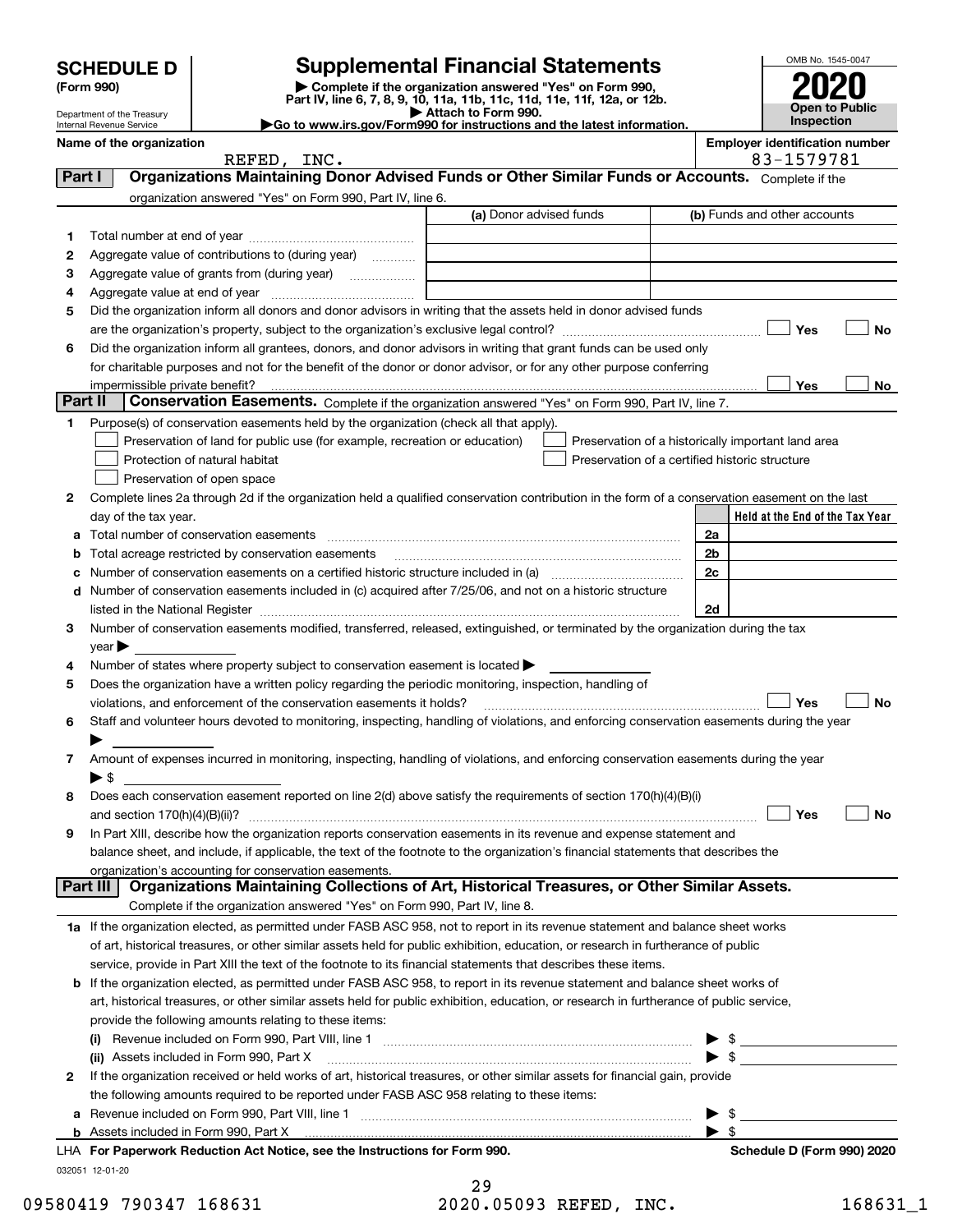|        | REFED, INC.<br>Schedule D (Form 990) 2020                                                                                                                                                                                      |                    |                |                                                                                                                                                                                                                               |                 | 83-1579781           |                     |     | Page 2 |
|--------|--------------------------------------------------------------------------------------------------------------------------------------------------------------------------------------------------------------------------------|--------------------|----------------|-------------------------------------------------------------------------------------------------------------------------------------------------------------------------------------------------------------------------------|-----------------|----------------------|---------------------|-----|--------|
|        | Organizations Maintaining Collections of Art, Historical Treasures, or Other Similar Assets (continued)<br>Part III                                                                                                            |                    |                |                                                                                                                                                                                                                               |                 |                      |                     |     |        |
| 3      | Using the organization's acquisition, accession, and other records, check any of the following that make significant use of its                                                                                                |                    |                |                                                                                                                                                                                                                               |                 |                      |                     |     |        |
|        | collection items (check all that apply):                                                                                                                                                                                       |                    |                |                                                                                                                                                                                                                               |                 |                      |                     |     |        |
| a      | Public exhibition                                                                                                                                                                                                              |                    |                | Loan or exchange program                                                                                                                                                                                                      |                 |                      |                     |     |        |
| b      | Scholarly research                                                                                                                                                                                                             |                    |                | Other and the contract of the contract of the contract of the contract of the contract of the contract of the contract of the contract of the contract of the contract of the contract of the contract of the contract of the |                 |                      |                     |     |        |
| с      | Preservation for future generations                                                                                                                                                                                            |                    |                |                                                                                                                                                                                                                               |                 |                      |                     |     |        |
| 4      | Provide a description of the organization's collections and explain how they further the organization's exempt purpose in Part XIII.                                                                                           |                    |                |                                                                                                                                                                                                                               |                 |                      |                     |     |        |
| 5      | During the year, did the organization solicit or receive donations of art, historical treasures, or other similar assets                                                                                                       |                    |                |                                                                                                                                                                                                                               |                 |                      |                     |     |        |
|        | to be sold to raise funds rather than to be maintained as part of the organization's collection?                                                                                                                               |                    |                |                                                                                                                                                                                                                               |                 |                      | Yes                 |     | No     |
|        | Escrow and Custodial Arrangements. Complete if the organization answered "Yes" on Form 990, Part IV, line 9, or<br><b>Part IV</b>                                                                                              |                    |                |                                                                                                                                                                                                                               |                 |                      |                     |     |        |
|        | reported an amount on Form 990, Part X, line 21.                                                                                                                                                                               |                    |                |                                                                                                                                                                                                                               |                 |                      |                     |     |        |
|        | 1a Is the organization an agent, trustee, custodian or other intermediary for contributions or other assets not included                                                                                                       |                    |                |                                                                                                                                                                                                                               |                 |                      |                     |     |        |
|        | on Form 990, Part X? <b>Entitled Structure Construction</b> Construction Construction Construction Construction Const                                                                                                          |                    |                |                                                                                                                                                                                                                               |                 |                      | Yes                 |     | No     |
|        | If "Yes," explain the arrangement in Part XIII and complete the following table:                                                                                                                                               |                    |                |                                                                                                                                                                                                                               |                 |                      |                     |     |        |
|        |                                                                                                                                                                                                                                |                    |                |                                                                                                                                                                                                                               |                 |                      | Amount              |     |        |
| с      | Beginning balance <b>contract to the contract of the contract of the contract of the contract of the contract of t</b>                                                                                                         |                    |                |                                                                                                                                                                                                                               | 1c              |                      |                     |     |        |
|        | Additions during the year manufactured and an account of the year manufactured and account of the year manufactured and account of the state of the state of the state of the state of the state of the state of the state of  |                    |                |                                                                                                                                                                                                                               | 1d              |                      |                     |     |        |
| е      | Distributions during the year manufactured and contact the year manufactured with the year manufactured with the set of the set of the set of the set of the set of the set of the set of the set of the set of the set of the |                    |                |                                                                                                                                                                                                                               | 1e              |                      |                     |     |        |
| Ť.     |                                                                                                                                                                                                                                |                    |                |                                                                                                                                                                                                                               | 1f              |                      |                     |     |        |
|        | 2a Did the organization include an amount on Form 990, Part X, line 21, for escrow or custodial account liability?                                                                                                             |                    |                |                                                                                                                                                                                                                               |                 | .                    | Yes                 |     | No     |
|        | <b>b</b> If "Yes," explain the arrangement in Part XIII. Check here if the explanation has been provided on Part XIII                                                                                                          |                    |                |                                                                                                                                                                                                                               |                 |                      |                     |     |        |
| Part V | Endowment Funds. Complete if the organization answered "Yes" on Form 990, Part IV, line 10.                                                                                                                                    |                    |                |                                                                                                                                                                                                                               |                 |                      |                     |     |        |
|        |                                                                                                                                                                                                                                | (a) Current year   | (b) Prior year | (c) Two years back                                                                                                                                                                                                            |                 | (d) Three years back | (e) Four years back |     |        |
| 1a     | Beginning of year balance                                                                                                                                                                                                      |                    |                |                                                                                                                                                                                                                               |                 |                      |                     |     |        |
| b      |                                                                                                                                                                                                                                |                    |                |                                                                                                                                                                                                                               |                 |                      |                     |     |        |
|        | Net investment earnings, gains, and losses                                                                                                                                                                                     |                    |                |                                                                                                                                                                                                                               |                 |                      |                     |     |        |
| a      |                                                                                                                                                                                                                                |                    |                |                                                                                                                                                                                                                               |                 |                      |                     |     |        |
| е      | Other expenditures for facilities                                                                                                                                                                                              |                    |                |                                                                                                                                                                                                                               |                 |                      |                     |     |        |
|        | and programs                                                                                                                                                                                                                   |                    |                |                                                                                                                                                                                                                               |                 |                      |                     |     |        |
|        |                                                                                                                                                                                                                                |                    |                |                                                                                                                                                                                                                               |                 |                      |                     |     |        |
| g      | End of year balance                                                                                                                                                                                                            |                    |                |                                                                                                                                                                                                                               |                 |                      |                     |     |        |
| 2      | Provide the estimated percentage of the current year end balance (line 1g, column (a)) held as:                                                                                                                                |                    |                |                                                                                                                                                                                                                               |                 |                      |                     |     |        |
| а      | Board designated or quasi-endowment                                                                                                                                                                                            |                    | %              |                                                                                                                                                                                                                               |                 |                      |                     |     |        |
|        | Permanent endowment > <u>example</u><br>Term endowment $\blacktriangleright$                                                                                                                                                   | %<br>%             |                |                                                                                                                                                                                                                               |                 |                      |                     |     |        |
| с      |                                                                                                                                                                                                                                |                    |                |                                                                                                                                                                                                                               |                 |                      |                     |     |        |
|        | The percentages on lines 2a, 2b, and 2c should equal 100%.                                                                                                                                                                     |                    |                |                                                                                                                                                                                                                               |                 |                      |                     |     |        |
|        | 3a Are there endowment funds not in the possession of the organization that are held and administered for the organization                                                                                                     |                    |                |                                                                                                                                                                                                                               |                 |                      |                     | Yes | No     |
|        | by:<br>(i)                                                                                                                                                                                                                     |                    |                |                                                                                                                                                                                                                               |                 |                      | 3a(i)               |     |        |
|        |                                                                                                                                                                                                                                |                    |                |                                                                                                                                                                                                                               |                 |                      | 3a(ii)              |     |        |
|        |                                                                                                                                                                                                                                |                    |                |                                                                                                                                                                                                                               |                 |                      | 3b                  |     |        |
|        | Describe in Part XIII the intended uses of the organization's endowment funds.                                                                                                                                                 |                    |                |                                                                                                                                                                                                                               |                 |                      |                     |     |        |
|        | Land, Buildings, and Equipment.<br>Part VI                                                                                                                                                                                     |                    |                |                                                                                                                                                                                                                               |                 |                      |                     |     |        |
|        | Complete if the organization answered "Yes" on Form 990, Part IV, line 11a. See Form 990, Part X, line 10.                                                                                                                     |                    |                |                                                                                                                                                                                                                               |                 |                      |                     |     |        |
|        | Description of property                                                                                                                                                                                                        | (a) Cost or other  |                | (b) Cost or other                                                                                                                                                                                                             | (c) Accumulated |                      | (d) Book value      |     |        |
|        |                                                                                                                                                                                                                                | basis (investment) |                | basis (other)                                                                                                                                                                                                                 | depreciation    |                      |                     |     |        |
|        |                                                                                                                                                                                                                                |                    |                |                                                                                                                                                                                                                               |                 |                      |                     |     |        |
| b      |                                                                                                                                                                                                                                |                    |                |                                                                                                                                                                                                                               |                 |                      |                     |     |        |
|        |                                                                                                                                                                                                                                |                    |                |                                                                                                                                                                                                                               |                 |                      |                     |     |        |
|        |                                                                                                                                                                                                                                |                    |                |                                                                                                                                                                                                                               |                 |                      |                     |     |        |
|        |                                                                                                                                                                                                                                |                    |                |                                                                                                                                                                                                                               |                 |                      |                     |     |        |
|        |                                                                                                                                                                                                                                |                    |                |                                                                                                                                                                                                                               |                 |                      |                     |     | $0$ .  |
|        |                                                                                                                                                                                                                                |                    |                |                                                                                                                                                                                                                               |                 |                      |                     |     |        |

**Schedule D (Form 990) 2020**

032052 12-01-20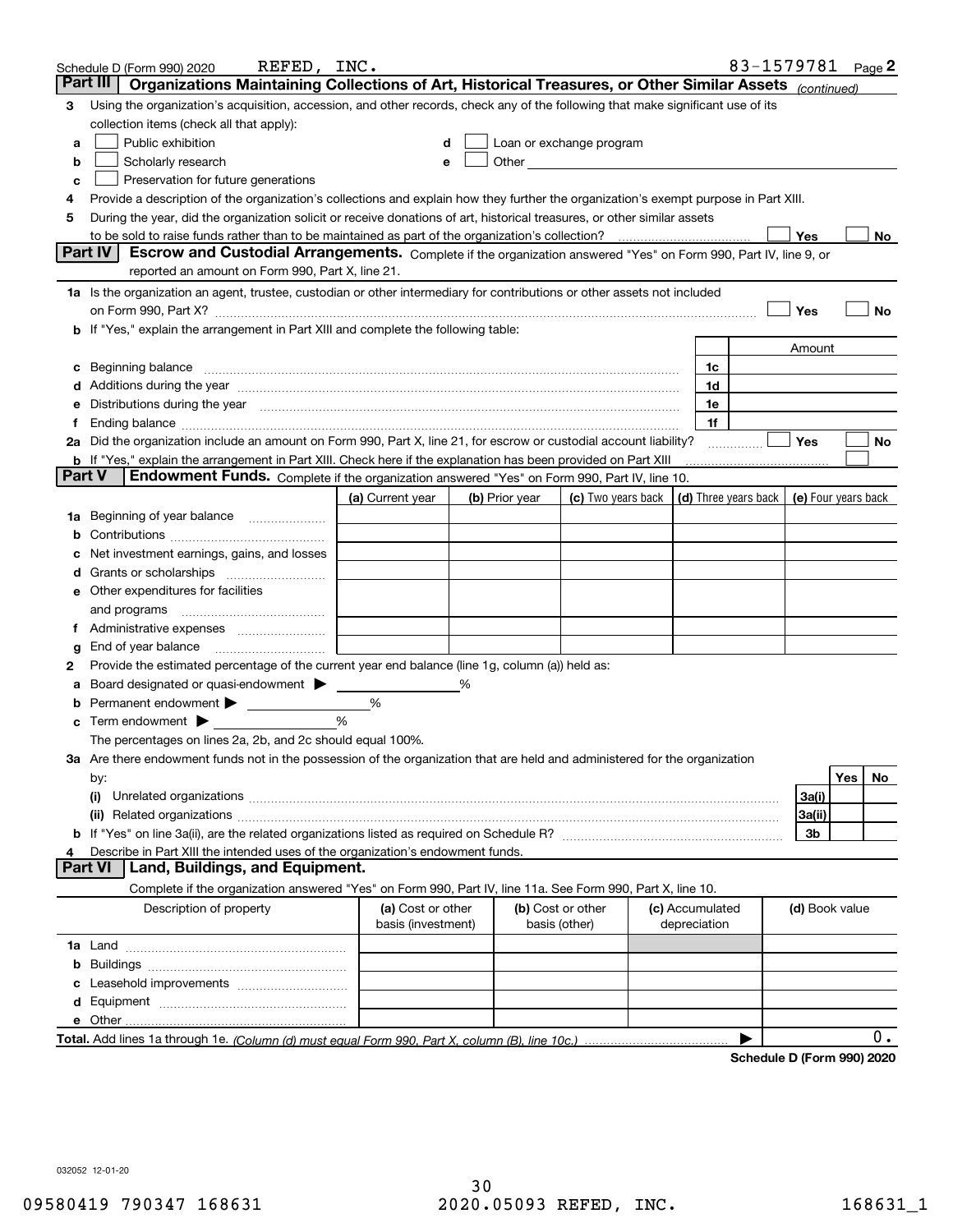| REFED, INC.<br>Schedule D (Form 990) 2020                                                                                                         |                 |                                                           | 83-1579781<br>Page $\bf{3}$ |
|---------------------------------------------------------------------------------------------------------------------------------------------------|-----------------|-----------------------------------------------------------|-----------------------------|
| Part VII Investments - Other Securities.                                                                                                          |                 |                                                           |                             |
| Complete if the organization answered "Yes" on Form 990, Part IV, line 11b. See Form 990, Part X, line 12.                                        |                 |                                                           |                             |
| (a) Description of security or category (including name of security)                                                                              | (b) Book value  | (c) Method of valuation: Cost or end-of-year market value |                             |
|                                                                                                                                                   |                 |                                                           |                             |
|                                                                                                                                                   |                 |                                                           |                             |
| (3) Other                                                                                                                                         |                 |                                                           |                             |
| (A)                                                                                                                                               |                 |                                                           |                             |
|                                                                                                                                                   |                 |                                                           |                             |
| (B)                                                                                                                                               |                 |                                                           |                             |
| (C)                                                                                                                                               |                 |                                                           |                             |
| (D)                                                                                                                                               |                 |                                                           |                             |
| (E)                                                                                                                                               |                 |                                                           |                             |
| (F)                                                                                                                                               |                 |                                                           |                             |
| (G)                                                                                                                                               |                 |                                                           |                             |
| (H)                                                                                                                                               |                 |                                                           |                             |
| Total. (Col. (b) must equal Form 990, Part X, col. (B) line 12.)                                                                                  |                 |                                                           |                             |
| Part VIII Investments - Program Related.                                                                                                          |                 |                                                           |                             |
| Complete if the organization answered "Yes" on Form 990, Part IV, line 11c. See Form 990, Part X, line 13.                                        |                 |                                                           |                             |
| (a) Description of investment                                                                                                                     | (b) Book value  | (c) Method of valuation: Cost or end-of-year market value |                             |
|                                                                                                                                                   |                 |                                                           |                             |
| (1)                                                                                                                                               |                 |                                                           |                             |
| (2)                                                                                                                                               |                 |                                                           |                             |
| (3)                                                                                                                                               |                 |                                                           |                             |
| (4)                                                                                                                                               |                 |                                                           |                             |
| (5)                                                                                                                                               |                 |                                                           |                             |
| (6)                                                                                                                                               |                 |                                                           |                             |
| (7)                                                                                                                                               |                 |                                                           |                             |
| (8)                                                                                                                                               |                 |                                                           |                             |
| (9)                                                                                                                                               |                 |                                                           |                             |
| Total. (Col. (b) must equal Form 990, Part X, col. (B) line 13.)                                                                                  |                 |                                                           |                             |
| <b>Other Assets.</b><br>Part IX                                                                                                                   |                 |                                                           |                             |
| Complete if the organization answered "Yes" on Form 990, Part IV, line 11d. See Form 990, Part X, line 15.                                        |                 |                                                           |                             |
|                                                                                                                                                   | (a) Description |                                                           | (b) Book value              |
|                                                                                                                                                   |                 |                                                           |                             |
| (1)                                                                                                                                               |                 |                                                           |                             |
| (2)                                                                                                                                               |                 |                                                           |                             |
| (3)                                                                                                                                               |                 |                                                           |                             |
| (4)                                                                                                                                               |                 |                                                           |                             |
| (5)                                                                                                                                               |                 |                                                           |                             |
| (6)                                                                                                                                               |                 |                                                           |                             |
| (7)                                                                                                                                               |                 |                                                           |                             |
| (8)                                                                                                                                               |                 |                                                           |                             |
| (9)                                                                                                                                               |                 |                                                           |                             |
|                                                                                                                                                   |                 |                                                           |                             |
| Part X<br><b>Other Liabilities.</b>                                                                                                               |                 |                                                           |                             |
|                                                                                                                                                   |                 |                                                           |                             |
| Complete if the organization answered "Yes" on Form 990, Part IV, line 11e or 11f. See Form 990, Part X, line 25.<br>(a) Description of liability |                 |                                                           |                             |
| 1.                                                                                                                                                |                 |                                                           | (b) Book value              |
| (1)<br>Federal income taxes                                                                                                                       |                 |                                                           |                             |
| PPP LOAN<br>(2)                                                                                                                                   |                 |                                                           | 150,070.                    |
| (3)                                                                                                                                               |                 |                                                           |                             |
| (4)                                                                                                                                               |                 |                                                           |                             |
| (5)                                                                                                                                               |                 |                                                           |                             |
| (6)                                                                                                                                               |                 |                                                           |                             |
| (7)                                                                                                                                               |                 |                                                           |                             |
|                                                                                                                                                   |                 |                                                           |                             |
| (8)                                                                                                                                               |                 |                                                           |                             |
| (9)                                                                                                                                               |                 |                                                           |                             |
|                                                                                                                                                   |                 |                                                           | 150,070.                    |

**2.** Liability for uncertain tax positions. In Part XIII, provide the text of the footnote to the organization's financial statements that reports the organization's liability for uncertain tax positions under FASB ASC 740. Check here if the text of the footnote has been provided in Part XIII  $\boxed{\text{X}}$ 

**Schedule D (Form 990) 2020**

032053 12-01-20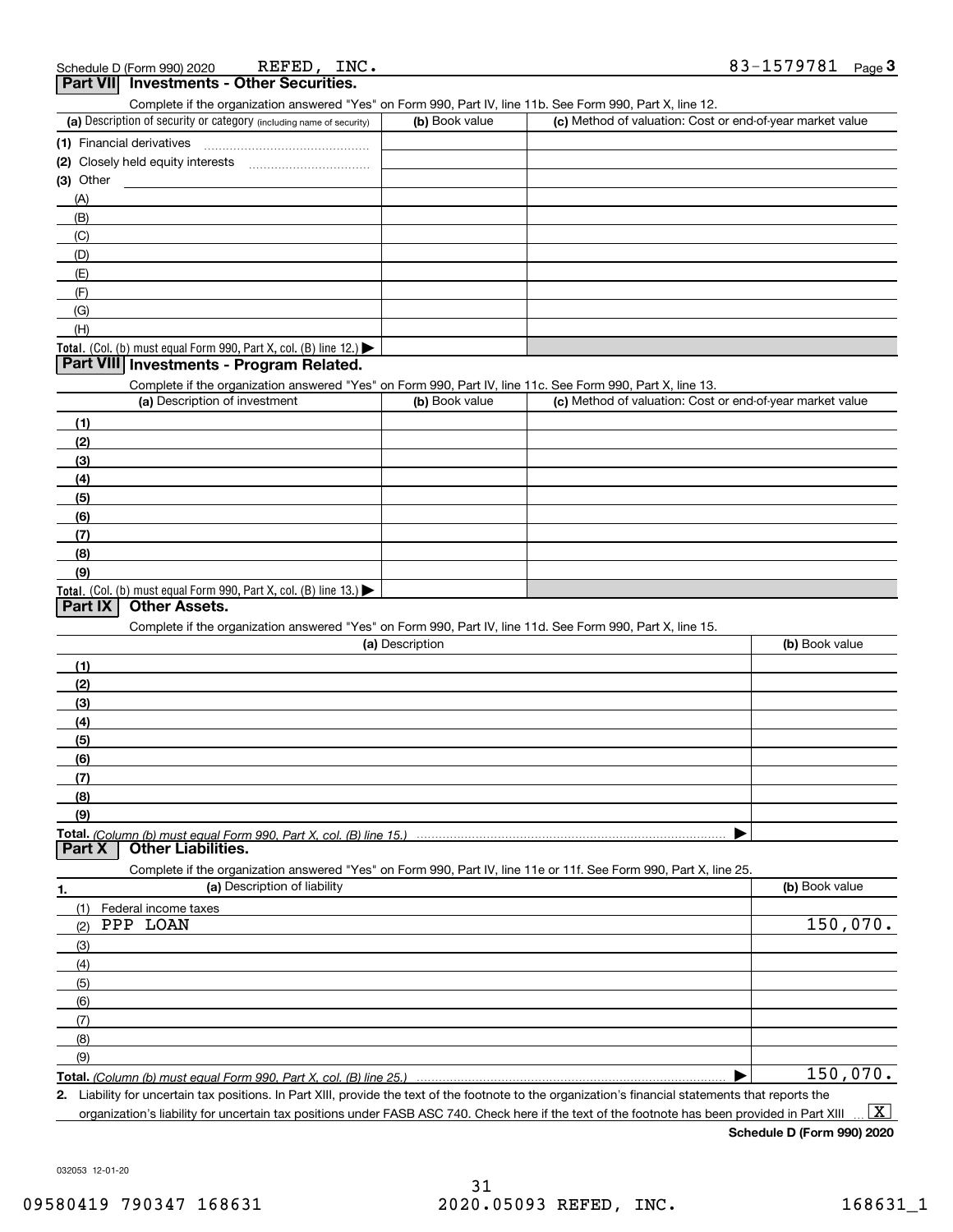|    | REFED, INC.<br>Schedule D (Form 990) 2020                                                                                                                                                                                           |                |         |                | 83-1579781 Page 4 |
|----|-------------------------------------------------------------------------------------------------------------------------------------------------------------------------------------------------------------------------------------|----------------|---------|----------------|-------------------|
|    | Reconciliation of Revenue per Audited Financial Statements With Revenue per Return.<br>Part XI                                                                                                                                      |                |         |                |                   |
|    | Complete if the organization answered "Yes" on Form 990, Part IV, line 12a.                                                                                                                                                         |                |         |                |                   |
| 1  | Total revenue, gains, and other support per audited financial statements                                                                                                                                                            |                |         | 1              | 8,577,595.        |
| 2  | Amounts included on line 1 but not on Form 990, Part VIII, line 12:                                                                                                                                                                 |                |         |                |                   |
| a  |                                                                                                                                                                                                                                     | 2a             |         |                |                   |
| b  |                                                                                                                                                                                                                                     | 2 <sub>b</sub> | 50,000. |                |                   |
| c  | Recoveries of prior year grants [11,111] [12,112] Recoveries of prior year grants                                                                                                                                                   | 2c             |         |                |                   |
| d  | Other (Describe in Part XIII.)                                                                                                                                                                                                      | 2d             |         |                |                   |
| е  | Add lines 2a through 2d <b>contained a contained a contained a contained a</b> contained a contained a contained a contained a contained a contained a contained a contained a contained a contained a contained a contained a cont |                |         | 2e             | 50,000.           |
| з  |                                                                                                                                                                                                                                     |                |         | 3              | 8,527,595.        |
|    | Amounts included on Form 990, Part VIII, line 12, but not on line 1:                                                                                                                                                                |                |         |                |                   |
| a  | Investment expenses not included on Form 990, Part VIII, line 7b                                                                                                                                                                    | 4a             |         |                |                   |
|    | <b>b</b> Other (Describe in Part XIII.)                                                                                                                                                                                             | 4b             |         |                |                   |
|    | Add lines 4a and 4b                                                                                                                                                                                                                 |                |         | 4c             |                   |
| 5  |                                                                                                                                                                                                                                     |                |         | 5              | 8,527,595.        |
|    | Part XII   Reconciliation of Expenses per Audited Financial Statements With Expenses per Return.                                                                                                                                    |                |         |                |                   |
|    | Complete if the organization answered "Yes" on Form 990, Part IV, line 12a.                                                                                                                                                         |                |         |                |                   |
| 1. |                                                                                                                                                                                                                                     |                |         | $\blacksquare$ | 6,878,707.        |
| 2  | Amounts included on line 1 but not on Form 990, Part IX, line 25:                                                                                                                                                                   |                |         |                |                   |
| a  |                                                                                                                                                                                                                                     | 2a             | 50,000. |                |                   |
| b  |                                                                                                                                                                                                                                     | 2 <sub>b</sub> |         |                |                   |
|    |                                                                                                                                                                                                                                     | 2c             |         |                |                   |
|    |                                                                                                                                                                                                                                     | 2d             |         |                |                   |
| e  | Add lines 2a through 2d <b>contained a contained a contained a contained a</b> contained a contained a contained a contained a contained a contained a contained a contained a contained a contained a contained a contained a cont |                |         | 2e             | 50,000.           |
| 3  |                                                                                                                                                                                                                                     |                |         | 3              | 6,828,707.        |
| 4  | Amounts included on Form 990, Part IX, line 25, but not on line 1:                                                                                                                                                                  |                |         |                |                   |
| a  | Investment expenses not included on Form 990, Part VIII, line 7b [11, 111, 111, 111]                                                                                                                                                | 4a             |         |                |                   |
| b  | Other (Describe in Part XIII.) <b>Construction Contract Construction</b> Chemistry Chemistry Chemistry Chemistry Chemistry                                                                                                          | 4b             |         |                |                   |
|    | Add lines 4a and 4b                                                                                                                                                                                                                 |                |         | 4c             |                   |
|    |                                                                                                                                                                                                                                     |                |         | 5              | 6,828,707.        |
|    | Part XIII Supplemental Information.                                                                                                                                                                                                 |                |         |                |                   |

Provide the descriptions required for Part II, lines 3, 5, and 9; Part III, lines 1a and 4; Part IV, lines 1b and 2b; Part V, line 4; Part X, line 2; Part XI, lines 2d and 4b; and Part XII, lines 2d and 4b. Also complete this part to provide any additional information.

#### PART X, LINE 2:

| THE                                           | ORGANIZATION IS ORGANIZED AS A DELAWARE NONPROFIT<br>CORPORATION | AND<br>HAS                 |
|-----------------------------------------------|------------------------------------------------------------------|----------------------------|
| THE<br>BEEN RECOGNIZED<br>BY                  | (''TRS")<br>INTERNAL<br>REVENUE SERVICVE                         | AS EXEMPT FROM             |
| FEDERAL<br>INCOME<br>TAXES                    | UNDER INTERNAL REVENUE CODE<br>('"IRC")<br>SECTION               | $501(A)$ AS                |
| ORGANIZATIONS DESCRIBED                       | IN IRC SECTION 501<br>$(C)(3)$ , QUALIFY FOR THE                 |                            |
| CHARITABLE                                    | CONTRIBUTION DEDUCTION UNDER IRC SECTIONS $170(B)(1)(A)(VI)$     | AND                        |
| DETERMINED<br>(VII),<br>AND HAVE<br>BEEN      | BE<br>NOT<br>TO.<br>PRIVATE<br>FOUNDATIONS                       | UNDER IRC                  |
| SECTIONS $509(A)(1)$<br>AND                   | $(3)$ , RESPECTIVELY.<br>THE ORGANIZATION<br>ΙS                  | ANNUALLY                   |
| TO FILE A RETURN OF<br>REOUIRED               | ORGANIZATION EXEMPT FROM<br>INCOME                               | TAX<br>( FORM              |
| 990)<br>IN ADDITION,<br>WITH<br>IRS.          | ORGANIZATION IS SUBJECT<br>THE<br>TO.                            | <b>INCOME</b><br>TAX<br>ON |
| <b>INCOME</b><br>THAT<br>ΙS<br>DERIVED<br>NET | FROM<br>BUSINESS ACTIVITIES<br>THAT<br>ARE                       | UNRELATED<br>TО            |
| THEIR EXEMPT PURPOSES.                        | THE ORGANIZATION HAS<br>DETERMINED<br>THAT<br>IT                 | ΙS<br>NOT                  |
| 032054 12-01-20                               | 32                                                               | Schedule D (Form 990) 2020 |
| 09580419 790347 168631                        | 2020.05093 REFED,<br>INC.                                        | 168631 1                   |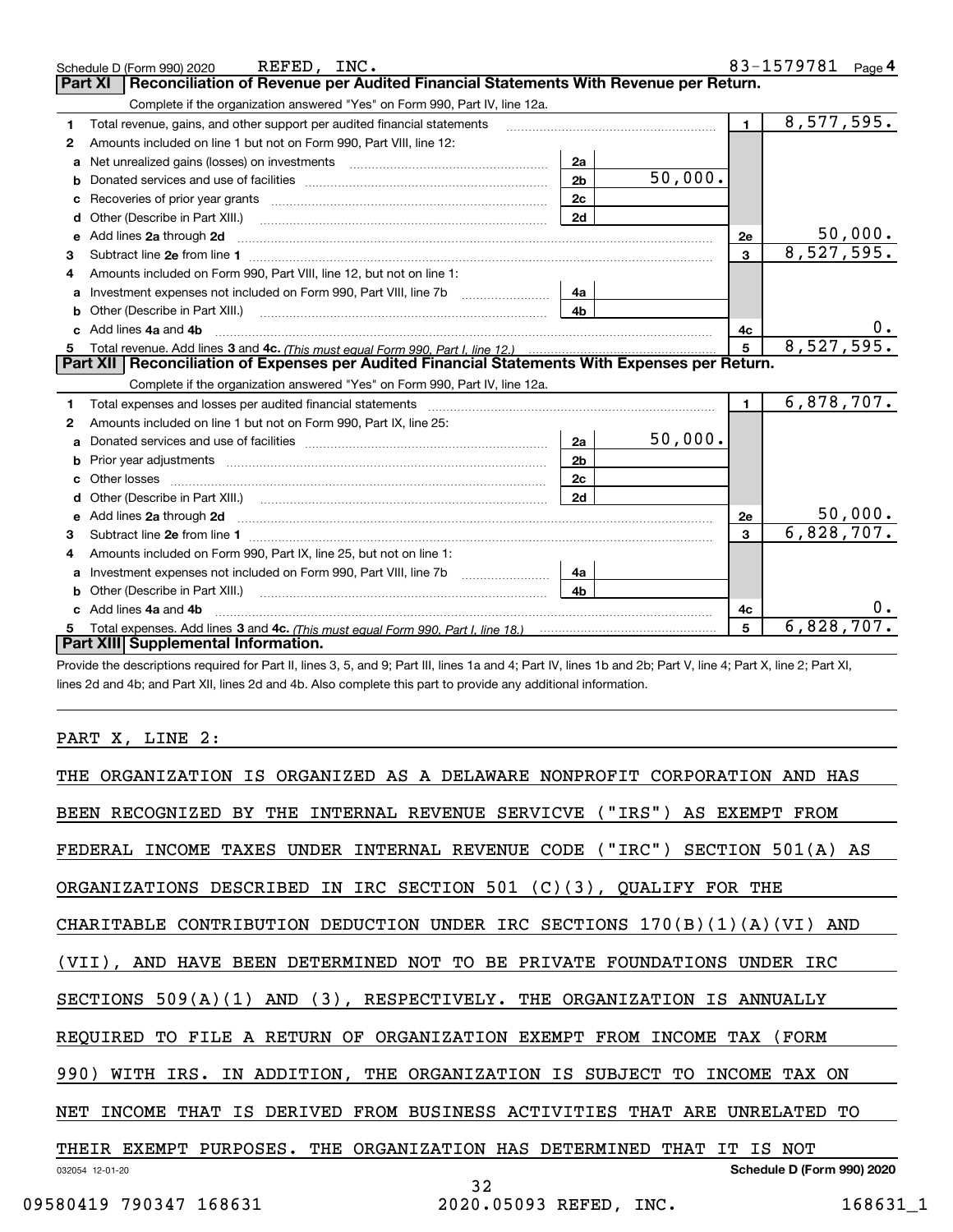*(continued)* **Part XIII Supplemental Information** 

#### SUBJECT TO UNRELATED BUSINESS INCOME TAX AND HAS NOT FILED AN EXEMPT

ORGANIZATION BUSINESS INCOME TAX RETURN (FORM 990-T) WITH THE IRS.

**Schedule D (Form 990) 2020**

032055 12-01-20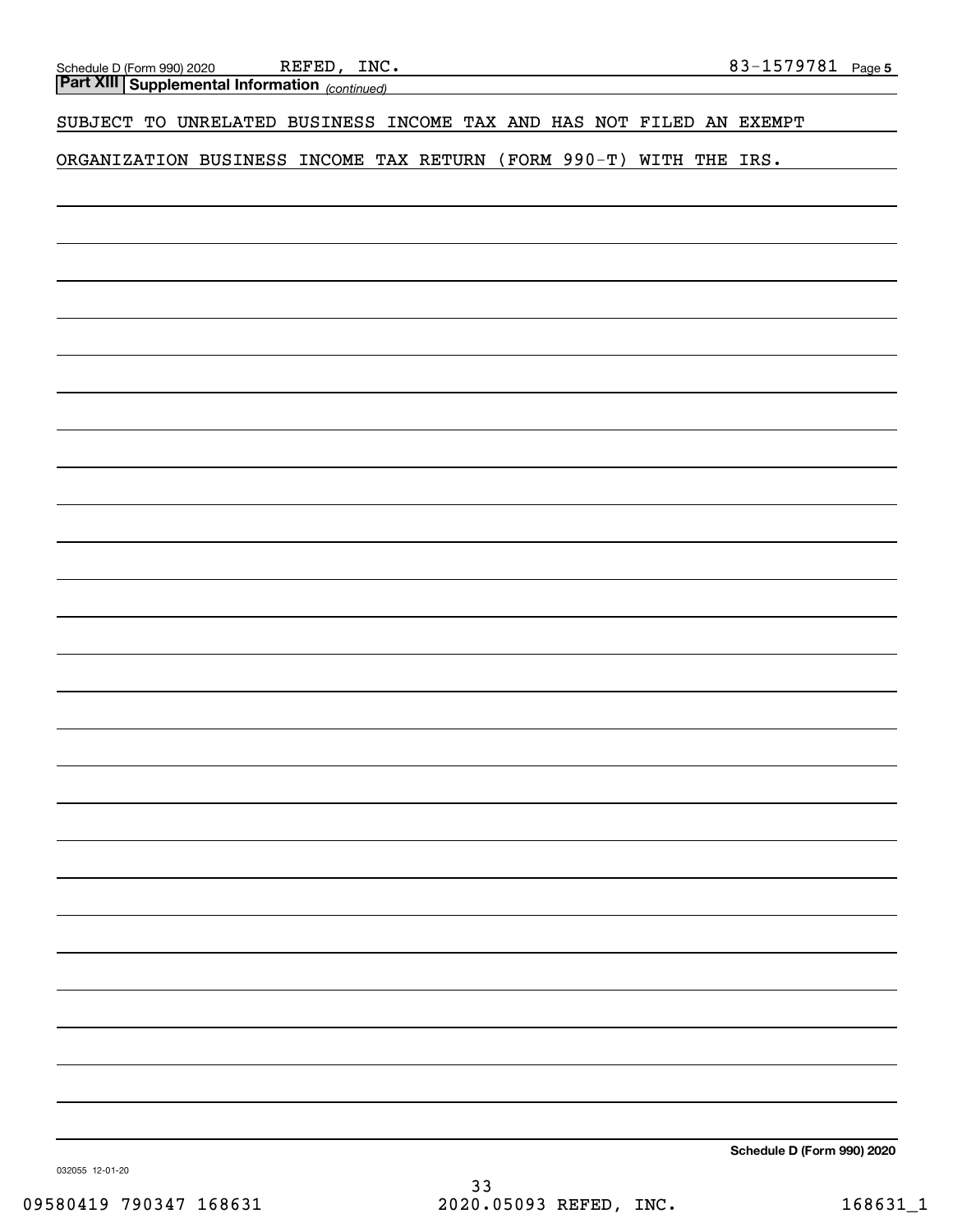| <b>SCHEDULE I</b>                                                                                                                                                                                                                                                         |            | <b>Grants and Other Assistance to Organizations,</b>                                                                                  |                                                       |                                         |                                                                |                                          | OMB No. 1545-0047                                                                       |
|---------------------------------------------------------------------------------------------------------------------------------------------------------------------------------------------------------------------------------------------------------------------------|------------|---------------------------------------------------------------------------------------------------------------------------------------|-------------------------------------------------------|-----------------------------------------|----------------------------------------------------------------|------------------------------------------|-----------------------------------------------------------------------------------------|
| (Form 990)                                                                                                                                                                                                                                                                |            | Governments, and Individuals in the United States<br>Complete if the organization answered "Yes" on Form 990, Part IV, line 21 or 22. |                                                       |                                         |                                                                |                                          |                                                                                         |
| Department of the Treasury                                                                                                                                                                                                                                                |            |                                                                                                                                       | Attach to Form 990.                                   |                                         |                                                                |                                          | <b>Open to Public</b>                                                                   |
| Internal Revenue Service                                                                                                                                                                                                                                                  |            |                                                                                                                                       | Go to www.irs.gov/Form990 for the latest information. |                                         |                                                                |                                          | Inspection                                                                              |
| Name of the organization<br>REFED, INC.                                                                                                                                                                                                                                   |            |                                                                                                                                       |                                                       |                                         |                                                                |                                          | <b>Employer identification number</b><br>83-1579781                                     |
| <b>General Information on Grants and Assistance</b><br>Part I                                                                                                                                                                                                             |            |                                                                                                                                       |                                                       |                                         |                                                                |                                          |                                                                                         |
| Does the organization maintain records to substantiate the amount of the grants or assistance, the grantees' eligibility for the grants or assistance, and the selection<br>1.                                                                                            |            |                                                                                                                                       |                                                       |                                         |                                                                |                                          | $\boxed{\text{X}}$ Yes<br>  No                                                          |
| Describe in Part IV the organization's procedures for monitoring the use of grant funds in the United States.<br>$\mathbf{2}$<br>Part II                                                                                                                                  |            |                                                                                                                                       |                                                       |                                         |                                                                |                                          |                                                                                         |
| Grants and Other Assistance to Domestic Organizations and Domestic Governments. Complete if the organization answered "Yes" on Form 990, Part IV, line 21, for any<br>recipient that received more than \$5,000. Part II can be duplicated if additional space is needed. |            |                                                                                                                                       |                                                       |                                         |                                                                |                                          |                                                                                         |
| 1 (a) Name and address of organization<br>or government                                                                                                                                                                                                                   | (b) EIN    | (c) IRC section<br>(if applicable)                                                                                                    | (d) Amount of<br>cash grant                           | (e) Amount of<br>non-cash<br>assistance | (f) Method of<br>valuation (book,<br>FMV, appraisal,<br>other) | (g) Description of<br>noncash assistance | (h) Purpose of grant<br>or assistance                                                   |
| 412 FOOD RESCUE, INC.<br>6140 STATION STREET<br>PITTSBURGH, PA 15206                                                                                                                                                                                                      | 47-3476140 | 501(C)(3)                                                                                                                             | 100,000,                                              | $\mathbf{0}$                            |                                                                |                                          | FOOD RESCUE HERO<br>TECHNOLOGY - NATIONAL APP<br>& HOME DELIVERY                        |
| ALOHA HARVEST<br>3599 WAIALAE AVENUE, SUITE 23<br>HONOLULU, HI 96816                                                                                                                                                                                                      | 99-0344209 | 501(C)(3)                                                                                                                             | 100,000                                               | 0.                                      |                                                                |                                          | SOURCING LOCAL FOOD TO<br>PREVENT FOOD WASTE                                            |
| BITWISE INDUSTRIES<br>700 VAN NESS AVE<br>FRESNO, CA 93721                                                                                                                                                                                                                | 47-1635652 |                                                                                                                                       | 50,000                                                | 0                                       |                                                                |                                          | TAKE CARE APP                                                                           |
| BLUECART INC.<br>1250 BORREGAS AVENUE<br>SUNNYVALE CA 94089                                                                                                                                                                                                               | 47-2265505 |                                                                                                                                       | 100,000                                               | $\mathbf{0}$                            |                                                                |                                          | <b>ADDRESSING FOOD WASTE AND</b><br>FOOD INSECURITY DURING<br>COVID-19                  |
| <b>BOSTON AREA GLEANERS</b><br>240 BEAVER STREET<br>WALTHAM, MA 02452                                                                                                                                                                                                     | 30-0434755 | 501(C)(3)                                                                                                                             | 100,000                                               | $\mathbf{0}$                            |                                                                |                                          | EXPANSION OF THE FARM<br>RESCUE MODEL TO INCLUDE<br>WHOLESALERS AND<br>DISTRIBUTORS AND |
| <b>BOULDER FOOD RESCUE</b><br>PO BOX 284<br>BOULDER, CO 80306                                                                                                                                                                                                             | 45-3006089 | 501(C)(3)                                                                                                                             | 100,000                                               | $\mathbf{0}$ .                          |                                                                |                                          | FOOD RESCUE ALLIANCE<br>NATIONWIDE                                                      |
| Enter total number of section 501(c)(3) and government organizations listed in the line 1 table<br>2                                                                                                                                                                      |            |                                                                                                                                       |                                                       |                                         |                                                                |                                          | 27.                                                                                     |
| Enter total number of other organizations listed in the line 1 table<br>3                                                                                                                                                                                                 |            |                                                                                                                                       |                                                       |                                         |                                                                |                                          | 10.                                                                                     |
| LHA For Paperwork Reduction Act Notice, see the Instructions for Form 990.                                                                                                                                                                                                |            |                                                                                                                                       |                                                       |                                         |                                                                |                                          | Schedule I (Form 990) 2020                                                              |

SEE PART IV FOR COLUMN (H) DESCRIPTIONS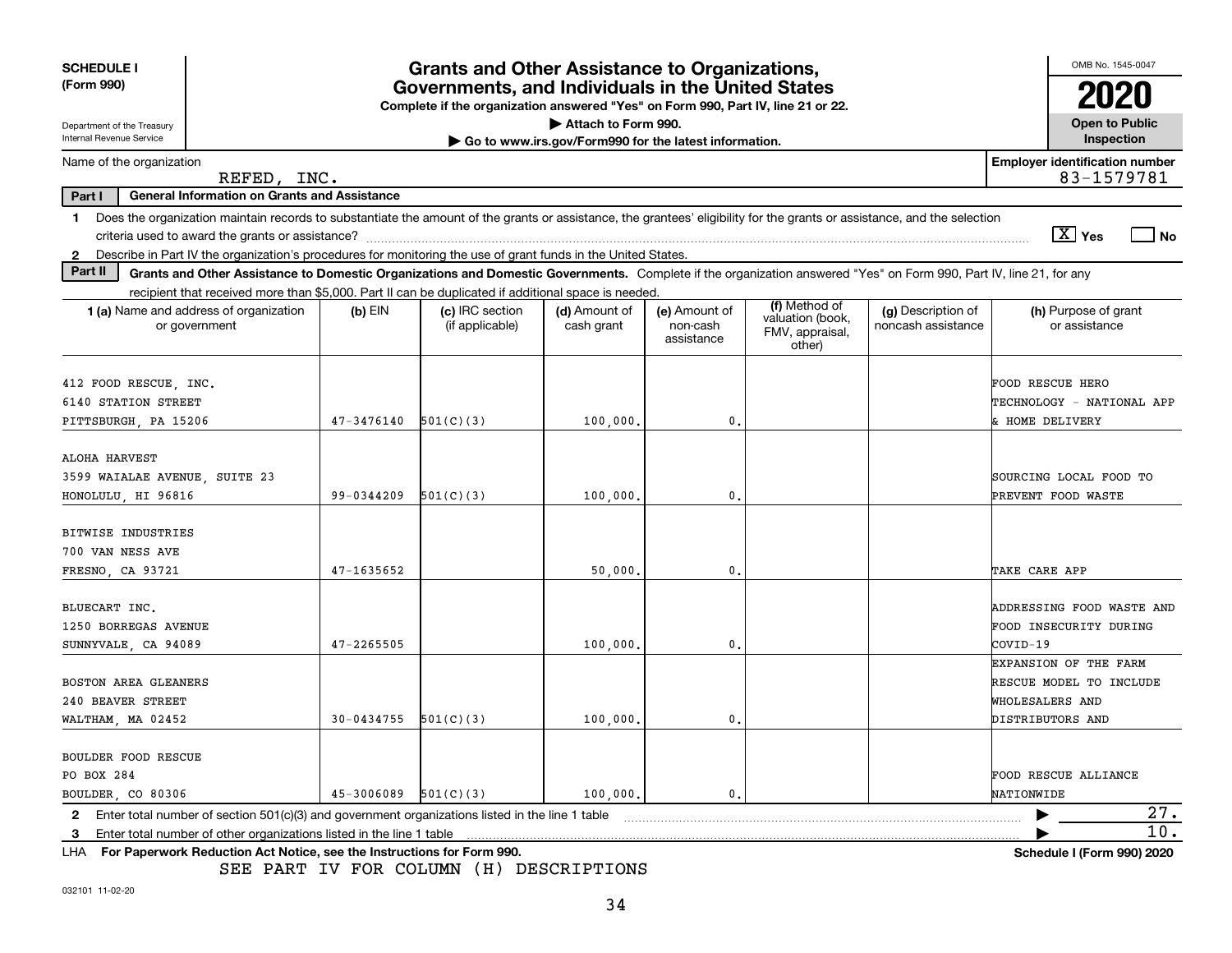| REFED<br>INC<br>I (Form 990)<br>Schedule<br>n bi | --<br>57070'<br>ـ - 0 / 7<br>- - - | Page |
|--------------------------------------------------|------------------------------------|------|
|--------------------------------------------------|------------------------------------|------|

REFED, INC. 83-1579781

| (a) Name and address of<br>organization or government                   | $(b)$ EIN                | (c) IRC section<br>if applicable | (d) Amount of<br>cash grant | (e) Amount of<br>non-cash<br>assistance | (f) Method of<br>valuation<br>(book, FMV,<br>appraisal, other) | (g) Description of<br>non-cash assistance | (h) Purpose of grant<br>or assistance                                     |
|-------------------------------------------------------------------------|--------------------------|----------------------------------|-----------------------------|-----------------------------------------|----------------------------------------------------------------|-------------------------------------------|---------------------------------------------------------------------------|
| <b>BRIGHTER BITES</b>                                                   |                          |                                  |                             |                                         |                                                                |                                           | SUPPLY CHAIN SUBSIDIES TO                                                 |
| 777 S. POST OAK LANE                                                    |                          |                                  |                             |                                         |                                                                |                                           | CONNECT ROW CROPS TO                                                      |
| HOUSTON, TX 77056                                                       | 47-4070026               | 501(C)(3)                        | 100,000.                    | 0.                                      |                                                                |                                           | NONPROFITS                                                                |
| CENTRAL PENNSYLVANIA FOOD BANK<br>3908 COREY ROAD                       |                          |                                  |                             |                                         |                                                                |                                           | RESCUING HEALTHY FOOD FOR<br>CENTRAL PENNSYLVANIANS IN                    |
| HARRISBURG, PA 17109                                                    | 23-2202250               | 501(C)(3)                        | 100,000                     | $\mathbf{0}$                            |                                                                |                                           | NEED                                                                      |
| CITY HARVEST, INC. DBA PLENTIFUL<br>6 E. 32ND STREET, FLOOR 5           |                          |                                  |                             |                                         |                                                                |                                           | PLENTIFUL PROJECT FOR<br>EXPANDING PLENTIFUL TO<br>SUPPORT INCREASED FOOD |
| NEW YORK, NY 10016                                                      | 13-3170676               | 501(C)(3)                        | 150,000.                    | $\mathbf{0}$ .                          |                                                                |                                           | ACCESS DURING COVID-19                                                    |
| DC CENTRAL KITCHEN, INC.<br>425 SECOND STREET                           |                          |                                  |                             |                                         |                                                                |                                           | PURCHASING LOCALLY<br>SOURCED FOOD AND<br><b>STRATEGICALLY</b>            |
| WASHINGTON, DC 20001                                                    | 52-1584936               | 501(C)(3)                        | 100,000                     | 0.                                      |                                                                |                                           | DISTRIBUTING TO DC                                                        |
| DREAMING OUT LOUD, INC.<br>80 M. ST. SE<br>WASHINGTON, DC 20003         | 26-1286043               | 501(C)(3)                        | 100,000                     | $\mathbf{0}$                            |                                                                |                                           | FEEDING DC'S WARDS 7 & 8<br>THROUGH COVID-19 AND<br><b>BEYOND</b>         |
| FARMDROP L3C                                                            |                          |                                  |                             |                                         |                                                                |                                           |                                                                           |
| 12 STATE AVE<br>PORTLAND, ME 04614                                      | 82-5125516               |                                  | 10,000                      | $\mathbf{0}$                            |                                                                |                                           | FARMDROP EXPANSION TO 5<br>NEW COMMUNITIES                                |
| FOOD CONNECT CO<br>10539 HUMBOLT STREET                                 |                          |                                  |                             |                                         |                                                                |                                           |                                                                           |
| LOS ALAMITOS, CA 90720                                                  | 81-3230981               | 501(C)(3)                        | 75,000                      | $\mathbf{0}$ .                          |                                                                |                                           | FARMLINK PROJECT                                                          |
| FOOD FINDERS, INC.<br>2407 GRAYS FERRY AVENUE<br>PHILADELPHIA, PA 19146 | 33-0412749               | 501(C)(3)                        | 150,000.                    | $\mathsf{o}\,$ .                        |                                                                |                                           | FOOD CONNECT - MEALS<br>INITIATIVE                                        |
| FOOD FORWARD, INC.<br>7412 FULTON AVE. #3<br>NORTH HOLLYWOOD, CA 91605  | $90-0678872$ $501(C)(3)$ |                                  | 100,000.                    | 0.                                      |                                                                |                                           | FOOD FORWARD'S EMERGENCY<br>CAPACITY BUILDING                             |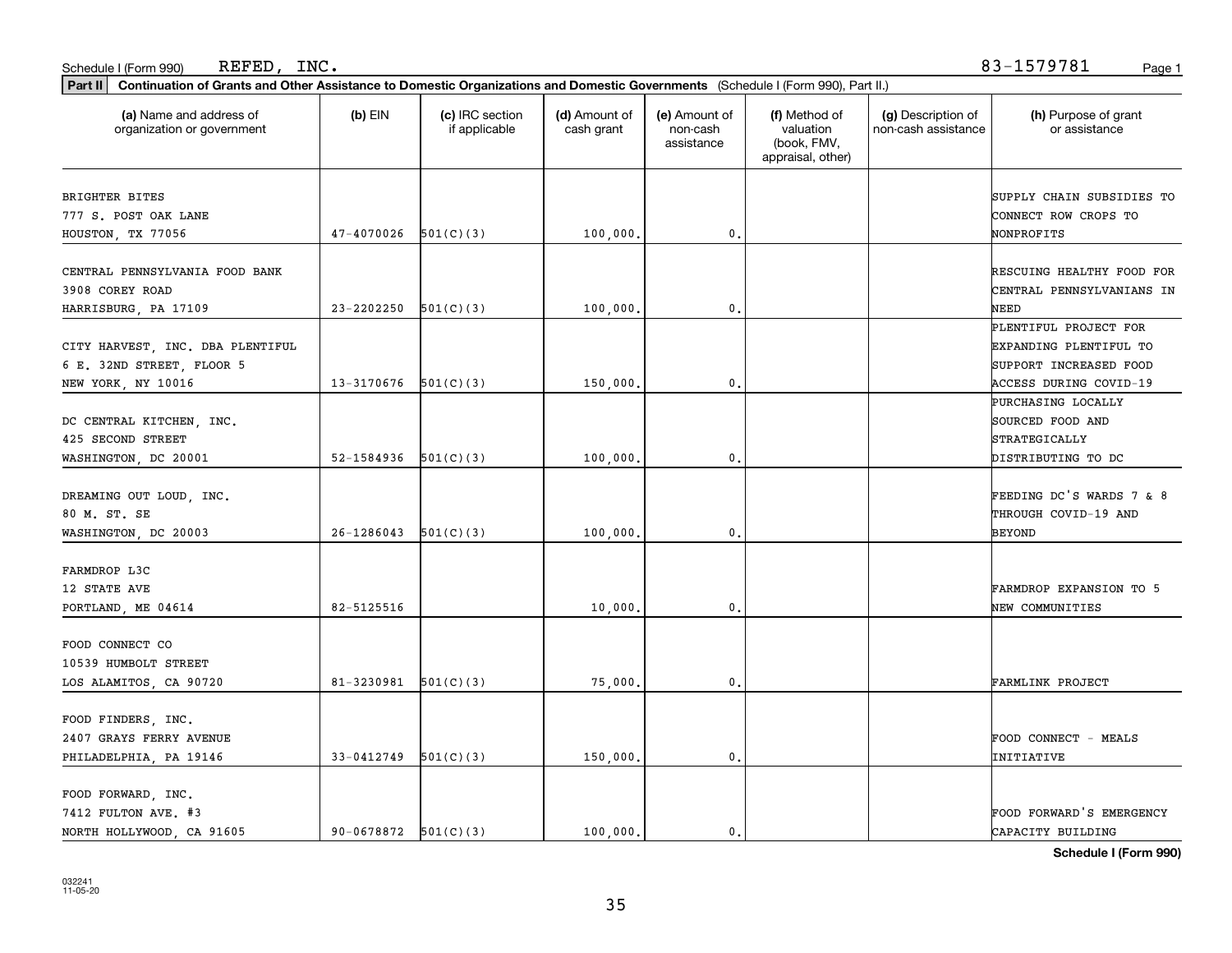#### Schedule I (Form 990) Page 1 REFED, INC. 83-1579781

| (a) Name and address of<br>organization or government  | $(b)$ EIN                | (c) IRC section<br>if applicable | (d) Amount of<br>cash grant | (e) Amount of<br>non-cash<br>assistance | (f) Method of<br>valuation<br>(book, FMV, | (g) Description of<br>non-cash assistance | (h) Purpose of grant<br>or assistance |
|--------------------------------------------------------|--------------------------|----------------------------------|-----------------------------|-----------------------------------------|-------------------------------------------|-------------------------------------------|---------------------------------------|
|                                                        |                          |                                  |                             |                                         | appraisal, other)                         |                                           |                                       |
| FOOD RESCUE US                                         |                          |                                  |                             |                                         |                                           |                                           |                                       |
| 165 WATER STREET #204                                  |                          |                                  |                             |                                         |                                           |                                           | FOOD RESCUE US COVID-19               |
| NORWALK, CT 06854                                      | 27-4486556               | 501(C)(3)                        | 100,000,                    | 0.                                      |                                           |                                           | EMERGENCY RESPONSE                    |
|                                                        |                          |                                  |                             |                                         |                                           |                                           | TEN MORE GLEANER                      |
| FORAGER1, INC.                                         |                          |                                  |                             |                                         |                                           |                                           | <b>DRGANIZATIONS TO ONBOARD</b>       |
| 75 MARKET STREET, SUITE 402                            |                          |                                  |                             |                                         |                                           |                                           | TO THE PLATFORM, VITAL                |
| PORTLAND, ME 04101                                     | 32-0589365               |                                  | 64,287.                     | 0.                                      |                                           |                                           | TECH FEATURE BUILD OUT TO             |
|                                                        |                          |                                  |                             |                                         |                                           |                                           | APPLYING TECHNOLOGY TO                |
| FULL HARVEST TECHNOLOGIES, INC.                        |                          |                                  |                             |                                         |                                           |                                           | ADDRESS COVID-RELATED                 |
| 560 SUTTER ST.                                         |                          |                                  |                             |                                         |                                           |                                           | FOOD WASTE AND FOOD                   |
| SAN FRANCISCO, CA 94102                                | 47-5268258               |                                  | 100,000                     | $\mathfrak{o}$ .                        |                                           |                                           | INSECURITY                            |
|                                                        |                          |                                  |                             |                                         |                                           |                                           | SURPLUS FOOD DIVERSION                |
| GOODR, INC                                             |                          |                                  |                             |                                         |                                           |                                           | EXPANSION FARMS, DCS,                 |
| 691 JOHN WESLEY DOBBS AVENUE NE, SU                    |                          |                                  |                             |                                         |                                           |                                           | AND OTHER LARGE                       |
| ATLANTA, GA 30312                                      | 82-1754044               |                                  | 100,000                     | 0.                                      |                                           |                                           | FACILITIES                            |
|                                                        |                          |                                  |                             |                                         |                                           |                                           |                                       |
| HARVEST AGAINST HUNGER                                 |                          |                                  |                             |                                         |                                           |                                           | SUPPORTING LOCAL FARMS                |
| 1201 FIRST AVENUE S, SUITE 327                         |                          |                                  |                             |                                         |                                           |                                           | AND EXPANDING FOOD BANK               |
| SEATTLE, WA 98134                                      | $91-1229941$ $501(C)(3)$ |                                  | 100,000                     | 0.                                      |                                           |                                           | CAPACITY PROGRAM                      |
|                                                        |                          |                                  |                             |                                         |                                           |                                           |                                       |
| L&M COMPANIES                                          |                          |                                  |                             |                                         |                                           |                                           |                                       |
| 2925 HUNTLEIGH DRIVE                                   |                          |                                  |                             |                                         |                                           |                                           | L&M FARM TO PEOPLE                    |
| RALEIGH, NC 27604                                      | 56-0811549               |                                  | 50,000                      | 0.                                      |                                           |                                           | PROGRAM TO SAVE CROPS                 |
|                                                        |                          |                                  |                             |                                         |                                           |                                           |                                       |
| LOVIN' SPOONFULS, INC.                                 |                          |                                  |                             |                                         |                                           |                                           |                                       |
| 1304 COMMONWEALTH AVENUE, SUITE E                      |                          |                                  |                             |                                         |                                           |                                           | LOVIN' SPOONFULS FOOD                 |
| BOSTON, MA 02134                                       | $27-1810597$ $501(C)(3)$ |                                  | 151,250                     | $\mathfrak{o}$ .                        |                                           |                                           | RESCUE OPERATIONS PROGRAM             |
|                                                        |                          |                                  |                             |                                         |                                           |                                           | FIGHTING HUNGER & FOOD                |
| MOVE FOR HUNGER, INC.<br>4 HENDRICKSON AVENUE, SUITE 4 |                          |                                  |                             |                                         |                                           |                                           | WASTE WITH TRANSPORTATION             |
|                                                        | $26-4826262$ $501(C)(3)$ |                                  |                             | $\mathfrak{o}$ .                        |                                           |                                           | DURING COVID-19                       |
| RED BANK, NJ 07701                                     |                          |                                  | 100,000.                    |                                         |                                           |                                           |                                       |
| NATURAL UPCYCLING                                      |                          |                                  |                             |                                         |                                           |                                           | REPURPOSING DUMPED WHOLE              |
| 1818 LINWOOD ROAD                                      |                          |                                  |                             |                                         |                                           |                                           | MILK INTO FOOD BANK                   |
| LINWOOD, NY 14486                                      | 46-4867221               |                                  | 50.000.                     | $\mathbf{0}$ .                          |                                           |                                           | DONATIONS                             |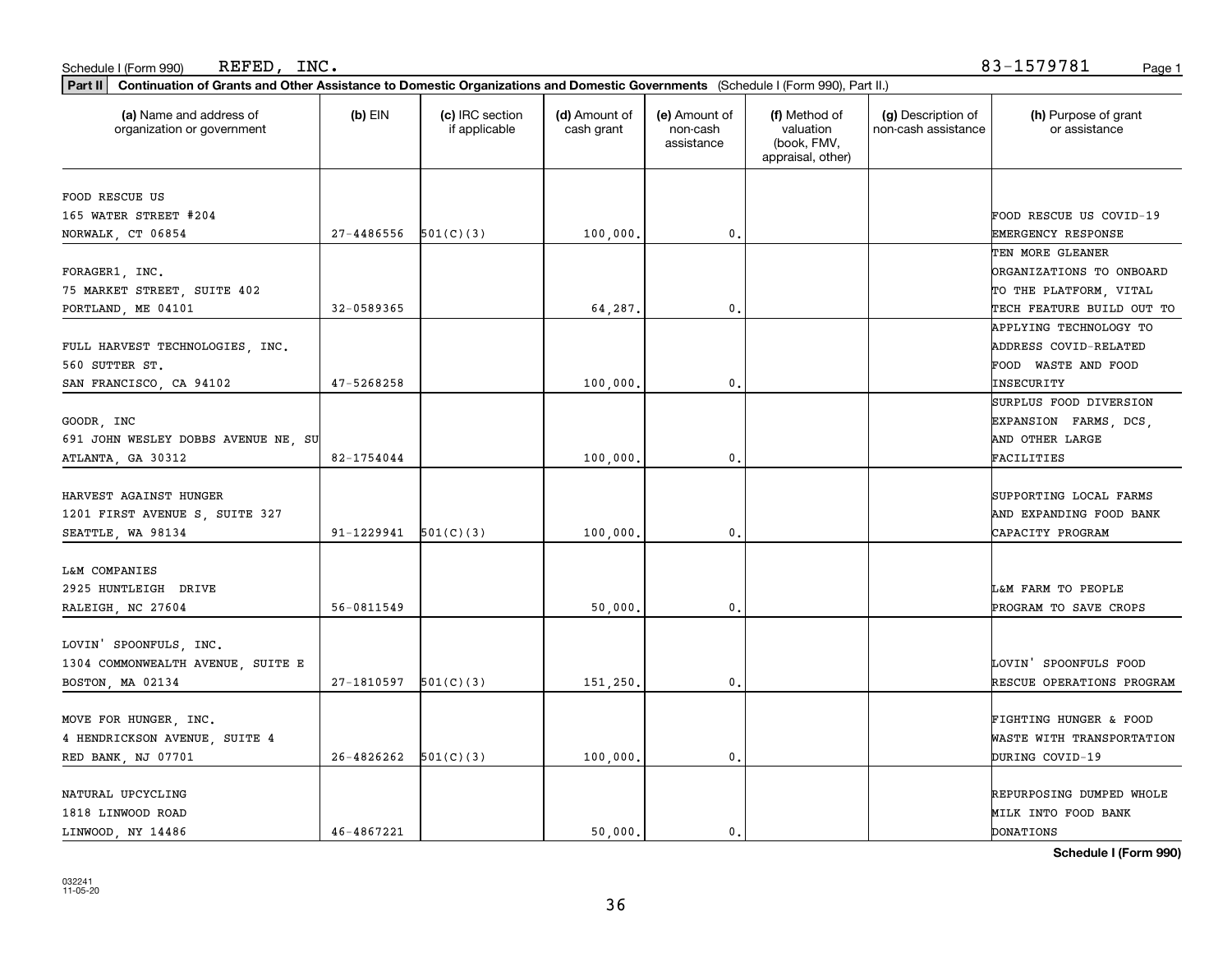#### Schedule I (Form 990) Page 1 REFED, INC. 83-1579781

| Part II   Continuation of Grants and Other Assistance to Domestic Organizations and Domestic Governments (Schedule I (Form 990), Part II.) |                          |                                  |                             |                                         |                                                                |                                           |                                       |
|--------------------------------------------------------------------------------------------------------------------------------------------|--------------------------|----------------------------------|-----------------------------|-----------------------------------------|----------------------------------------------------------------|-------------------------------------------|---------------------------------------|
| (a) Name and address of<br>organization or government                                                                                      | $(b)$ EIN                | (c) IRC section<br>if applicable | (d) Amount of<br>cash grant | (e) Amount of<br>non-cash<br>assistance | (f) Method of<br>valuation<br>(book, FMV,<br>appraisal, other) | (g) Description of<br>non-cash assistance | (h) Purpose of grant<br>or assistance |
|                                                                                                                                            |                          |                                  |                             |                                         |                                                                |                                           | FOOD RECOVERY AND MEAL                |
| OCEANSIDE UNIFIED SCHOOL DISTRICT                                                                                                          |                          |                                  |                             |                                         |                                                                |                                           | DISTRIBUTION TO FOOD                  |
| 2111 MISSION AVENUE OCEANSIDE                                                                                                              |                          |                                  |                             |                                         |                                                                |                                           | INSECURE OUSD STUDENTS                |
| CALIFORNIA, CA 92058                                                                                                                       | 94-6000385               |                                  | 50,000                      | $\mathbf{0}$                            |                                                                |                                           | AND FAMILIES                          |
| PARTNERSHIP FOR A HEALTHIER                                                                                                                |                          |                                  |                             |                                         |                                                                |                                           |                                       |
| AMERICA, INC. - 1203 19TH STREET                                                                                                           |                          |                                  |                             |                                         |                                                                |                                           | SUPPORT THE COVID-19                  |
| NW, SUITE 300 - WASHINGTON, DC                                                                                                             |                          |                                  |                             |                                         |                                                                |                                           | FRESH FOOD FUND DENVER                |
| 20036                                                                                                                                      | 27-1712188               | 501(C)(3)                        | 103,500                     | 0.                                      |                                                                |                                           | PILOT                                 |
|                                                                                                                                            |                          |                                  |                             |                                         |                                                                |                                           | REPLATE EXPANDS FOOD                  |
| REPLATE, INC.                                                                                                                              |                          |                                  |                             |                                         |                                                                |                                           | RESCUE LOGISTICS TO SERVE             |
| 315 4TH ST., SUITE 2                                                                                                                       |                          |                                  |                             |                                         |                                                                |                                           | GROCERS, FARMS, AND                   |
| OAKLAND, CA 94610                                                                                                                          | 81-1005691               | 501(C)(3)                        | 100,000                     | 0.                                      |                                                                |                                           | RESTAURANTS                           |
|                                                                                                                                            |                          |                                  |                             |                                         |                                                                |                                           | SUPPORT THE RECOVERY,                 |
| <b>SEASHARE</b>                                                                                                                            |                          |                                  |                             |                                         |                                                                |                                           | PROCESSING, AND                       |
| 600 ERICKSEN AVENUE NE, SUITE 310                                                                                                          |                          |                                  |                             |                                         |                                                                |                                           | DISTRIBUTION OF HEALTHY               |
| BAINBRIDGE ISLAND, WA 98110                                                                                                                | 91-1641242               | 501(C)(3)                        | 100,000                     | 0.                                      |                                                                |                                           | SEAFOOD TO FOOD BANKS                 |
|                                                                                                                                            |                          |                                  |                             |                                         |                                                                |                                           |                                       |
| SECOND HARVEST HEARTLAND                                                                                                                   |                          |                                  |                             |                                         |                                                                |                                           |                                       |
| 7001 WINNETKA AVENUE N                                                                                                                     |                          |                                  |                             |                                         |                                                                |                                           | MINNESOTA CENTRAL KITCHEN             |
| BROOKLYN PARK, MN 55428                                                                                                                    | 23-7417654               | 501(C)(3)                        | 150,000                     | 0.                                      |                                                                |                                           | PROGRAM                               |
|                                                                                                                                            |                          |                                  |                             |                                         |                                                                |                                           |                                       |
| SECOND SERVINGS OF HOUSTON                                                                                                                 |                          |                                  |                             |                                         |                                                                |                                           | FOOD RESCUE EXPANSION IN              |
| 4500 BISSONNET ST., SUITE 360                                                                                                              |                          |                                  |                             |                                         |                                                                |                                           | AMERICA'S 4TH LARGEST                 |
| HASBROUK HEIGHTS, NJ 07604                                                                                                                 | 47-1173622               | 501(C)(3)                        | 100,000                     | 0.                                      |                                                                |                                           | CITY                                  |
|                                                                                                                                            |                          |                                  |                             |                                         |                                                                |                                           | FARMPLUS FOR PEOPLE:                  |
| TABLE TO TABLE                                                                                                                             |                          |                                  |                             |                                         |                                                                |                                           | RESILIENCE INNOVATION                 |
| 611 ROUTE 46, WEST SUITE 240                                                                                                               |                          |                                  |                             |                                         |                                                                |                                           | THROUGH PARTNERSHIP                   |
| BELLAIRE, TX 77401                                                                                                                         | 22-3646125               | 501(C)(3)                        | 100,000                     | 0.                                      |                                                                |                                           | DURING AND BEYOND                     |
| THE PRESIDENT AND FELLOWS OF                                                                                                               |                          |                                  |                             |                                         |                                                                |                                           |                                       |
| HARVARD COLLEGE - 1607                                                                                                                     |                          |                                  |                             |                                         |                                                                |                                           | POLICY SOLUTIONS TO                   |
| MASSACHUSETTS AVENUE - CAMBRIDGE,                                                                                                          |                          |                                  |                             |                                         |                                                                |                                           | ADDRESS FOOD WASTE DURING             |
| MA 02138                                                                                                                                   | $04 - 2103580$           | 501(C)(3)                        | 94,987                      | 0.                                      |                                                                |                                           | COVID-19                              |
| THE WAVE FOUNDATION                                                                                                                        |                          |                                  |                             |                                         |                                                                |                                           |                                       |
| 2000 NE 67TH AVENUE                                                                                                                        |                          |                                  |                             |                                         |                                                                |                                           | THE WAVE NW FOOD BOX                  |
| PORTLAND, OR 97213                                                                                                                         | $84-3224211$ $501(C)(3)$ |                                  | 100,000.                    | 0.                                      |                                                                |                                           | PROJECT                               |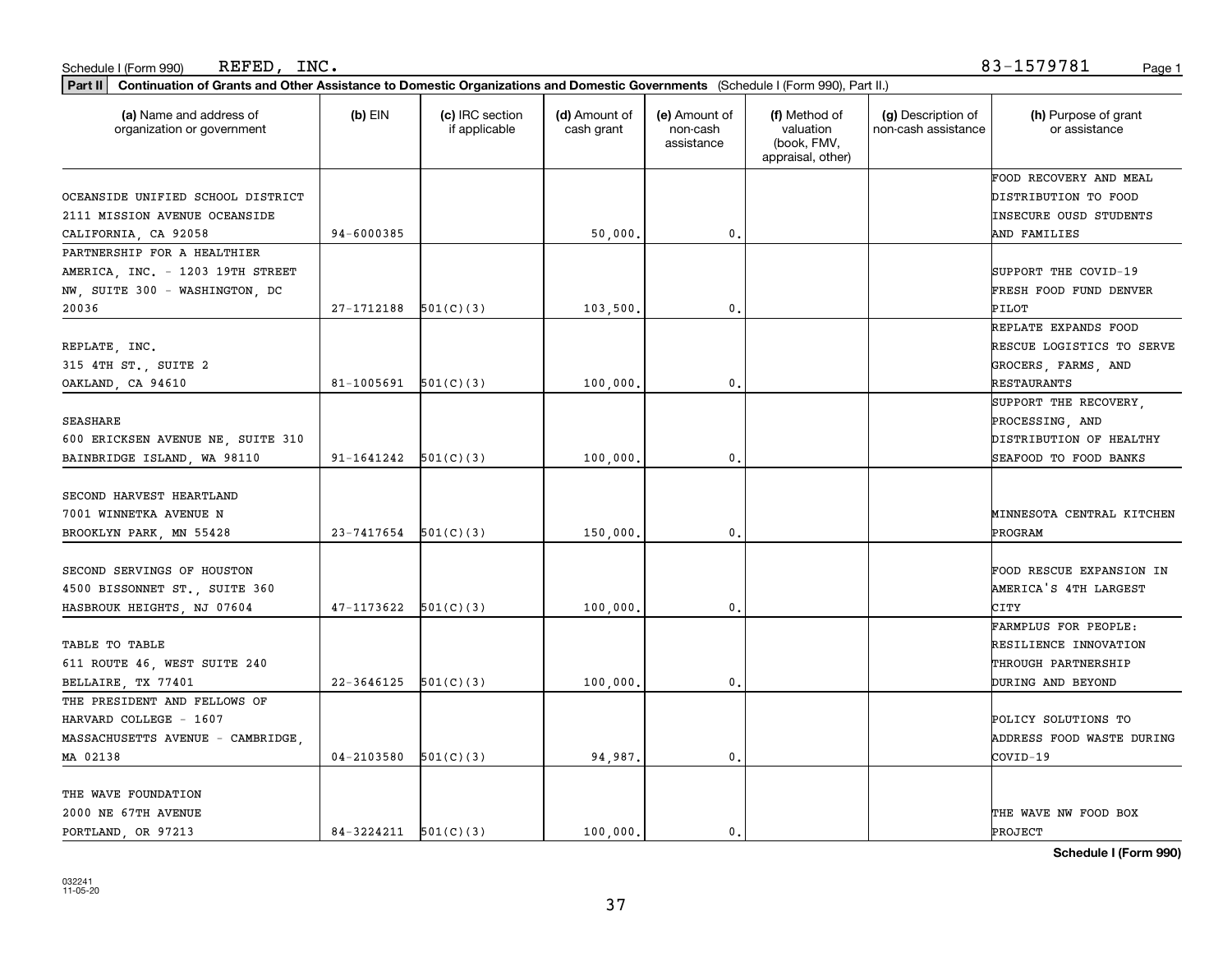| Schedule I (Form 990) | INC.<br>REFED, | $\begin{array}{c} \mathsf{R} \mathsf{R} \mathsf{R} \end{array}$<br>157978⊥<br>ັບມ | Page |
|-----------------------|----------------|-----------------------------------------------------------------------------------|------|
|-----------------------|----------------|-----------------------------------------------------------------------------------|------|

83-1579781

| Part II   Continuation of Grants and Other Assistance to Domestic Organizations and Domestic Governments (Schedule I (Form 990), Part II.) |                |                                  |                             |                                         |                                                                |                                           |                                       |
|--------------------------------------------------------------------------------------------------------------------------------------------|----------------|----------------------------------|-----------------------------|-----------------------------------------|----------------------------------------------------------------|-------------------------------------------|---------------------------------------|
| (a) Name and address of<br>organization or government                                                                                      | $(b)$ EIN      | (c) IRC section<br>if applicable | (d) Amount of<br>cash grant | (e) Amount of<br>non-cash<br>assistance | (f) Method of<br>valuation<br>(book, FMV,<br>appraisal, other) | (g) Description of<br>non-cash assistance | (h) Purpose of grant<br>or assistance |
|                                                                                                                                            |                |                                  |                             |                                         |                                                                |                                           | TRANSFORM FOOD WASTE INTO             |
| TREASURE8, LLC                                                                                                                             |                |                                  |                             |                                         |                                                                |                                           | NUTRIENT-RICH                         |
| 6257 GORDON VALLEY ROAD                                                                                                                    |                |                                  |                             |                                         |                                                                |                                           | POWDERS/PRODUCTS FOR                  |
| NAPA, CA 94558                                                                                                                             | 90-0611566     |                                  | 102,500.                    | $\mathfrak o$ .                         |                                                                |                                           | COVID-19 RESPONDERS                   |
| UNITED AGAINST POVERTY, INC.                                                                                                               |                |                                  |                             |                                         |                                                                |                                           | SUPPORT UP COVID-19                   |
| 2050 40TH AVE, SUITE 9, VERO BEACH                                                                                                         |                |                                  |                             |                                         |                                                                |                                           | RESPONSE AND RECOVERY -               |
| VERO BEACH, FL 32960                                                                                                                       | 11-3697936     | 501(C)(3)                        | 59,916.                     | 0.                                      |                                                                |                                           | MOBILE MARKETS                        |
|                                                                                                                                            |                |                                  |                             |                                         |                                                                |                                           |                                       |
| VERMONT FOODBANK, INC.                                                                                                                     |                |                                  |                             |                                         |                                                                |                                           |                                       |
| 33 PARKER ROAD                                                                                                                             |                |                                  |                             |                                         |                                                                |                                           | VERMONT FOODBANK COVID-19             |
| <b>BARRE, VT 05641</b>                                                                                                                     | $22 - 3021942$ | 501(C)(3)                        | 100,000.                    | $\mathbf{0}$ .                          |                                                                |                                           | HUNGER RELIEF WORK                    |
| WHITE PONY EXPRESS                                                                                                                         |                |                                  |                             |                                         |                                                                |                                           | SUPPORT THE COVID-19 FOOD             |
| 3380 VINCENT ROAD, SUITE 107                                                                                                               |                |                                  |                             |                                         |                                                                |                                           | RESCUE RAPID RESPONSE                 |
| PLEASANT HILL, CA 94523                                                                                                                    | 46-5220565     | 501(C)(3)                        | 100,000.                    | $\mathfrak o$ .                         |                                                                |                                           | PROGRAM                               |
|                                                                                                                                            |                |                                  |                             |                                         |                                                                |                                           |                                       |
|                                                                                                                                            |                |                                  |                             |                                         |                                                                |                                           |                                       |
|                                                                                                                                            |                |                                  |                             |                                         |                                                                |                                           |                                       |
|                                                                                                                                            |                |                                  |                             |                                         |                                                                |                                           |                                       |
|                                                                                                                                            |                |                                  |                             |                                         |                                                                |                                           |                                       |
|                                                                                                                                            |                |                                  |                             |                                         |                                                                |                                           |                                       |
|                                                                                                                                            |                |                                  |                             |                                         |                                                                |                                           |                                       |
|                                                                                                                                            |                |                                  |                             |                                         |                                                                |                                           |                                       |
|                                                                                                                                            |                |                                  |                             |                                         |                                                                |                                           |                                       |
|                                                                                                                                            |                |                                  |                             |                                         |                                                                |                                           |                                       |
|                                                                                                                                            |                |                                  |                             |                                         |                                                                |                                           |                                       |
|                                                                                                                                            |                |                                  |                             |                                         |                                                                |                                           |                                       |
|                                                                                                                                            |                |                                  |                             |                                         |                                                                |                                           |                                       |
|                                                                                                                                            |                |                                  |                             |                                         |                                                                |                                           |                                       |
|                                                                                                                                            |                |                                  |                             |                                         |                                                                |                                           |                                       |
|                                                                                                                                            |                |                                  |                             |                                         |                                                                |                                           |                                       |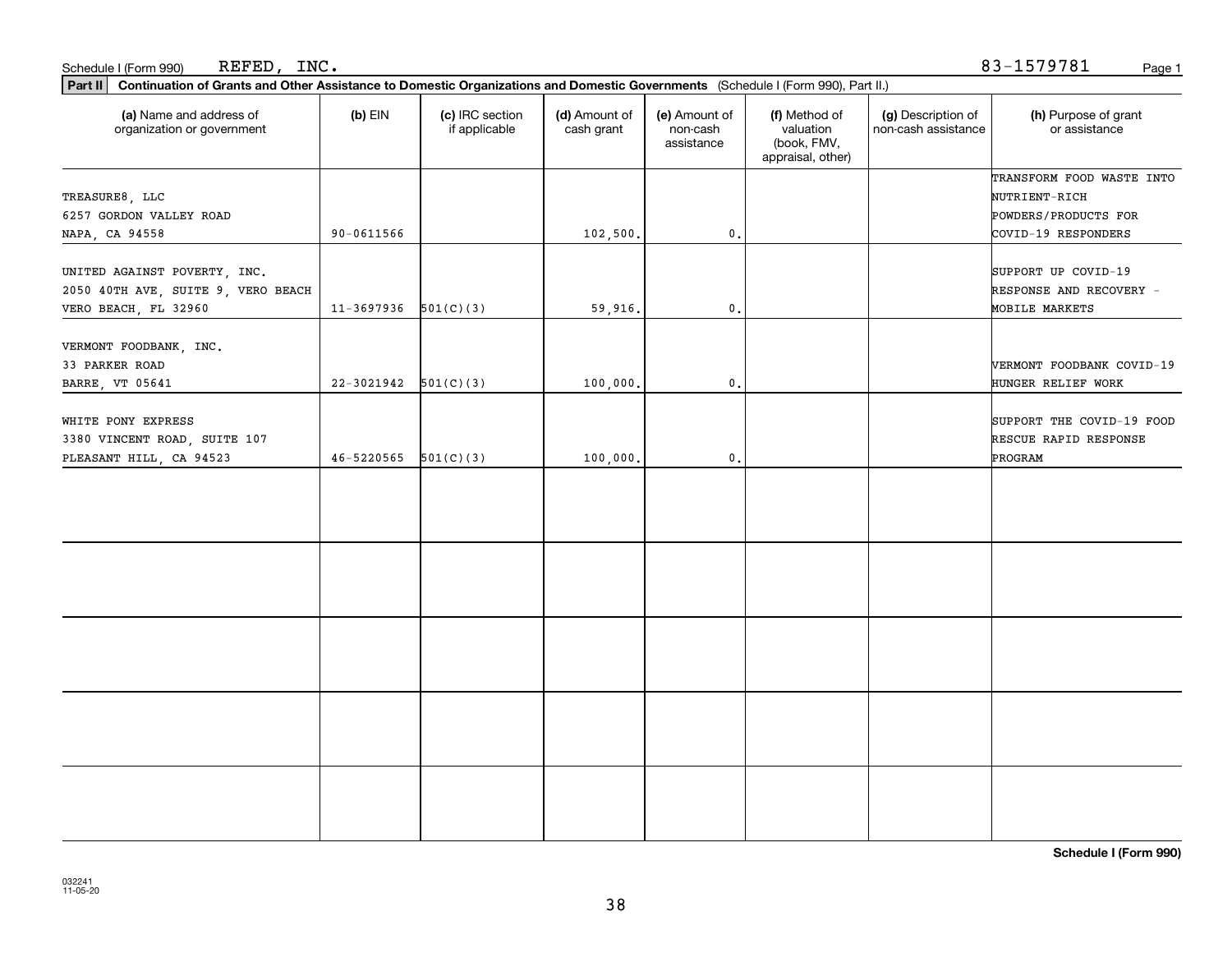|  | Schedule I (Form 990) 202 |  |  |  |
|--|---------------------------|--|--|--|
|--|---------------------------|--|--|--|

**Part III | Grants and Other Assistance to Domestic Individuals. Complete if the organization answered "Yes" on Form 990, Part IV, line 22.** Part III can be duplicated if additional space is needed.

| (a) Type of grant or assistance | (b) Number of<br>recipients | (c) Amount of<br>cash grant | (d) Amount of non-<br>cash assistance | (e) Method of valuation<br>(book, FMV, appraisal, other) | (f) Description of noncash assistance |
|---------------------------------|-----------------------------|-----------------------------|---------------------------------------|----------------------------------------------------------|---------------------------------------|
|                                 |                             |                             |                                       |                                                          |                                       |
|                                 |                             |                             |                                       |                                                          |                                       |
|                                 |                             |                             |                                       |                                                          |                                       |
|                                 |                             |                             |                                       |                                                          |                                       |
|                                 |                             |                             |                                       |                                                          |                                       |
|                                 |                             |                             |                                       |                                                          |                                       |
|                                 |                             |                             |                                       |                                                          |                                       |
|                                 |                             |                             |                                       |                                                          |                                       |
|                                 |                             |                             |                                       |                                                          |                                       |
|                                 |                             |                             |                                       |                                                          |                                       |

Part IV | Supplemental Information. Provide the information required in Part I, line 2; Part III, column (b); and any other additional information.

PART I, LINE 2:

#### REFED CONFIRMED THAT THE RECIPIENT ORGANIZATIONS SATISFIED ALL REQUIREMENTS

OF THE PROGRAM.

PART II, LINE 1, COLUMN (H):

NAME OF ORGANIZATION OR GOVERNMENT: BOSTON AREA GLEANERS

(H) PURPOSE OF GRANT OR ASSISTANCE: EXPANSION OF THE FARM RESCUE MODEL

#### TO INCLUDE WHOLESALERS AND DISTRIBUTORS AND INCREASED COLD STORAGE AND

#### REPACKING FACILITIES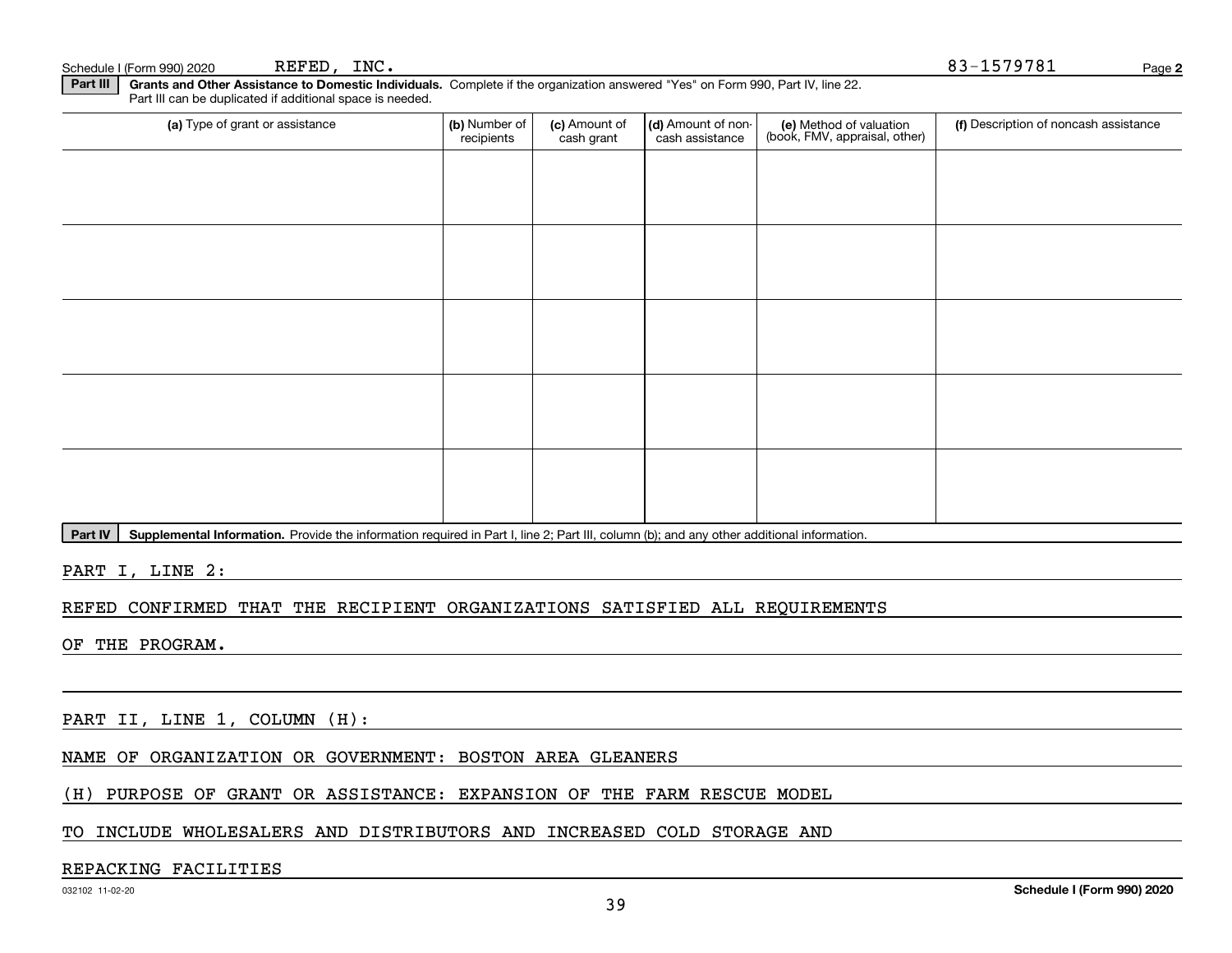NAME OF ORGANIZATION OR GOVERNMENT: DC CENTRAL KITCHEN, INC.

(H) PURPOSE OF GRANT OR ASSISTANCE: PURCHASING LOCALLY SOURCED FOOD AND

STRATEGICALLY DISTRIBUTING TO DC RESIDENTS IN NEED

NAME OF ORGANIZATION OR GOVERNMENT: FORAGER1, INC.

(H) PURPOSE OF GRANT OR ASSISTANCE: TEN MORE GLEANER ORGANIZATIONS TO

ONBOARD TO THE PLATFORM, VITAL TECH FEATURE BUILD OUT TO FURTHER ADAPT

EXISTING PLATFORM TO FUNCTIONALITY NEEDS OF THE RECOVERY SYSTEM, AND

THREE MONTHS OF A PROGRAM COORDINATOR TO FACILITATE PROGRAM EXPANSION

NAME OF ORGANIZATION OR GOVERNMENT: TABLE TO TABLE

(H) PURPOSE OF GRANT OR ASSISTANCE: FARMPLUS FOR PEOPLE: RESILIENCE

INNOVATION THROUGH PARTNERSHIP DURING AND BEYOND COVID-19,

**Schedule I (Form 990)**

032291 04-01-20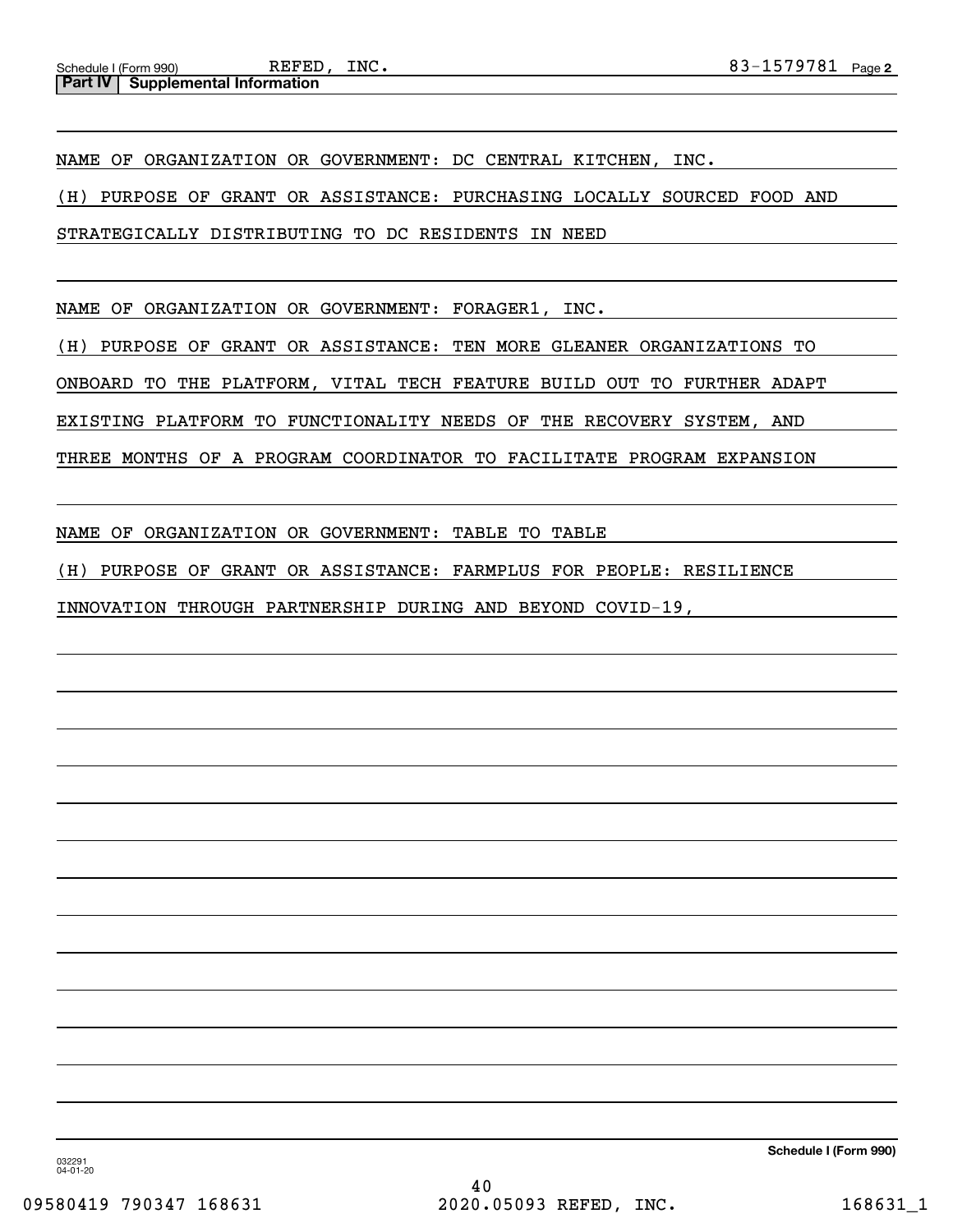|    | <b>Compensation Information</b><br><b>SCHEDULE J</b>                                                                             |                            | OMB No. 1545-0047                     |     |                              |  |  |
|----|----------------------------------------------------------------------------------------------------------------------------------|----------------------------|---------------------------------------|-----|------------------------------|--|--|
|    | (Form 990)<br>For certain Officers, Directors, Trustees, Key Employees, and Highest                                              |                            |                                       |     |                              |  |  |
|    | <b>Compensated Employees</b><br>Complete if the organization answered "Yes" on Form 990, Part IV, line 23.                       |                            |                                       |     |                              |  |  |
|    | Attach to Form 990.<br>Department of the Treasury                                                                                |                            |                                       |     |                              |  |  |
|    | Go to www.irs.gov/Form990 for instructions and the latest information.<br>Internal Revenue Service                               |                            | Inspection                            |     |                              |  |  |
|    | Name of the organization                                                                                                         |                            | <b>Employer identification number</b> |     |                              |  |  |
|    | REFED, INC.                                                                                                                      | 83-1579781                 |                                       |     |                              |  |  |
|    | <b>Questions Regarding Compensation</b><br>Part I                                                                                |                            |                                       |     |                              |  |  |
|    |                                                                                                                                  |                            |                                       | Yes | No                           |  |  |
|    | <b>1a</b> Check the appropriate box(es) if the organization provided any of the following to or for a person listed on Form 990, |                            |                                       |     |                              |  |  |
|    | Part VII, Section A, line 1a. Complete Part III to provide any relevant information regarding these items.                       |                            |                                       |     |                              |  |  |
|    | First-class or charter travel<br>Housing allowance or residence for personal use                                                 |                            |                                       |     |                              |  |  |
|    | Travel for companions<br>Payments for business use of personal residence                                                         |                            |                                       |     |                              |  |  |
|    | Tax indemnification and gross-up payments<br>Health or social club dues or initiation fees                                       |                            |                                       |     |                              |  |  |
|    | Discretionary spending account<br>Personal services (such as maid, chauffeur, chef)                                              |                            |                                       |     |                              |  |  |
|    |                                                                                                                                  |                            |                                       |     |                              |  |  |
|    | <b>b</b> If any of the boxes on line 1a are checked, did the organization follow a written policy regarding payment or           |                            |                                       |     |                              |  |  |
|    | reimbursement or provision of all of the expenses described above? If "No," complete Part III to explain                         |                            | 1b                                    |     |                              |  |  |
| 2  | Did the organization require substantiation prior to reimbursing or allowing expenses incurred by all directors,                 |                            |                                       |     |                              |  |  |
|    | trustees, and officers, including the CEO/Executive Director, regarding the items checked on line 1a?                            |                            | $\mathbf{2}$                          |     |                              |  |  |
|    |                                                                                                                                  |                            |                                       |     |                              |  |  |
| 3  | Indicate which, if any, of the following the organization used to establish the compensation of the organization's               |                            |                                       |     |                              |  |  |
|    | CEO/Executive Director. Check all that apply. Do not check any boxes for methods used by a related organization to               |                            |                                       |     |                              |  |  |
|    | establish compensation of the CEO/Executive Director, but explain in Part III.                                                   |                            |                                       |     |                              |  |  |
|    | Compensation committee<br>Written employment contract                                                                            |                            |                                       |     |                              |  |  |
|    | Compensation survey or study<br>Independent compensation consultant                                                              |                            |                                       |     |                              |  |  |
|    | $\overline{X}$ Approval by the board or compensation committee<br>$\lfloor X \rfloor$ Form 990 of other organizations            |                            |                                       |     |                              |  |  |
|    |                                                                                                                                  |                            |                                       |     |                              |  |  |
|    | During the year, did any person listed on Form 990, Part VII, Section A, line 1a, with respect to the filing                     |                            |                                       |     |                              |  |  |
|    | organization or a related organization:                                                                                          |                            |                                       |     |                              |  |  |
|    | Receive a severance payment or change-of-control payment?                                                                        |                            | 4a                                    | X   |                              |  |  |
|    | Participate in or receive payment from a supplemental nonqualified retirement plan?                                              |                            | 4b<br>4c                              |     | X<br>$\overline{\text{x}}$   |  |  |
| с  | Participate in or receive payment from an equity-based compensation arrangement?                                                 |                            |                                       |     |                              |  |  |
|    | If "Yes" to any of lines 4a-c, list the persons and provide the applicable amounts for each item in Part III.                    |                            |                                       |     |                              |  |  |
|    |                                                                                                                                  |                            |                                       |     |                              |  |  |
|    | Only section 501(c)(3), 501(c)(4), and 501(c)(29) organizations must complete lines 5-9.                                         |                            |                                       |     |                              |  |  |
|    | For persons listed on Form 990, Part VII, Section A, line 1a, did the organization pay or accrue any compensation                |                            |                                       |     |                              |  |  |
|    | contingent on the revenues of:                                                                                                   |                            |                                       |     |                              |  |  |
|    |                                                                                                                                  |                            | 5а                                    |     | х<br>$\overline{\mathbf{x}}$ |  |  |
|    |                                                                                                                                  |                            | 5b                                    |     |                              |  |  |
|    | If "Yes" on line 5a or 5b, describe in Part III.                                                                                 |                            |                                       |     |                              |  |  |
| 6. | For persons listed on Form 990, Part VII, Section A, line 1a, did the organization pay or accrue any compensation                |                            |                                       |     |                              |  |  |
|    | contingent on the net earnings of:                                                                                               |                            |                                       |     |                              |  |  |
|    |                                                                                                                                  |                            | 6a                                    |     | x                            |  |  |
|    |                                                                                                                                  |                            | 6b                                    |     | $\overline{\mathbf{x}}$      |  |  |
|    | If "Yes" on line 6a or 6b, describe in Part III.                                                                                 |                            |                                       |     |                              |  |  |
|    | 7 For persons listed on Form 990, Part VII, Section A, line 1a, did the organization provide any nonfixed payments               |                            |                                       |     |                              |  |  |
|    |                                                                                                                                  |                            | 7                                     |     | х                            |  |  |
| 8  | Were any amounts reported on Form 990, Part VII, paid or accrued pursuant to a contract that was subject to the                  |                            | 8                                     |     | X                            |  |  |
|    | initial contract exception described in Regulations section 53.4958-4(a)(3)? If "Yes," describe in Part III                      |                            |                                       |     |                              |  |  |
| 9  | If "Yes" on line 8, did the organization also follow the rebuttable presumption procedure described in                           |                            |                                       |     |                              |  |  |
|    | Regulations section 53.4958-6(c)?                                                                                                |                            | 9                                     |     |                              |  |  |
|    | LHA For Paperwork Reduction Act Notice, see the Instructions for Form 990.                                                       | Schedule J (Form 990) 2020 |                                       |     |                              |  |  |

032111 12-07-20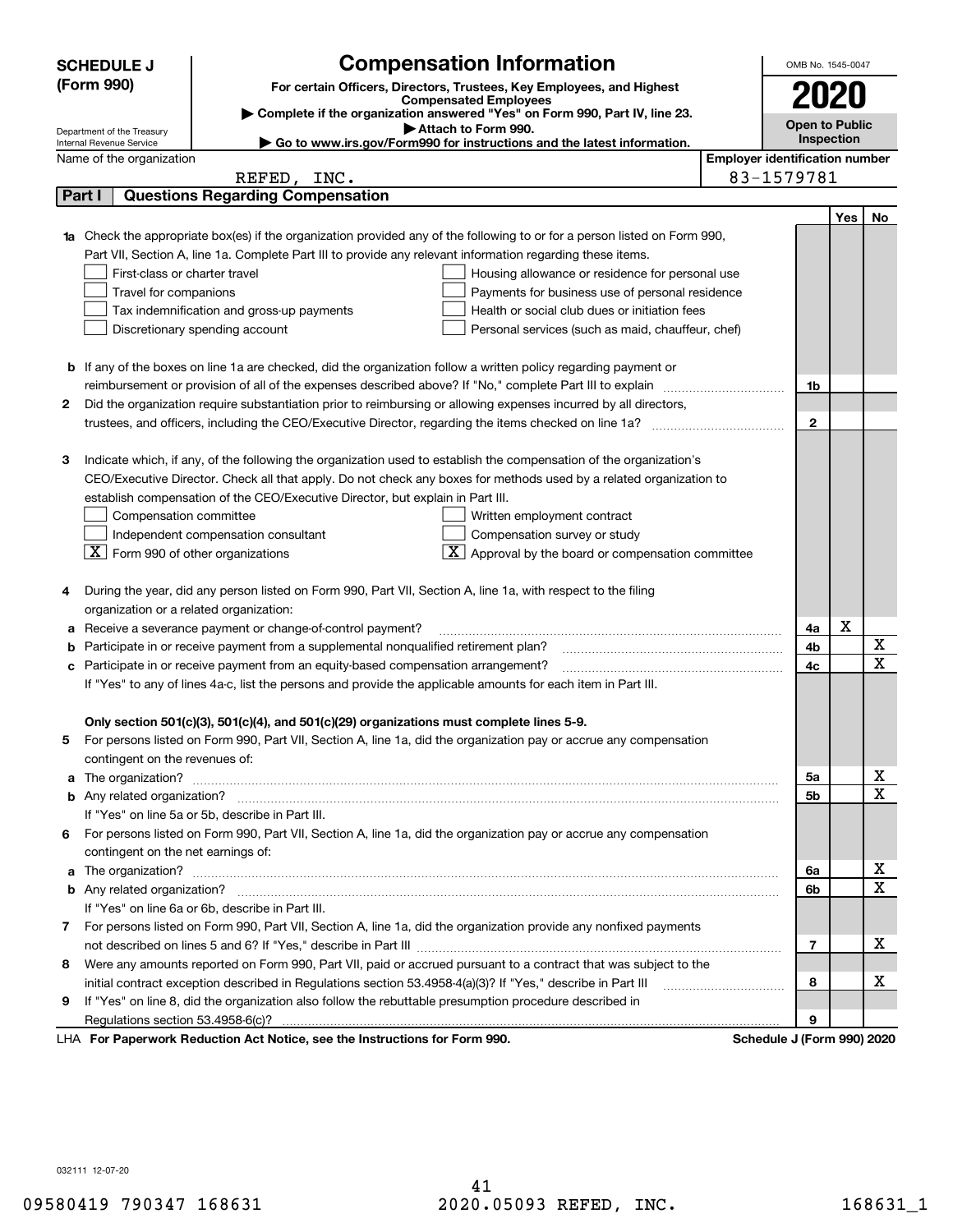#### 83-1579781

# **Part II Officers, Directors, Trustees, Key Employees, and Highest Compensated Employees.**  Schedule J (Form 990) 2020 Page Use duplicate copies if additional space is needed.

For each individual whose compensation must be reported on Schedule J, report compensation from the organization on row (i) and from related organizations, described in the instructions, on row (ii). Do not list any individuals that aren't listed on Form 990, Part VII.

**Note:**  The sum of columns (B)(i)-(iii) for each listed individual must equal the total amount of Form 990, Part VII, Section A, line 1a, applicable column (D) and (E) amounts for that individual.

| (A) Name and Title         |                | (B) Breakdown of W-2 and/or 1099-MISC compensation |                                           |                                           | (C) Retirement and<br>other deferred | (D) Nontaxable<br>benefits | (E) Total of columns<br>$(B)(i)-(D)$ | (F) Compensation<br>in column (B)         |
|----------------------------|----------------|----------------------------------------------------|-------------------------------------------|-------------------------------------------|--------------------------------------|----------------------------|--------------------------------------|-------------------------------------------|
|                            |                | (i) Base<br>compensation                           | (ii) Bonus &<br>incentive<br>compensation | (iii) Other<br>reportable<br>compensation | compensation                         |                            |                                      | reported as deferred<br>on prior Form 990 |
| DANA RIVERO<br>(1)         | (i)            | 225,402.                                           | $\overline{0}$ .                          | $\overline{0}$ .                          | 6,659.                               | 5,152.                     | 237, 213.                            | 0.                                        |
| EXECUTIVE DIRECTOR         | <u>(ii)</u>    | $\overline{0}$ .                                   | $\overline{0}$ .                          | $\overline{0}$ .                          | $\overline{0}$ .                     | 0.                         | $\overline{0}$ .                     | 0.                                        |
| CHRISTOPHER COCHRAN<br>(2) | (i)            | 48,364.                                            | $\overline{0}$ .                          | $\overline{0}$ .                          | $\overline{0}$ .                     | $\overline{0}$ .           | 48,364.                              | $\overline{\mathbf{0}}$ .                 |
| FORMER EXECUTIVE DIRECTOR  | <u>(ii)</u>    | $\overline{0}$ .                                   | $\overline{0}$ .                          | $\overline{0}$ .                          | $\overline{0}$ .                     | 0.                         | $\overline{0}$ .                     | 0.                                        |
|                            | (i)            |                                                    |                                           |                                           |                                      |                            |                                      |                                           |
|                            | (ii)           |                                                    |                                           |                                           |                                      |                            |                                      |                                           |
|                            | (i)            |                                                    |                                           |                                           |                                      |                            |                                      |                                           |
|                            | (ii)           |                                                    |                                           |                                           |                                      |                            |                                      |                                           |
|                            | $(\sf{i})$     |                                                    |                                           |                                           |                                      |                            |                                      |                                           |
|                            | (ii)           |                                                    |                                           |                                           |                                      |                            |                                      |                                           |
|                            | $(\sf{i})$     |                                                    |                                           |                                           |                                      |                            |                                      |                                           |
|                            | <u>(ii)</u>    |                                                    |                                           |                                           |                                      |                            |                                      |                                           |
|                            | (i)            |                                                    |                                           |                                           |                                      |                            |                                      |                                           |
|                            | (ii)           |                                                    |                                           |                                           |                                      |                            |                                      |                                           |
|                            | (i)            |                                                    |                                           |                                           |                                      |                            |                                      |                                           |
|                            | (ii)           |                                                    |                                           |                                           |                                      |                            |                                      |                                           |
|                            | (i)            |                                                    |                                           |                                           |                                      |                            |                                      |                                           |
|                            | (ii)           |                                                    |                                           |                                           |                                      |                            |                                      |                                           |
|                            | (i)            |                                                    |                                           |                                           |                                      |                            |                                      |                                           |
|                            | (ii)           |                                                    |                                           |                                           |                                      |                            |                                      |                                           |
|                            | (i)            |                                                    |                                           |                                           |                                      |                            |                                      |                                           |
|                            | (ii)           |                                                    |                                           |                                           |                                      |                            |                                      |                                           |
|                            | (i)            |                                                    |                                           |                                           |                                      |                            |                                      |                                           |
|                            | (ii)           |                                                    |                                           |                                           |                                      |                            |                                      |                                           |
|                            | (i)            |                                                    |                                           |                                           |                                      |                            |                                      |                                           |
|                            | (ii)           |                                                    |                                           |                                           |                                      |                            |                                      |                                           |
|                            | (i)            |                                                    |                                           |                                           |                                      |                            |                                      |                                           |
|                            | (ii)           |                                                    |                                           |                                           |                                      |                            |                                      |                                           |
|                            | (i)            |                                                    |                                           |                                           |                                      |                            |                                      |                                           |
|                            | (ii)           |                                                    |                                           |                                           |                                      |                            |                                      |                                           |
|                            | (i)            |                                                    |                                           |                                           |                                      |                            |                                      |                                           |
|                            | $\overline{}}$ |                                                    |                                           |                                           |                                      |                            |                                      |                                           |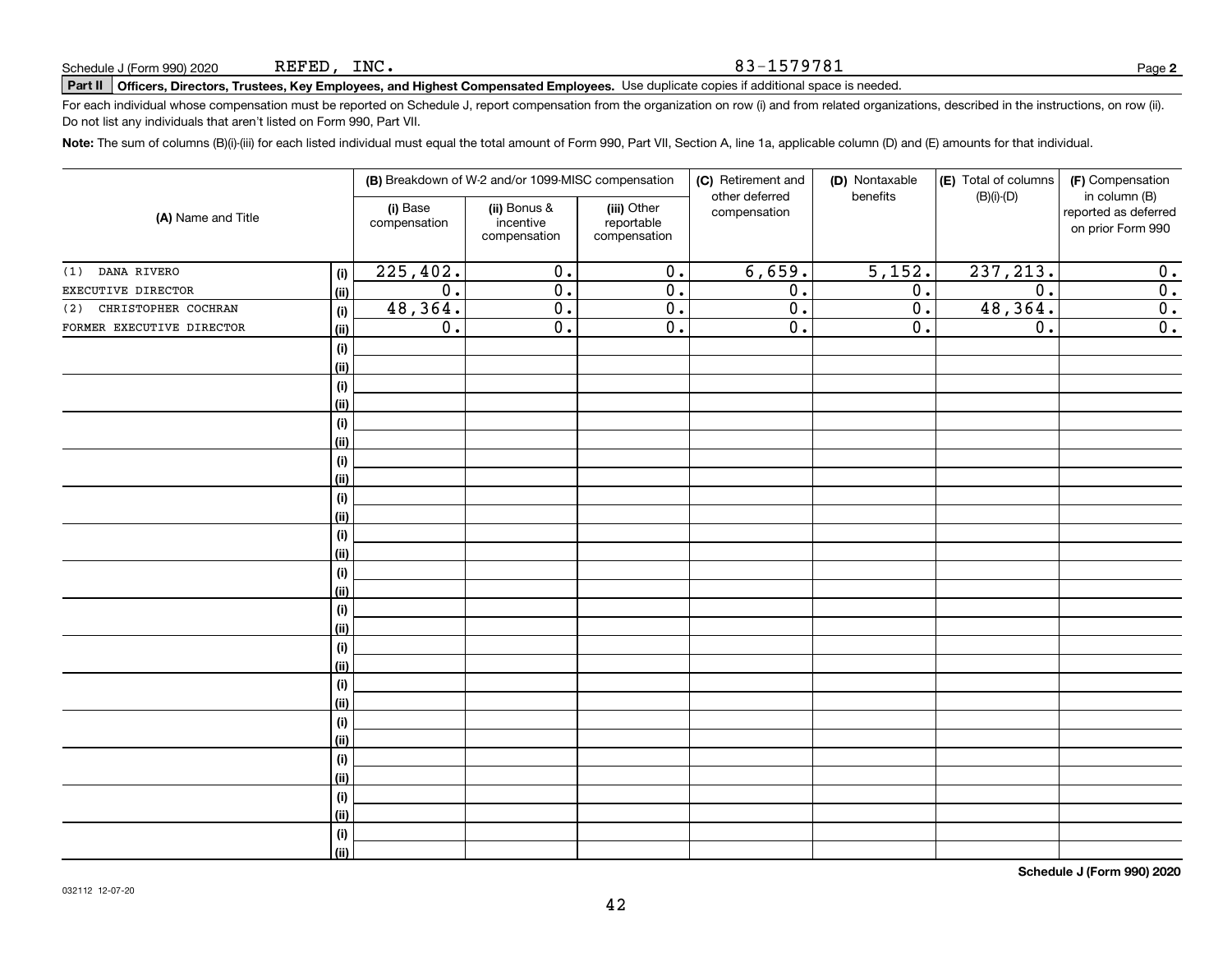#### **Part III Supplemental Information**

Schedule J (Form 990) 2020 REFED, INC.<br>Part III Supplemental Information<br>Provide the information, explanation, or descriptions required for Part I, lines 1a, 1b, 3, 4a, 4b, 4c, 5a, 5b, 6a, 6b, 7, and 8, and for Part II. Al

PART I, LINE 3:

THE BOARD APPROVES THE COMPENSATION OF ALL EXECUTIVE EMPLOYEES.

PART I, LINE 4A:

CHRISTOPHER COCHRAN RECEIVED A SEVERANCE PAYMENT OF \$48,364.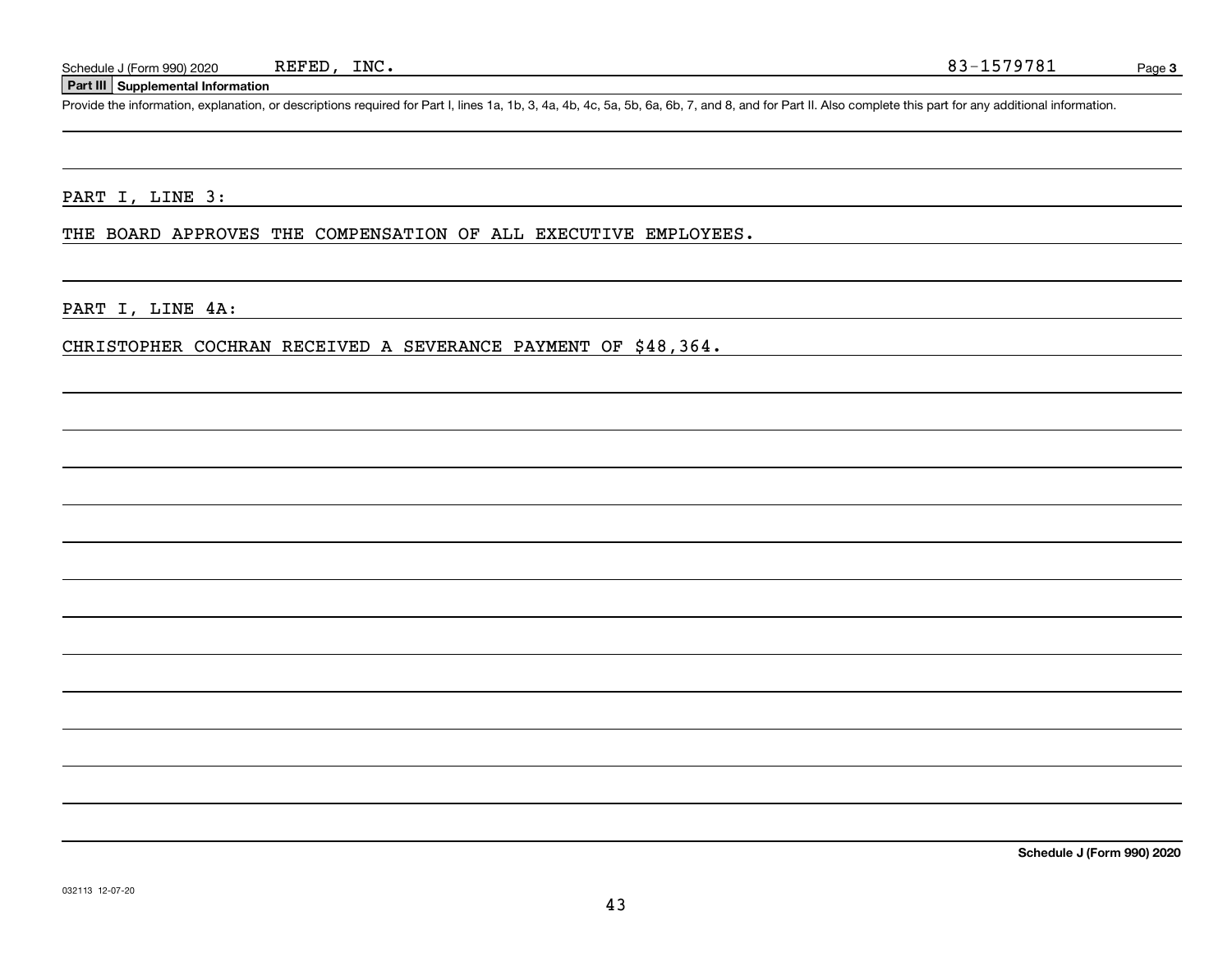**(Form 990 or 990-EZ)**

Department of the Treasury Internal Revenue Service Name of the organization

**SCHEDULE O Supplemental Information to Form 990 or 990-EZ**

**Complete to provide information for responses to specific questions on Form 990 or 990-EZ or to provide any additional information. | Attach to Form 990 or 990-EZ. | Go to www.irs.gov/Form990 for the latest information.**

OMB No. 1545-0047 **Open to Public Inspection2020**

REFED, INC. 83-1579781

**Employer identification number**

FORM 990, PART I, LINE 1, DESCRIPTION OF ORGANIZATION MISSION:

BY ADVANCING DATA-DRIVEN SOLUTIONS. OUR VISION IS A SUSTAINABLE,

RESILIENT, AND INCLUSIVE FOOD SYSTEM THAT OPTIMIZES ENVIRONMENTAL

RESOURCES, MINIMIZES CLIMATE IMPACTS, AND MAKES THE BEST USE OF THE

FOOD WE GROW.

FORM 990, PART III, LINE 1, DESCRIPTION OF ORGANIZATION MISSION:

MAKES THE BEST USE OF THE FOOD WE GROW.

FORM 990, PART III, LINE 2, NEW PROGRAM SERVICES:

REFED IS A NATIONAL NONPROFIT DEDICATED TO ENDING FOOD LOSS AND WASTE

ACROSS THE U.S. FOOD SYSTEM BY ADVANCING DATA-DRIVEN SOLUTIONS. OUR

VISION IS A SUSTAINABLE, RESILIENT, AND INCLUSIVE FOOD SYSTEM THAT

OPTIMIZES ENVIRONMENTAL RESOURCES, MINIMIZES CLIMATE IMPACTS, AND MAKES

THE BEST USE OF THE FOOD WE GROW.

FORM 990, PART III, LINE 4D, OTHER PROGRAM SERVICES:

OTHER (PROGRAMS, COMMUNICATIONS, FOOD WASTE SUMMIT) PROGRAM SERVICE

ACCOMPLISHMENTS - ADDITIONAL EFFORTS ALIGNED TO REFED'S CORE PROGRAMS,

SUCH AS OVER 30 NOTABLE SPEAKING ENGAGEMENTS, DEVELOPING AND

DISTRIBUTING GENERAL DATA AND CONTENT ON FOOD WASTE, AND OTHER

EDUCATIONAL EFFORTS. REFED'S ANNUAL FOOD WASTE SUMMIT WAS POSTPONED DUE

TO THE COVID-19 PANDEMIC AND THE RISK ASSOCIATED WITH HOSTING IN-PERSON

EVENTS.

EXPENSES \$ 0. INCLUDING GRANTS OF \$ 10,000. REVENUE \$ 750,000.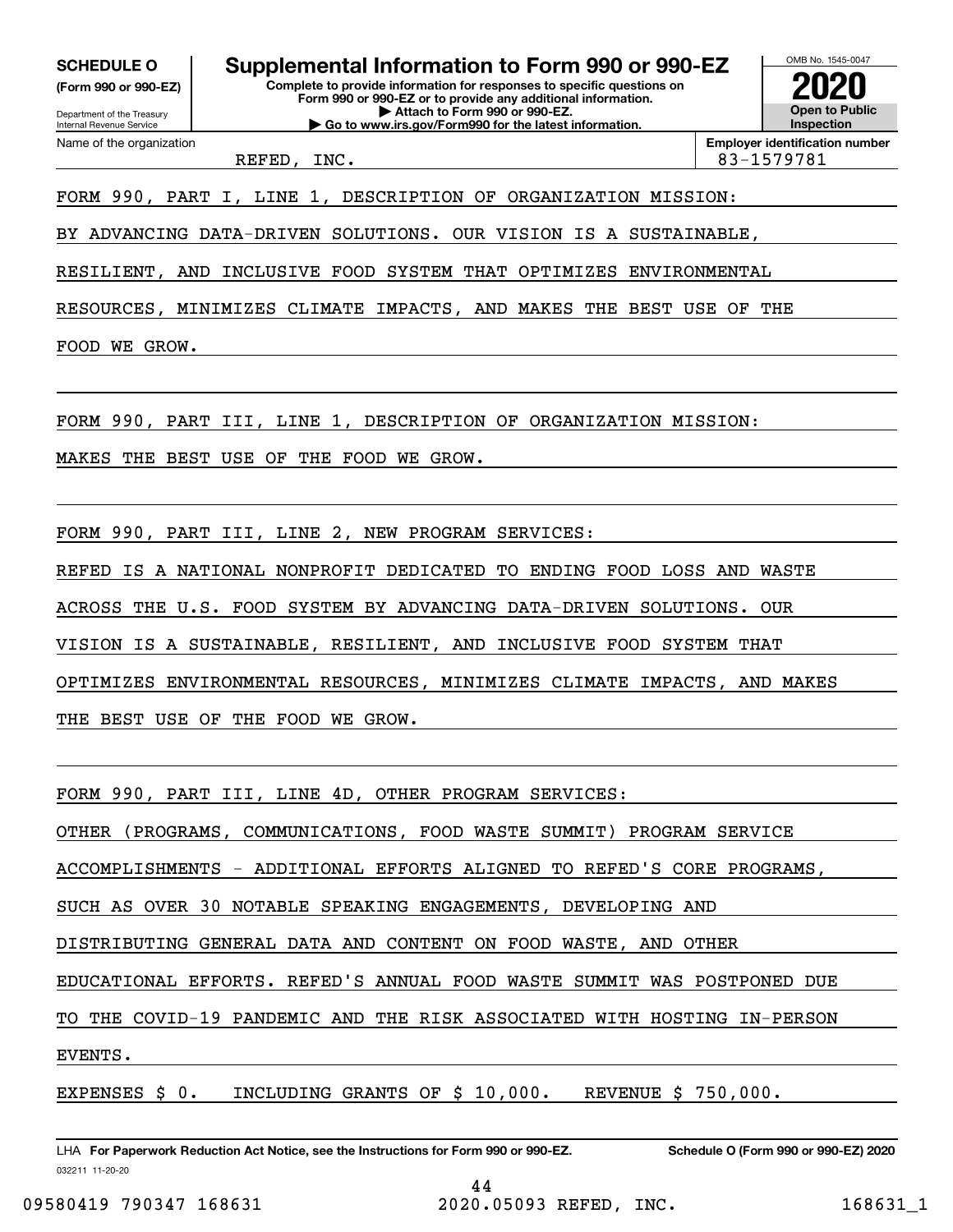FORM 990, PART VI, SECTION B, LINE 11B:

PRIOR TO FILING THE FORM 990, A COMPLETE COPY WAS PROVIDED TO EACH MEMBER OF THE BOARD OF DIRECTORS FOR THEIR REVIEW. ALL BOARD MEMBERS WERE GIVEN THE OPPORTUNITY TO PROVIDE COMMENTS AND ASK QUESTIONS ABOUT THE INFORMATION CONTAINED IN FORM 990.

FORM 990, PART VI, SECTION B, LINE 12C:

EACH DIRECTOR, OFFICER, AND OTHER STAFF MEMBER AND COMMITTEE MEMBER WITH GOVERNING-BOARD-DELEGATED POWERS SHALL, BEFORE INITIAL ELECTION OR APPOINTMENT AND ANNUALLY THEREAFTER, SIGN A STATEMENT AND GIVE SUCH STATEMENT TO THE SECRETARY OF REFED, INC., WHICH AFFIRMS THAT SUCH PERSON:(A) HAS RECEIVED A COPY OF THE CONFLICT OF INTEREST POLICY, (B) HAS READ AND UNDERSTANDS THE CONFLICT OF INTEREST POLICY, (C) HAS AGREED TO COMPLY WITH THE CONFLICT OF INTEREST POLICY, (D) UNDERSTANDS THAT THE ORGANIZATION IS CHARITABLE AND IN ORDER TO MAINTAIN ITS FEDERAL TAX EXEMPTION IT MUST ENGAGE PRIMARILY IN ACTIVITIES WHICH ACCOMPLISH ONE OR MORE OF ITS TAX-EXEMPT PURPOSES (AND WILL ENDEAVOR TO FURTHER SUCH PURPOSES), AND (E) UNDERSTANDS THAT HE OR SHE MUST DISCLOSE ANY CONFLICT OF INTEREST; SPECIFICALLY, THE DIRECTOR, OFFICER, AND OTHER STAFF MEMBER, OR COMMITTEE MEMBER MUST IDENTIFY, TO THE BEST OF HIS OR HER KNOWLEDGE ANY ENTITY OF WHICH HE OR SHE IS AN OFFICER, DIRECTOR, TRUSTEE, MEMBER, OR EMPLOYEE AND WITH WHICH THE ORGANIZATION HAS A RELATIONSHIP, AND ANY TRANSACTION IN WHICH THE ORGANIZATION IS A PARTICIPANT. ANY POTENTIAL CONFLICT THAT ARISES IS IMMEDIATELY BROUGHT TO THE ATTENTION OF THE BOARD OF DIRECTORS FOR DISCUSSION AND RESOLUTION OF HOW TO PROCEED. ANY DIRECTOR(S) TO WHOM A CONFLICT OF INTEREST RELATES WILL RECUSE THEMSELVES FROM SUCH DISCUSSIONS AND VOTING.

032212 11-20-20

45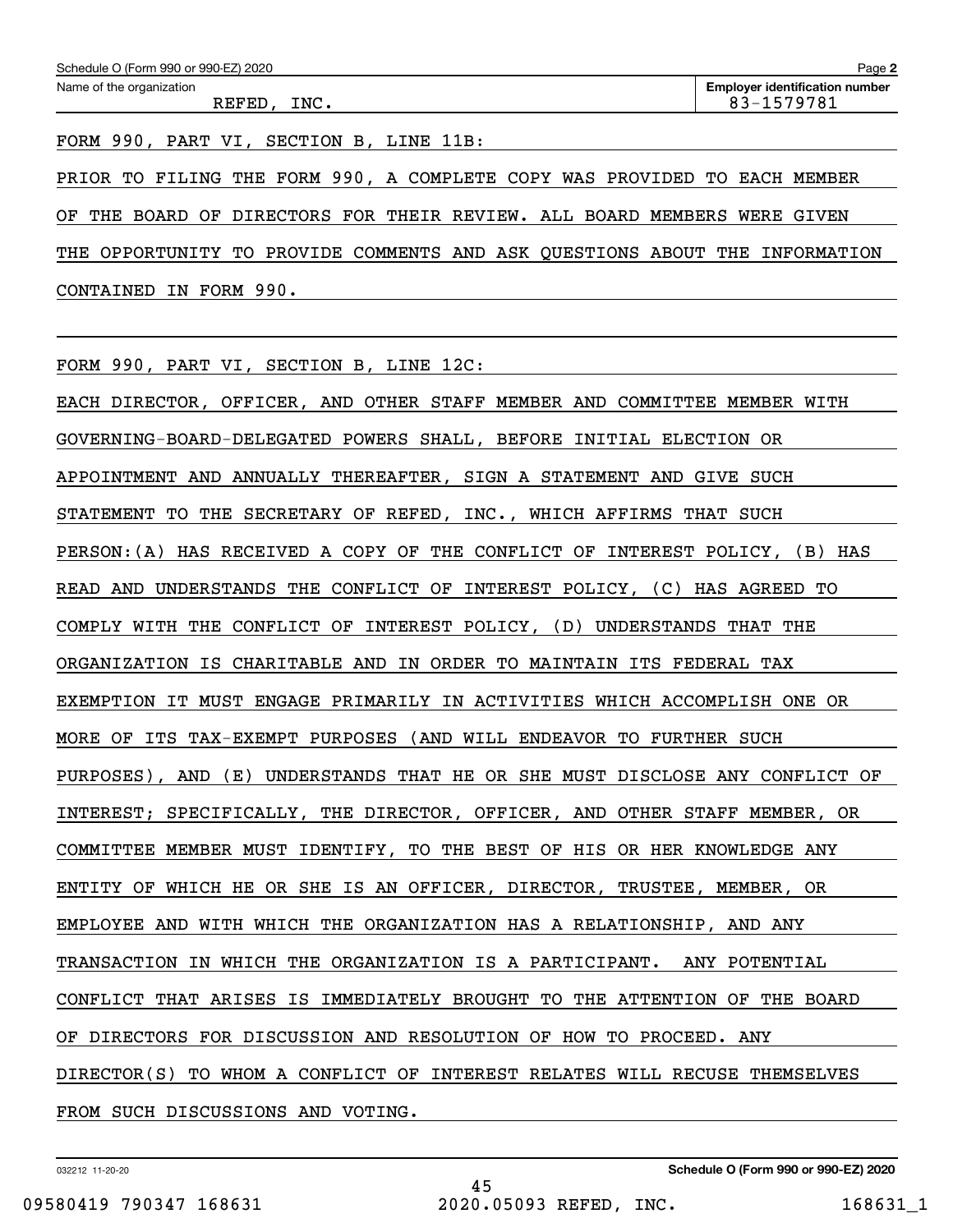| Name of the organization<br>REFED, INC.                                                                        | <b>Employer identification number</b><br>83-1579781                     |  |  |  |  |  |  |
|----------------------------------------------------------------------------------------------------------------|-------------------------------------------------------------------------|--|--|--|--|--|--|
| FORM 990, PART VI, SECTION B, LINE 15A:                                                                        |                                                                         |  |  |  |  |  |  |
| THE BOARD OF DIRECTORS APPROVES THE COMPENSATION OF THE ORGANIZATIONS                                          |                                                                         |  |  |  |  |  |  |
| OFFICERS AFTER A REVIEW OF THEIR QUALIFICATIONS, THEIR PROPOSED EMPLOYMENT                                     |                                                                         |  |  |  |  |  |  |
| CONTRACTS, AND COMPARABILITY DATA FROM OTHER ORGANIZATIONS. A SUMMARY OF                                       |                                                                         |  |  |  |  |  |  |
| EACH REVIEW AND DECISION IS PROVIDED IN THE MINUTES OF THE BOARD MEETING AT                                    |                                                                         |  |  |  |  |  |  |
| WHICH (OR THE UNANIMOUS WRITTEN CONSENT IN LIEU OF MEETING IN WHICH) THE                                       |                                                                         |  |  |  |  |  |  |
| DECISION WAS MADE.                                                                                             |                                                                         |  |  |  |  |  |  |
|                                                                                                                |                                                                         |  |  |  |  |  |  |
| FORM 990, PART VI, SECTION C, LINE 19:                                                                         |                                                                         |  |  |  |  |  |  |
| THE ORGANIZATION'S GOVERNING DOCUMENTS, CONFLICT OF INTEREST POLICY, AND                                       |                                                                         |  |  |  |  |  |  |
| FINANCIAL STATEMENTS ARE AVAILABLE TO THE PUBLIC UPRON REQUEST.                                                |                                                                         |  |  |  |  |  |  |
|                                                                                                                |                                                                         |  |  |  |  |  |  |
| FORM 990, PART IX, LINE 11G, OTHER FEES:                                                                       |                                                                         |  |  |  |  |  |  |
| ANALYTICS:                                                                                                     |                                                                         |  |  |  |  |  |  |
| PROGRAM SERVICE EXPENSES                                                                                       | 531,500.                                                                |  |  |  |  |  |  |
| MANAGEMENT AND GENERAL EXPENSES                                                                                | О.                                                                      |  |  |  |  |  |  |
| FUNDRAISING EXPENSES                                                                                           | 0.                                                                      |  |  |  |  |  |  |
| TOTAL EXPENSES 531,500.                                                                                        |                                                                         |  |  |  |  |  |  |
|                                                                                                                |                                                                         |  |  |  |  |  |  |
|                                                                                                                |                                                                         |  |  |  |  |  |  |
| PROGRAM SERVICE EXPENSES 8,892.                                                                                |                                                                         |  |  |  |  |  |  |
| MANAGEMENT AND GENERAL EXPENSES METAL RESERVED AND RESERVED ASSESSED ASSESSED.                                 | 0.                                                                      |  |  |  |  |  |  |
| FUNDRAISING EXPENSES TELEVISION CONTROL EXPENSES                                                               | 0.                                                                      |  |  |  |  |  |  |
| TOTAL EXPENSES 8,892.                                                                                          |                                                                         |  |  |  |  |  |  |
|                                                                                                                |                                                                         |  |  |  |  |  |  |
| PROGRAM SERVICE EXPENSES 20,460.                                                                               |                                                                         |  |  |  |  |  |  |
| MANAGEMENT AND GENERAL EXPENSES AND THE RESERVE AND LOST AND THE RESERVE AND THE RESERVE AND THE RESERVE AND T | 0.                                                                      |  |  |  |  |  |  |
| 032212 11-20-20<br>46<br>09580419 790347 168631                                                                | Schedule O (Form 990 or 990-EZ) 2020<br>2020.05093 REFED, INC. 168631_1 |  |  |  |  |  |  |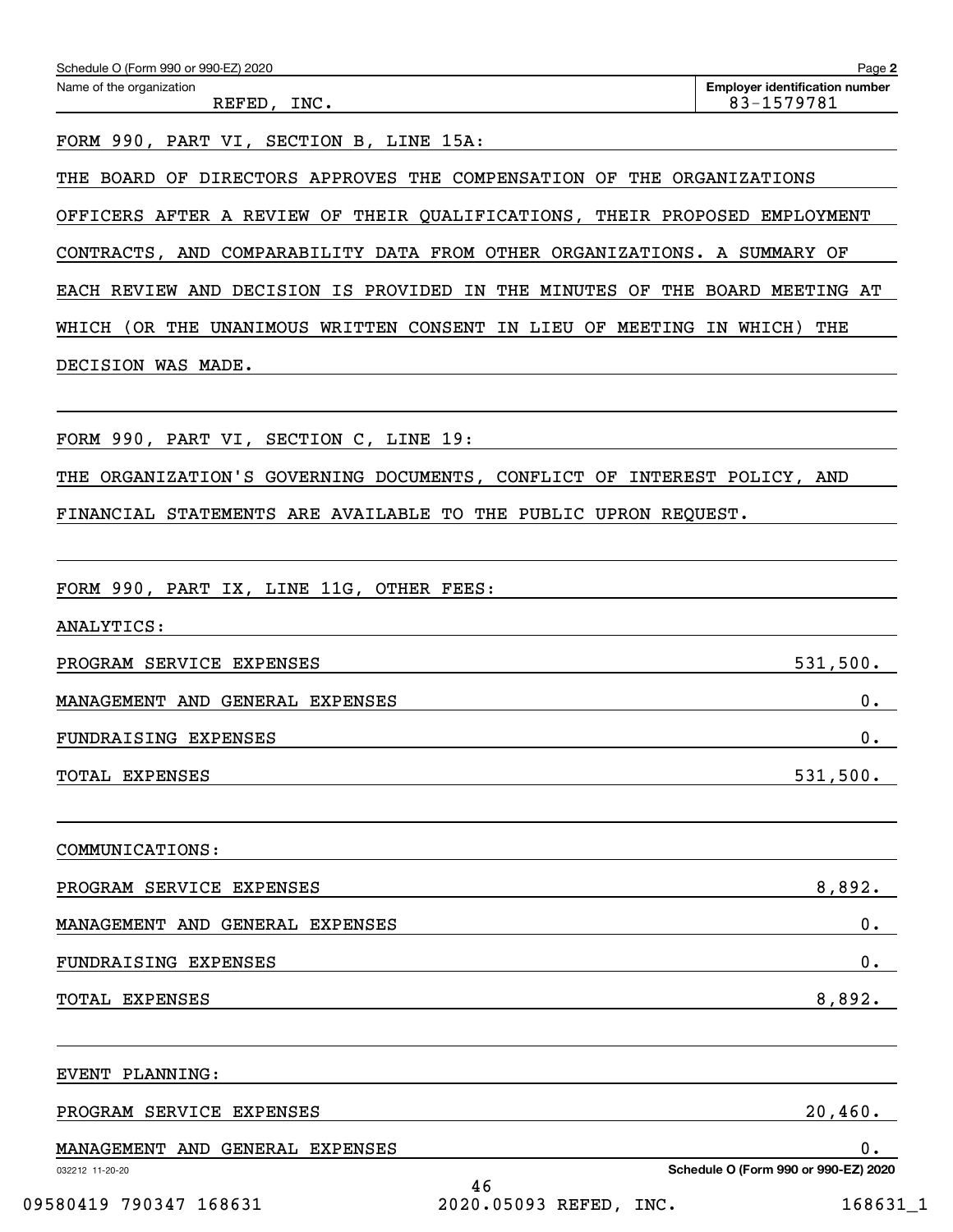| Schedule O (Form 990 or 990-EZ) 2020    | Page 2                                              |
|-----------------------------------------|-----------------------------------------------------|
| Name of the organization<br>REFED, INC. | <b>Employer identification number</b><br>83-1579781 |
| FUNDRAISING EXPENSES                    | $\mathbf 0$ .                                       |
| TOTAL EXPENSES                          | 20,460.                                             |
| <b>FUNDRAISING:</b>                     |                                                     |
| PROGRAM SERVICE EXPENSES                | $0$ .                                               |
| MANAGEMENT AND<br>GENERAL EXPENSES      | $0$ .                                               |
| FUNDRAISING EXPENSES                    | 25,000.                                             |
| TOTAL EXPENSES                          | 25,000.                                             |
| HUMAN RESOURCES:                        |                                                     |
| PROGRAM SERVICE<br>EXPENSES             | $0$ .                                               |
| MANAGEMENT AND<br>GENERAL EXPENSES      | 67,837.                                             |
| FUNDRAISING EXPENSES                    | $0$ .                                               |
| TOTAL EXPENSES                          | 67,837.                                             |
| PROJECT MANAGEMENT:                     |                                                     |
| PROGRAM SERVICE EXPENSES                | 135,001.                                            |
| MANAGEMENT AND GENERAL EXPENSES         | 2,280.                                              |
| FUNDRAISING EXPENSES                    | 3,105.                                              |
| TOTAL EXPENSES                          | 140,386.                                            |
| PUBLIC RELATIONS:                       |                                                     |
| PROGRAM SERVICE EXPENSES                | 54,000.                                             |
| MANAGEMENT AND GENERAL EXPENSES         | 0.                                                  |
| FUNDRAISING EXPENSES                    | $\mathbf 0$ .                                       |
| TOTAL EXPENSES                          | 54,000.                                             |
|                                         |                                                     |

RESEARCH:

032212 11-20-20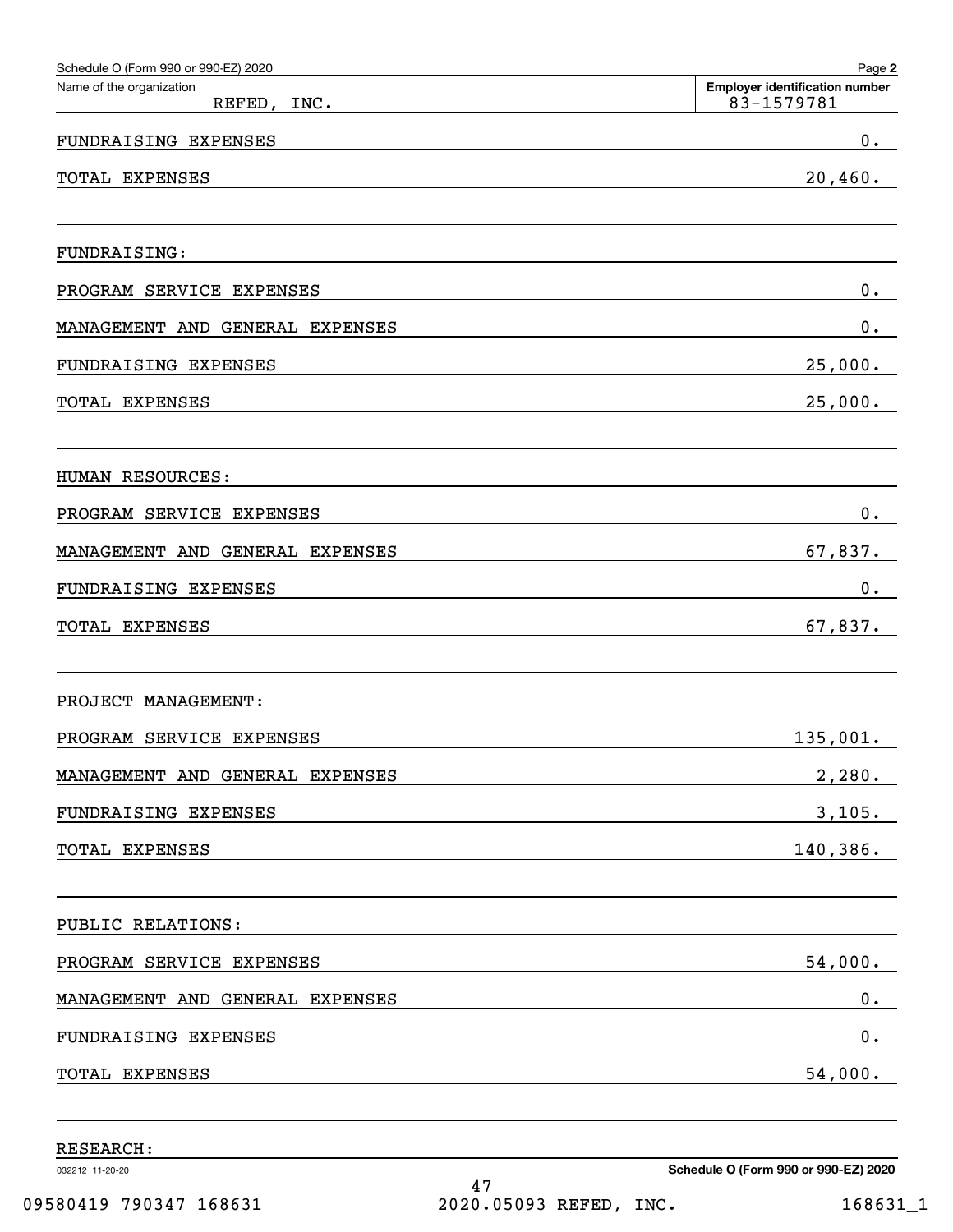| Schedule O (Form 990 or 990-EZ) 2020    | Page 2                                              |
|-----------------------------------------|-----------------------------------------------------|
| Name of the organization<br>REFED, INC. | <b>Employer identification number</b><br>83-1579781 |
| PROGRAM SERVICE EXPENSES                | 15,000.                                             |
| GENERAL EXPENSES<br>MANAGEMENT AND      | 0.                                                  |
| FUNDRAISING EXPENSES                    | $0$ .                                               |
| TOTAL EXPENSES                          | 15,000.                                             |
| STRATEGIC ADVISORY:                     |                                                     |
| PROGRAM SERVICE EXPENSES                | 113,081.                                            |
| GENERAL EXPENSES<br>MANAGEMENT AND      | 44,454.                                             |
| FUNDRAISING EXPENSES                    | 69,198.                                             |
| <b>TOTAL EXPENSES</b>                   | 226,733.                                            |
| & GRAPHIC DESIGN:<br>WEB                |                                                     |
| PROGRAM SERVICE EXPENSES                | 485,790.                                            |
| MANAGEMENT AND GENERAL EXPENSES         | $0$ .                                               |
| FUNDRAISING EXPENSES                    | 11, 139.                                            |
| <b>TOTAL EXPENSES</b>                   | 496,929.                                            |
| SERVICE FEE:                            |                                                     |
| PROGRAM SERVICE EXPENSES                | $0$ .                                               |
| MANAGEMENT AND GENERAL EXPENSES         | 7,842.                                              |
| FUNDRAISING EXPENSES                    | $0$ .                                               |
| TOTAL EXPENSES                          | 7,842.                                              |
| INVOICE LEVEL CHARGES:                  |                                                     |
| PROGRAM SERVICE EXPENSES                | 0.                                                  |
| MANAGEMENT AND GENERAL EXPENSES         | 95.                                                 |
| FUNDRAISING EXPENSES                    | $0$ .                                               |
| TOTAL EXPENSES                          | 95.                                                 |
| 032212 11-20-20<br>48                   | Schedule O (Form 990 or 990-EZ) 2020                |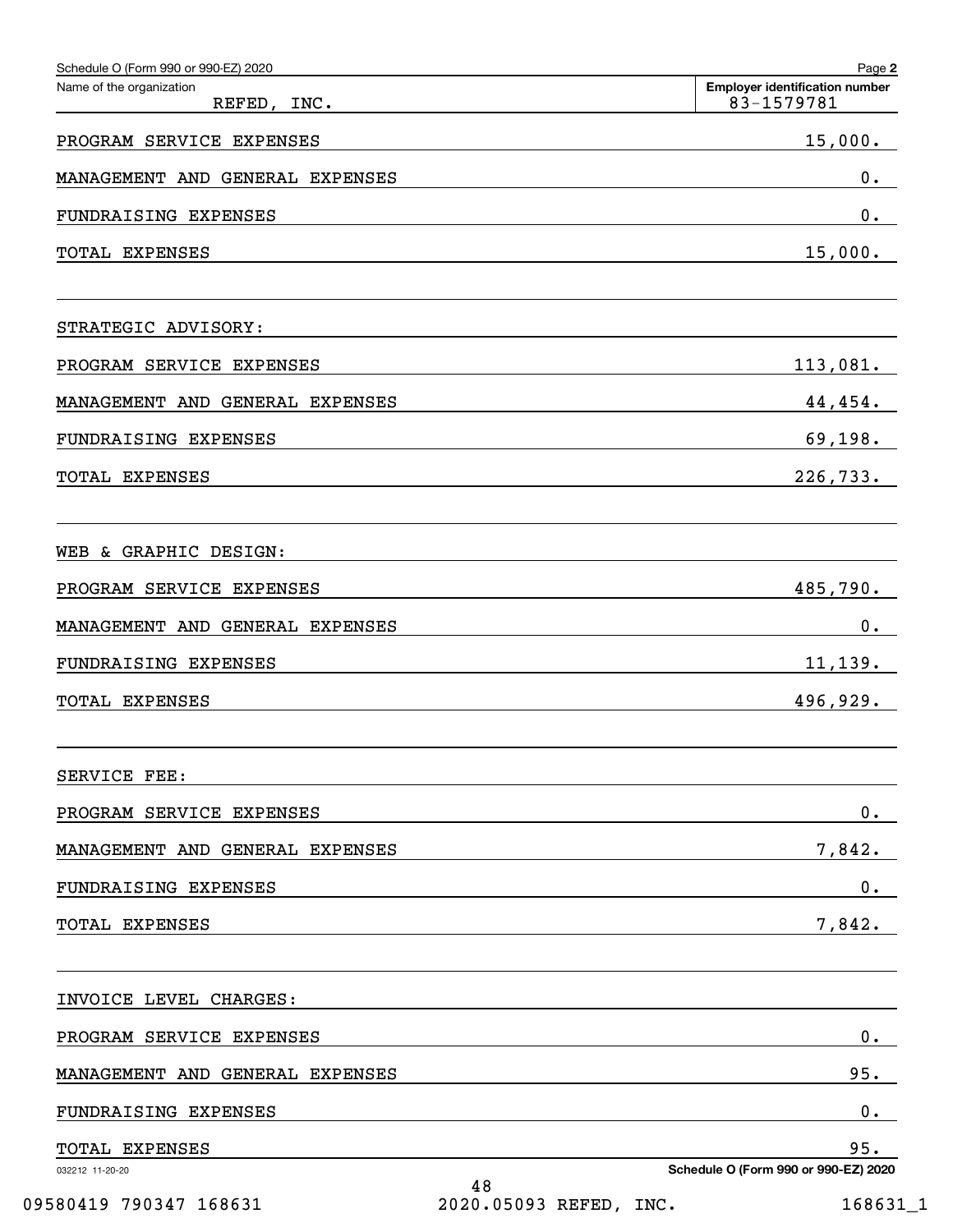| Schedule O (Form 990 or 990-EZ) 2020                                    | Page 2                                              |
|-------------------------------------------------------------------------|-----------------------------------------------------|
| Name of the organization<br>REFED, INC.                                 | <b>Employer identification number</b><br>83-1579781 |
| TOTAL OTHER FEES ON FORM 990, PART IX, LINE 11G, COL A                  | 1,594,674.                                          |
| FORM 990, PART XII, LINE 2C                                             |                                                     |
| THE ORGANIZATION FORMED A BOARD AUDIT COMMITTEE IN 2020 THAT ASSUMES    |                                                     |
| RESPONSIBILITY FOR OVERSIGHT OF THE ORGANIZATION'S AUDIT AND SELECTION  |                                                     |
| OF AN INDEPENDENT ACCOUNTANT. THE BOARD AUDIT COMMITTEE IS COMPRISED OF |                                                     |
| THREE INDEPENDENT VOTING MEMBERS FROM THE BOARD OF DIRECTORS.           |                                                     |
|                                                                         |                                                     |
|                                                                         |                                                     |
|                                                                         |                                                     |
|                                                                         |                                                     |
|                                                                         |                                                     |
|                                                                         |                                                     |
|                                                                         |                                                     |
|                                                                         |                                                     |
|                                                                         |                                                     |
|                                                                         |                                                     |
|                                                                         |                                                     |
|                                                                         |                                                     |
|                                                                         |                                                     |
|                                                                         |                                                     |
|                                                                         |                                                     |
| 032212 11-20-20<br>49                                                   | Schedule O (Form 990 or 990-EZ) 2020                |